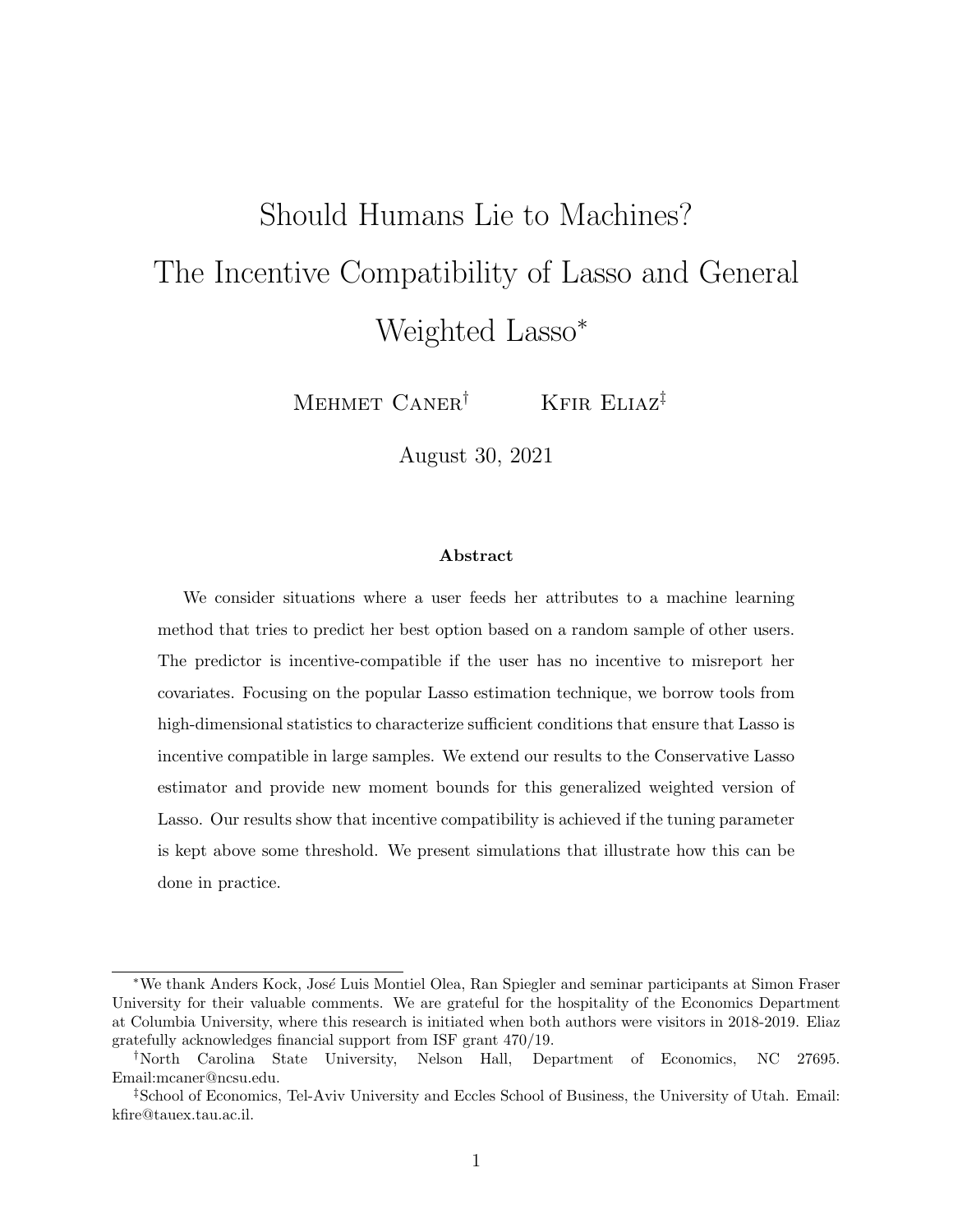## 1 Introduction

Rapid advances in machine learning methods for analyzing big data have given rise to automated systems that employ these methods to predict the best fitting outcomes for users based on their personal characteristics. For example, many online platforms try to predict which content - a song, a video, a post, or an article - is the best fit for each user. Medical providers have also begun using machine learning techniques to automate check-ups and test appointments for patients based on their medical history. Typically, these automated systems use data from past users to estimate a model that relates the best fit for a user (such as the most preferred content or the appropriate medical test) to her characteristics. These estimates are then applied to a new user's characteristics, which she discloses either actively or passively via her past online behavior (which may be reflected in her cookies or collected by her browser). Given the growing interaction of users with such automated systems, it is only natural to ask whether a user should truthfully disclose her characteristics?

If the information the user discloses is also used to exploit her (say, by providing it to third parties for advertising or price discrimination), then the user has an obvious reason not to reveal her private information. The question is whether special features of some popular machine learning methods introduce an incentive to misreport one's personal characteristics even when this information will be used *solely* for predicting her best outcome?<sup>1</sup> This question is of crucial importance: If individuals submit false reports to systems that rely on these reports for estimation and predictions, then the conclusions drawn from such estimates and predictions will be wrong and may lead to quite undesirable outcomes (e.g., think of an automated medical platform that schedules tests for patients based on false reports on attributes such as smoking, drinking and physical exercise).

To address the above question, we consider a stylized environment where each user i's ideal option is a linear function f of her privately observed attributes  $X_i = (X_{i,1},...,X_{i,p})'$ such that  $f(X_i) = X_i' \beta_0$ . A user may not know the values of the coefficients  $\beta_0$ , in which

<sup>&</sup>lt;sup>1</sup>In a recent interview of Brian Christian, the author of *The Alignment Problem*, he notes that "computers" may one day be able not only to learn our behavior but also intuit our values - figure out from our actions what it is we're trying to optimize. ... What if an algorithm intuits the 'wrong' values, based on its best read of who we currently are but not of who we aspire to be? Do we really want our computers inferring our values form browser histories? See Shaywitz (2020) for this interview.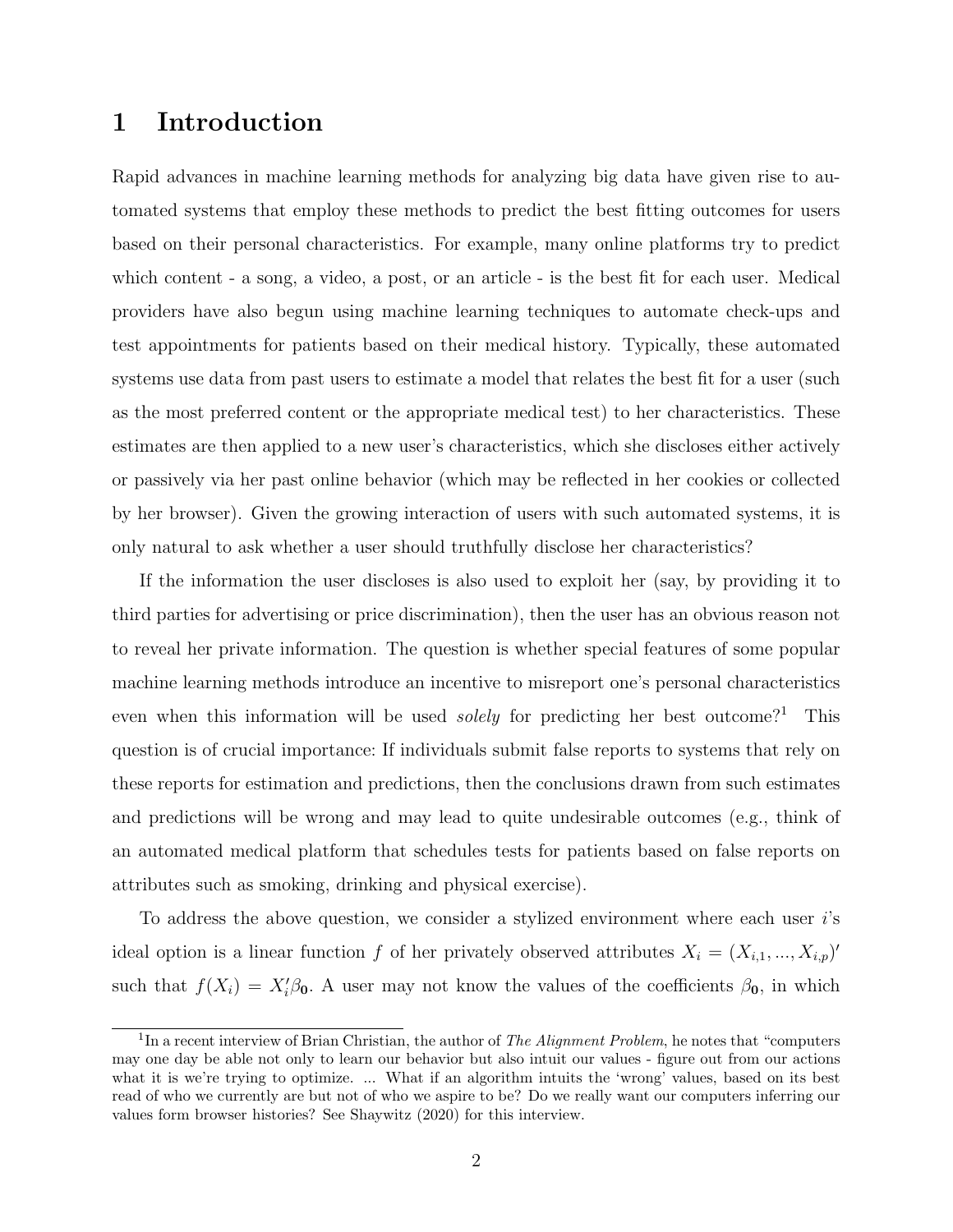case she would have some (possibly degenerate) prior beliefs over them. A "statistician", who represents some automated prediction platform has a sample of the attributes of  $n$  users and noisy observations on their ideal options. For instance, suppose  $f(X_i)$  is the optimal dosage of some medication when taken immediately at the onset of symptoms, conditional on the patient's medical history  $X_i$ , but the statistician observes the dosage that was given after some delay. Similarly,  $f(X_i)$  may be the mix of news and reality shows that a user with attributes  $X_i$  actually watches, but the statistician observes only self reports by a user who may have forgotten exactly what he watched.

The statistician uses her sample to estimate the function  $f$  by computing an estimate  $\hat{\beta}$  of the true coefficients  $\beta_0$ . The statistician wishes to apply these estimates to predict the ideal option of a new user,  $n + 1$ , whose true attributes  $X_{n+1}$  are not observed by the statistician. This new user must decide what vector of attributes  $R(X_{n+1})$  (which may differ from the truth) to report to the statistician.

In making this decision, the new user takes into account her beliefs about the statistician's sample (the new user only knows the distribution from which the sample is drawn, but she does not observe its realization), and her beliefs about the true parameters  $\beta_0$ . The statistician then plugs the new user's reported attributes into the estimated function and gives the user the option  $R(X_{n+1})' \hat{\beta}$ , which is the statistician's estimate of the user's ideal option based her report. The new user's expected loss from a report  $R(X_{n+1})$  is given by the mean square error between her expectation of the ideal option  $X'_{n+1}\beta_0$  and her assigned option  $R(X_{n+1})' \hat{\beta}$ . The statistician's estimator is *incentive-compatible*, if the new user has no incentive to deviate from truthful reporting whatever her attributes are, and for *any* prior belief on  $\beta_0$ : I.e., if for every possible value of  $\beta_0$  and  $X_{n+1}$ , the expected value of  $(X_{n+1}'\beta_0 - R(X_{n+1})'_{\beta})^2$  is minimized at the truth  $R(X_{n+1}) = X_{n+1}$ , where the expectation is taken with respect to the statistician's sample.

Intuition suggests that an individual cannot benefit from lying to a procedure that is meant to predict the best outcome for her. To counter this intuition, Eliaz and Spiegler (2019), and Eliaz and Spiegler (2020) use the above framework to illustrate that a user may have a strict incentive to lie about her attributes when the prediction is based on a linear regression that penalizes non-zero estimated coefficients. The rough intuition is that the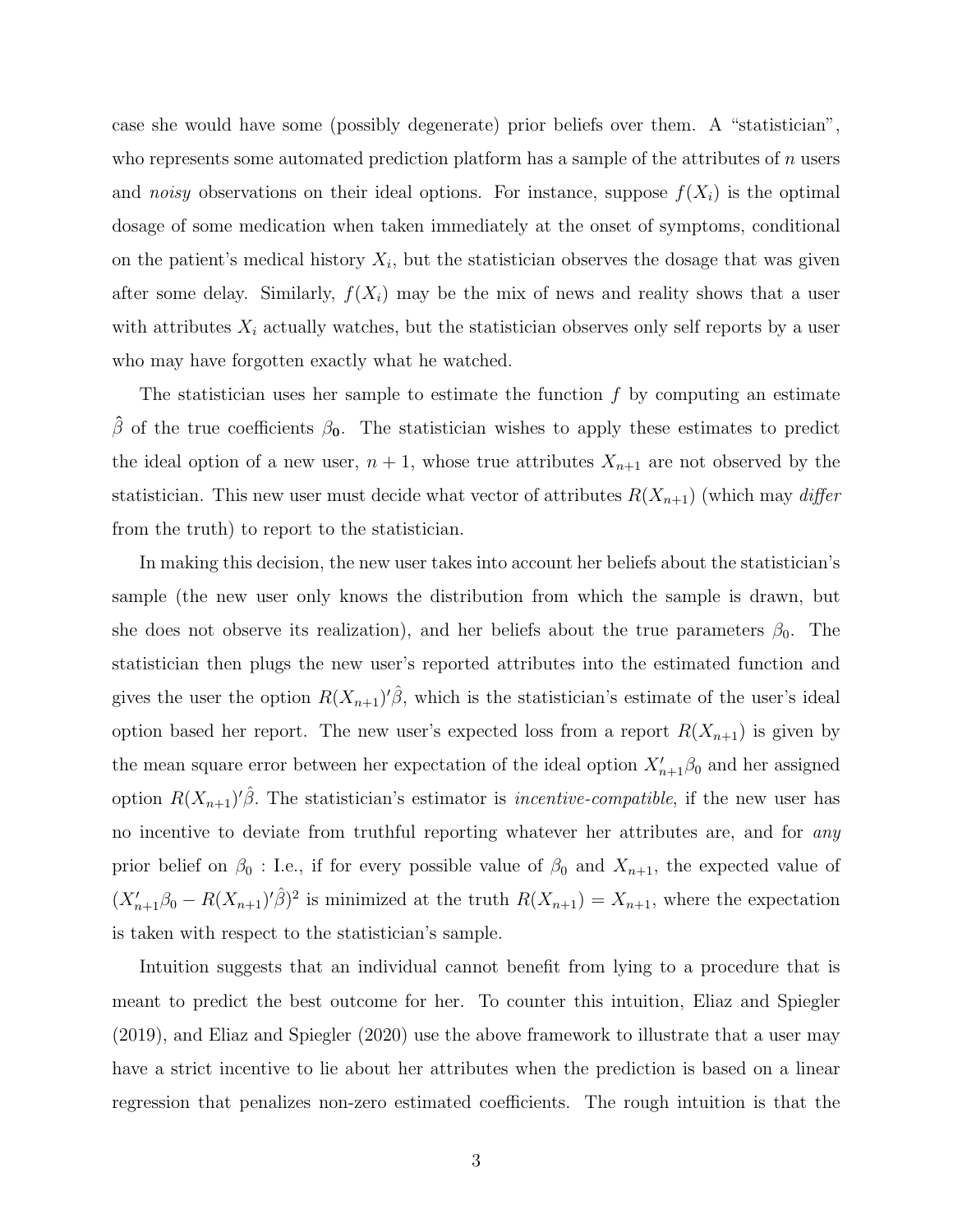user believes that despite the statistician's good intentions, these estimation techniques lead to distortions, which she tries to undo by lying. For instance, given the user's beliefs about the true model parameters, she may be concerned that the estimator will admit too many irrelevant attributes, and hence, she reports a zero value for these attributes (see Eliaz and Spiegler (2019), and Eliaz and Spiegler (2020) for more details). However, these papers focus on particular examples in which attributes are binary, the statistician has the same (fixed) finite number of observations on each possible combination of attribute values, and the penalty parameter is fixed and does not adjust to the sample size. That is, these papers only raise the problem of incentive compatibility but do not provide an econometric solution. Hence, they leave open the following important question: For a general environment, are there conditions ensuring that a penalized regression model is incentive compatible in large samples?

Answering this question can potentially allow platforms, like those discussed above, to use machine-learning methods to predict users' most preferred options without worrying that their data is "contaminated" by non-truthful users. Put bluntly, estimates and predictions made by methods that are *not* incentive-compatible are possibly unreliable since they may be based on false data.

This paper addresses the above open question by first focusing on the most popular form of penalized regressions - the Lasso estimator.<sup>2</sup> Borrowing tools from high-dimensional statistics, we establish sufficient conditions for incentive compatibility of the Lasso estimator in large samples. We show that to achieve incentive compatibility, the tuning parameter must be large enough (i.e., it must remain above some threshold as sample size increases) so as to avoid overfitting, which is the main reason why a user may want to lie (see Remark 2 in Section 4). This potential to lie implies that the standard way of choosing small enough tuning parameters to ensure consistency may violate incentive compatibility. We provide simulation results that illustrate how the tuning parameter can be chosen in practice to ensure incentive compatibility. Incentive compatibility may therefore be viewed as an additional important property that should be imposed on estimators on top of consistency

<sup>2</sup>Our results can be extended to apply to the debiased lasso estimator, but this involves a different proof technique, and hence, is beyond the scope of the current paper.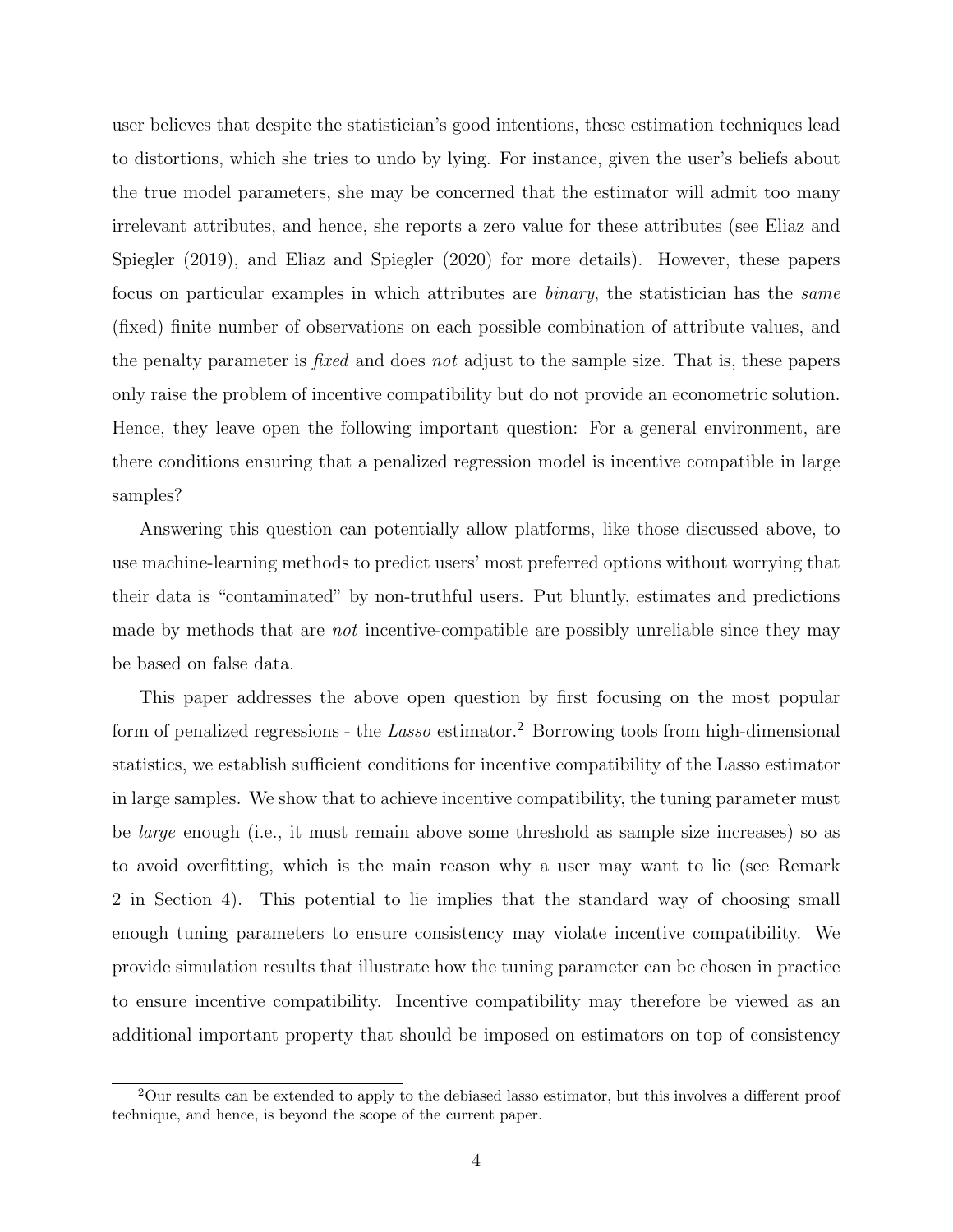and unbiasedness.

Next, we extend our results to a general weighted Lasso, also known as the "Conservative Lasso". Caner and Kock (2018) develop this estimator as a data-dependent weighted penalized estimator. Conservative Lasso better differentiates between relevant and irrelevant variables, which results in better  $l_2$  norm errors. The superior model selection properties of the Conservative Lasso (compared to the standard Lasso) is shown in Caner and Kock (2018) analytically as well as in simulations. We characterize the conditions for ensuring the incentive-compatibility of the Conservative Lasso in large samples, and show this may require a higher (relative to the standard Lasso) lower bound for the tuning parameter under certain scenarios.

We also offer a new technical contribution by extending the oracle-moment-inequalities of Jankova and van de Geer (2018) from sub-Gaussian to i.i.d. data. Using a different proof technique, we derive less conservative bounds on the moments of the Lasso estimator and relax the bounded signal to noise ratio assumption in Jankova and van de Geer (2018). We also extend Jankova and van de Geer (2018) from Lasso moment estimation to generalized weighted Lasso (Conservative Lasso). It is shown that moment bound estimation results cover also this general class of penalty. These are all new results for general weighted Lasso.

The motivation to focus first on the Lasso estimator stems from the fact that this estimator is the benchmark among all high dimensional statistical estimators that predict large scale models when the number of regressors exceeds the sample size. Following its original proposal by Tibshirani (1996), econometricians and statisticians have used Lasso-based estimators to push the boundaries of economics and finance. One of the most critical issues facing these Lasso type estimators is post-inference after estimation and model selection, which require uniformly valid confidence intervals. In a seminal series of papers, Belloni et al. (2012,2014) solved these issues by introducing the idea of "partialling out" the regressors. A different, but complementary approach, via debiasing-desparsifying is proposed by van de Geer et al. (2014). Caner and Kock (2018) extended the debiasing of van de Geer et al. (2014) to heteroskedastic-non-sub-Gaussian data with strong oracle optimality properties, thereby proposing a high dimensional estimator that is robust to heteroskedasticity, and with uniformly valid confidence intervals. Lasso-based debiasing are used in panel data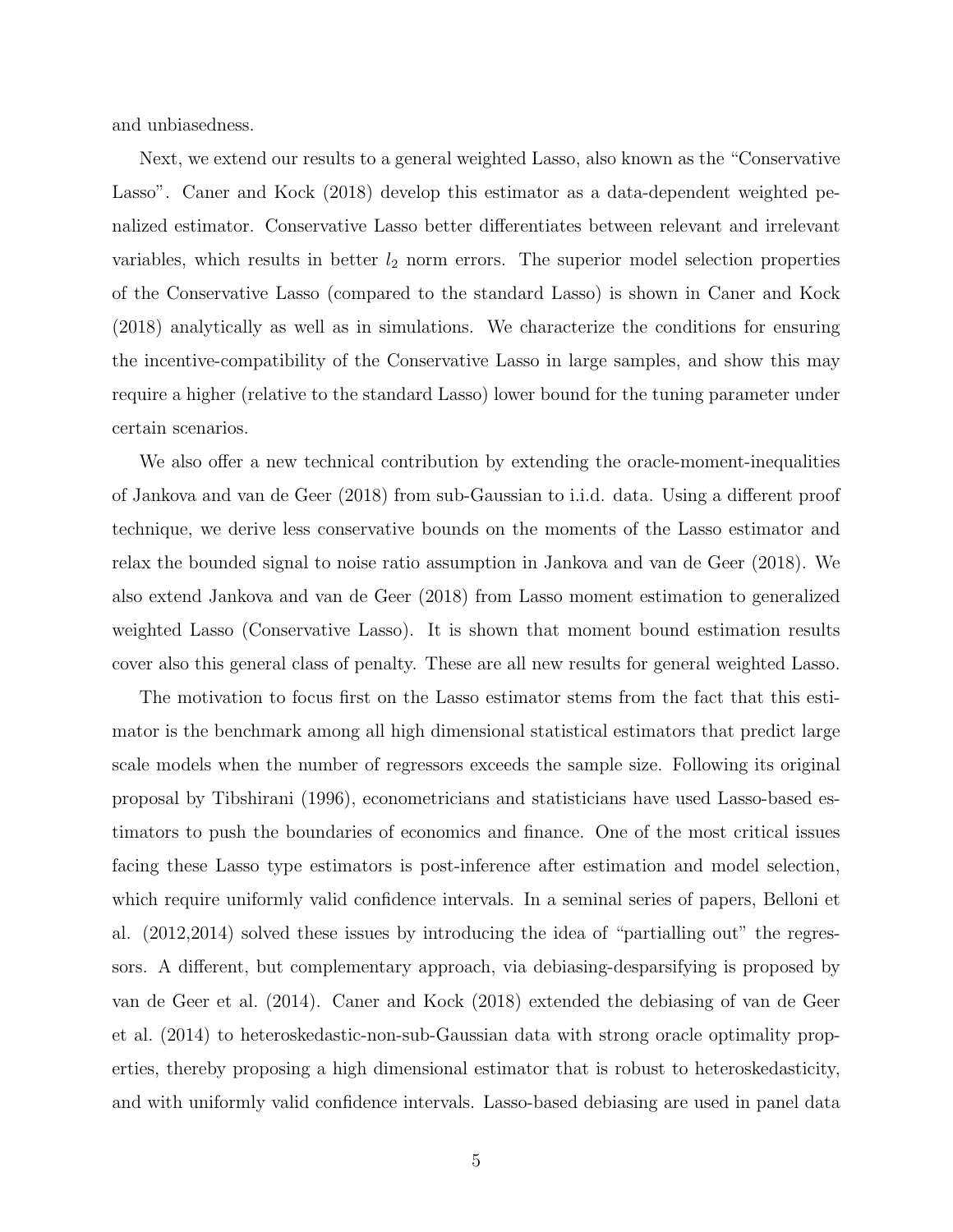models (see, e.g., Chernozhukov et al. (2018), Kock (2016), Kock and Tang (2019)) and for addressing quantile treatment effects and text analysis (see, e.g., Chiang and Sasaki (2019) and Chiang (2020)).

The concern that statistical procedures such as estimation, forecasting and classification are vulnerable to manipulation, has been the subject of some recent papers in the computer science literature. In contrast to us, this literature assumes there is an explicit conflict of interest between the statistician and the data providers - either because the latter are concerned about their privacy, they have to incur a cost to provide a precise report, or they have a different objective than the statistician. These papers analyze the Nash equilibria of a game where users submit private values that are used for estimation/classification, and propose incentive schemes that induce truthful reporting. Some notable works in this literature include Cai et al. (2015), Cummings et al. (2015), Dekel et al. (2010), Gao et al. (2015), Hardt et al. (2016), Meir et al. (2012) and Perte and Perote-Pena (2004). None of these papers consider penalized regression methods, and none of them characterize conditions guaranteeing incentive compatibility of regression techniques when the statistician and users have *aligned interests* (as is the case in our model).

The remainder of the paper is organized as follows. Section 2 introduces our model and assumptions. Section 3 provides new oracle inequalities. Section 4 characterizes the sufficient conditions for ensuring that Lasso is incentive compatible in large samples. Section 5 extends these results to general weighted Lasso. Section 6 provides simulation results and Section 7 concludes. Appendix A contains the proofs of the results on the Lasso estimator when the number of regressors  $(p)$  exceed the number of observations  $(n)$ . Appendix B addresses the case of  $p \leq n$  and shows how to extend our Lasso resuls when we relax our assumption on the signal to noise ratio. Finally, Appendix C contains the proofs for the general weighted Lasso.

## 2 The model

We begin this section by describing our theoretical framework and introducing our notion of incentive-compatibility. We then discuss the key ingredients of our model and conclude by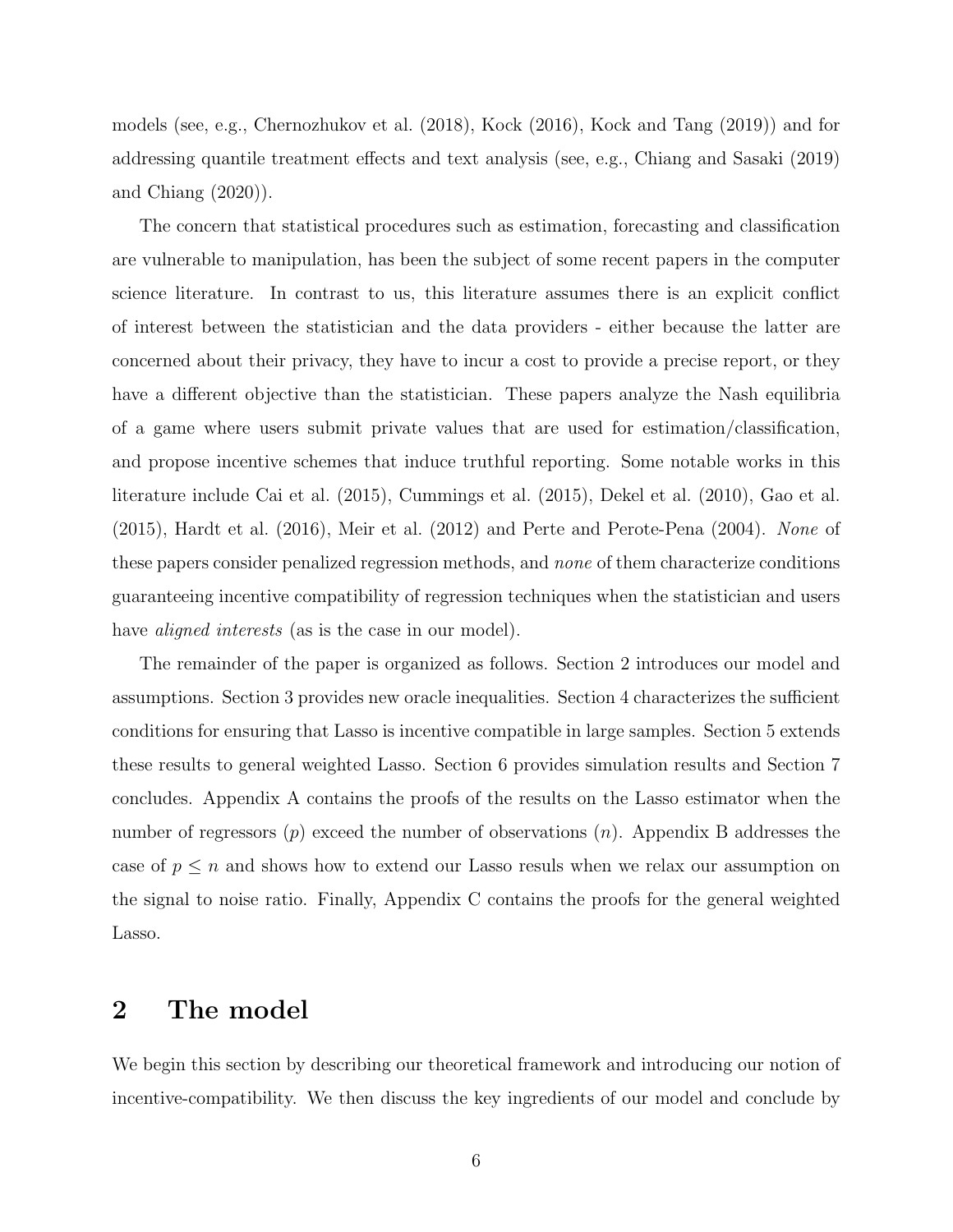laying out our assumptions on the statistician's data.

Throughout the paper we will use the following notational conventions. For any vector  $\nu \in R^d$ , let  $\|\nu\|_1, \|\nu\|_2, \|\nu\|_{\infty}$  denote its  $l_1, l_2, l_{\infty}$  norm respectively, and  $\|\nu\|_0$  be the  $l_0$  norm, which means the total number of nonzero entries. For a set  $S \subseteq \{1, 2, \dots, d\}$ , let  $|S| = s$  be the cardinality of the set. Let  $\nu_s$  be the modified  $\nu$  such that we put 0 when the index does not belong to S (i.e., say  $S = \{1, 2, 6\}$  for a  $10 \times 1$  vector  $\nu$ , this means that  $\nu$  is modified such that now all elements are zero except elements 1, 2, 6). Let  $||A||_{l_1}$  be the maximum absolute column-sum norm of a matrix of dimensions  $m \times l$ , i.e.,  $||A||_{l_1} = \max_{1 \leq k \leq l} \sum_{i=1}^m |A_{ik}|$  which is also called the induced  $l_1$  norm of A. Let  $||A||_{l_{\infty}} := \max_{1 \leq i \leq m} \sum_{k=1}^{l} |A_{ik}|$  which is the maximum absolute row sum norm.

Our environment consists of users who are characterized by a set of  $p$  personal characteristics. For instance, in the context of medical decision making, a characteristic can represent a risk factor (obesity, smoking, etc.). For each user i, these characteristics are modeled as  $p$ explanatory variables,  $X_{i,1},...,X_{i,p}$ , drawn from some distribution over a subset of  $\mathbb{R}^p$ . These attributes determine the ideal option for a user according to the function

$$
f(X_{i,1},...,X_{i,p}) = \sum_{k=1}^{p} X_{i,k} \beta_{0,k}
$$

This function applies to all users, who differ only in the values of their characteristics. The realized values of  $(X_{i,1},...,X_{i,p})$  are privately observed by user i. A user may or may not know the value of the coefficients  $(\beta_{0,1}, ..., \beta_{0,p})$ . In the latter case, she has some (possibly degenerate) prior beliefs over their values.

A statistician (representing the automated prediction systems described in the introduction) has *private* access to a sample of *n* observations. Each observation  $i = 1, ..., n$  consists of the true attributes  $X_i = (X_{i,1},...,X_{i,p})$  of user i and a noisy signal  $y_i$  of that user's ideal option,

$$
y_i = X_i'\beta_0 + u_i,\tag{1}
$$

where  $u_i$  is random noise that is drawn *i.i.d* from some distribution with zero mean.<sup>3</sup>

<sup>&</sup>lt;sup>3</sup> Access to such observations is a necessary condition for any platform that tries to learn about users (say, Netflix, Spotify). In the introduction, we gave a couple of examples for such data, which may be obtained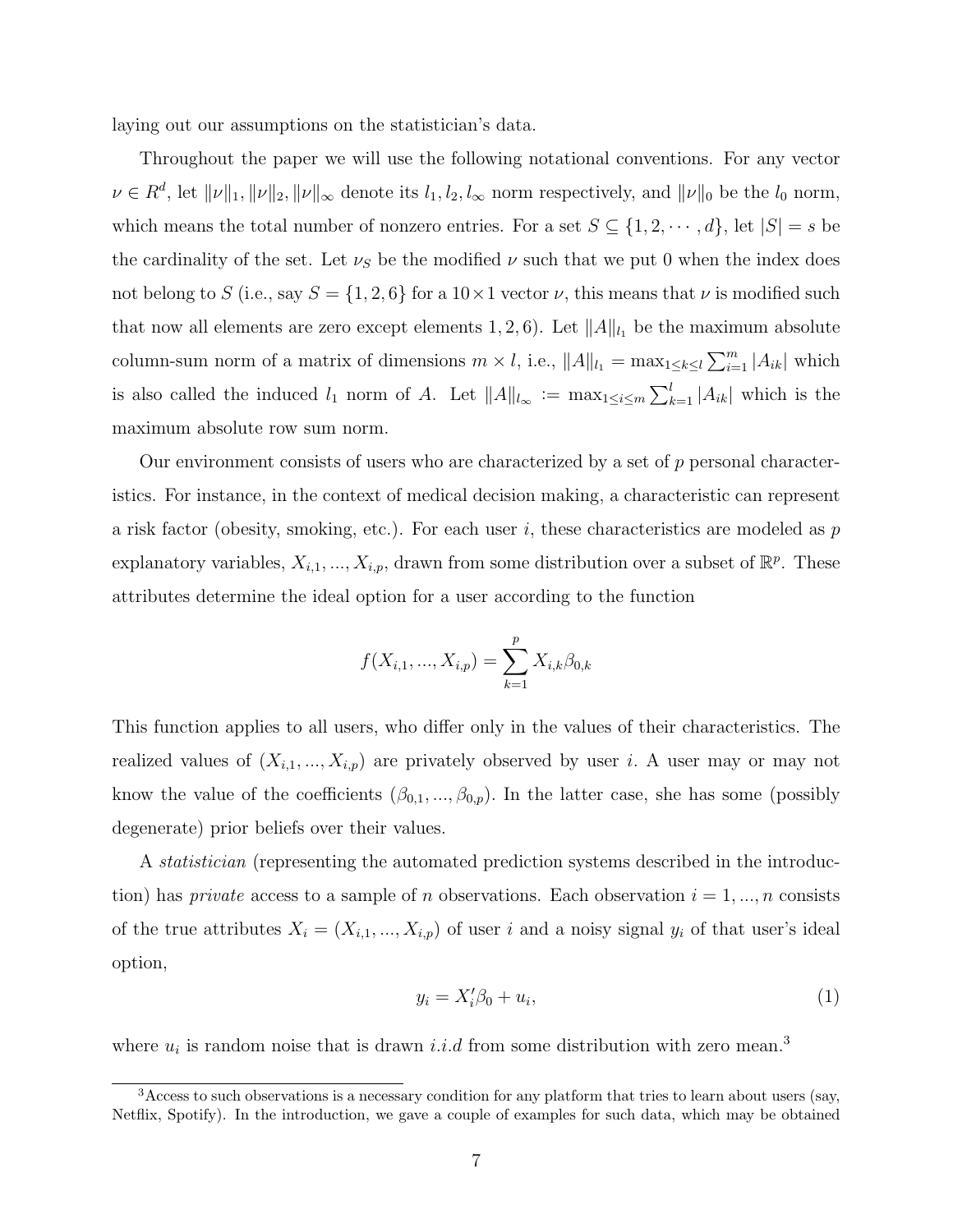The  $X_i$ ' s are also i.i.d. across i and exogenous, and will be discussed in detail in Assumption 1 in the next subsection.  $\beta_0$  is a  $p \times 1$  vector, representing the true parameters in f. We let  $S_0 = \{j : \beta_{0,j} \neq 0\}$  denote the set of relevant regressors with  $s_0$  being the cardinality of the set  $S_0$ . (i.e.,  $s_0$  of the elements of  $\beta_0$  are nonzero, and the rest are zero).  $s_0$  is a nondecreasing function of n, and we assume  $s_0 \geq 1$ . These facts are known to an "oracle" but not to the statistician (and possibly not to a user).

#### 2.1 The Lasso Estimator

Using her (privately observed) sample, the statistician estimates the function  $f$ , or equivalently, she estimates the coefficients  $\beta_{0,1},...,\beta_{0,p}$ . When  $p > n$ , the least squares estimator is infeasible due to singularity of the empirical Gram matrix. Hence, the statistician uses Lasso, the penalized regression procedure that assigns costs to including explanatory variables in the regression. Specifically, she solves the following minimization problem

$$
\hat{\beta} = argmin_{\beta \in R^p} \frac{\sum_{i=1}^n (y_i - X_i'\beta)^2}{n} + 2\lambda_n ||\beta||_1,\tag{2}
$$

where  $\lambda_n > 0$  is the penalty (also called tuning parameter) that decreases with the number of observations at the rate of  $\lambda_n = O(\sqrt{lnp/n})$  (an explicit expression for the sequence  $\lambda_n$ is given in equation  $(A.14)$  in Appendix A).<sup>4</sup>

Given her estimates  $\hat{\beta}$ , the statistician must take an action  $a \in \mathbb{R}$  on behalf of a new user,  $j = n + 1$ . This action is just the statistician's prediction of the ideal option of that user. The new user's payoff from action a is  $-(a - f(X_{n+1}))^2$ , where  $f(X_{n+1})$  is the true ideal option associated with her personal attributes  $X_{n+1}$ .

Since the statistician does not observe  $X_{n+1}$ , in order to make her prediction of  $f(X_{n+1})$ , she asks the  $n + 1$  user to report a  $p \times 1$  vector,  $R(X_{n+1})$ , which is interpreted as that user's attributes. The statistician then plugs  $R(X_{n+1})$  into her estimated model and chooses the action  $a = R(X_{n+1})' \hat{\beta}$ . When the  $n+1$  user decides what attribute values to report, she takes into account that she does not observe the statistician's sample, and hence, does

from a third party, or from marketing surveys.

<sup>4</sup>We established this rate in Lemma A.2 in Appendix A.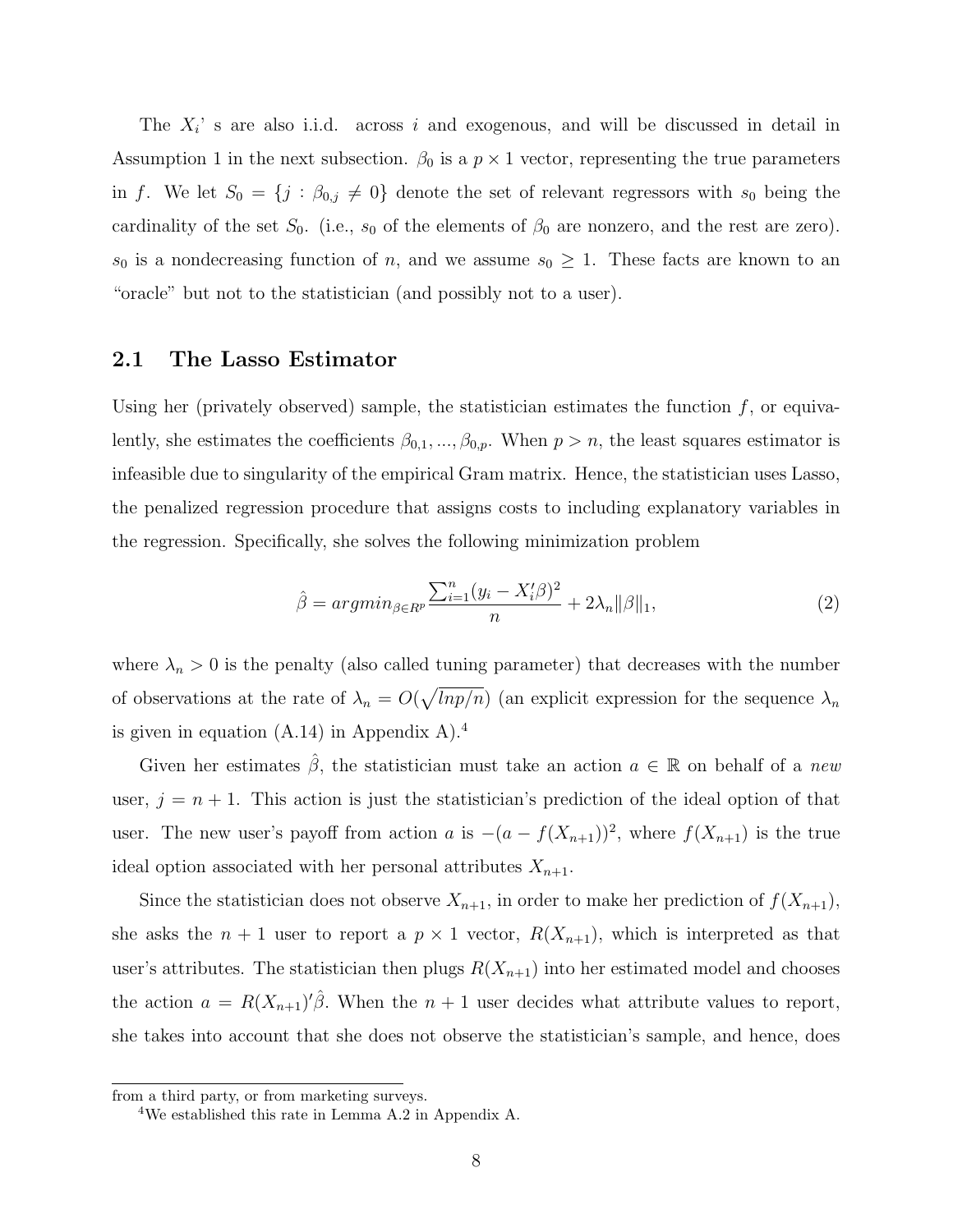not know the values of the estimated coefficients  $\hat{\beta}$ . She only knows the distribution from which the statistician's sample is drawn, and that given her sample, the statistician chooses  $\hat{\beta}$  according to (2). Given this, the user chooses the report  $R(X_{n+1})$  that minimize her expected loss  $E_{\beta_0,\hat{\beta}}(R(X_{n+1})'\hat{\beta} - X'_{n+1}\beta_0)^2$ , where the expectation is taken with respect to the user's prior beliefs about the true parameters  $\beta_0$ , and her beliefs about the estimate  $\hat{\beta}$ . Hence, the new user may decide to lie and report  $R(X_{n+1}) \neq X_{n+1}$ . In particular, she may decide to "opt out" and submit a vector of zeros.<sup>5</sup> Our objective is to understand under what conditions it is in the user's best interest to be truthful regardless of her prior beliefs on  $\beta_0$ .

#### 2.2 Incentive Compatibility

To introduce our notion of incentive compatibility, consider a user who upon observing her vector of covariates decides which vector of values to report (which may differ from the true values). An estimator is said to be (ex-post) incentive-compatible, if for any vector of covariates, and for any belief over the true model parameters, the user's expected payoff from truthful reporting is at least as high as her expected payoff from any misreport, where the expectation is taken with respect to the statistician's sample.

**Definition 1.** An estimator is **incentive-compatible** if for every  $X_{n+1}$ , for every  $R(X_{n+1})$ and for every every  $\beta_0$ ,

$$
E[R(X_{n+1})'\hat{\beta} - X'_{n+1}\beta_0]^2 \ge E[X'_{n+1}\hat{\beta} - X'_{n+1}\beta_0]^2.
$$
\n(3)

where the expectation  $E$  is taken with respect to the possible realizations of the statistician's sample.

Incentive compatibility means that the user is unable to perform better by misreporting her personal characteristics, regardless of her beliefs over the true model's parameters in mean squared sense.<sup>6</sup> How should we interpret this requirement, given that we do not

<sup>&</sup>lt;sup>5</sup>In the case in which the individual's attributes are collected "passively" from her browsing history, then reporting a vector of zero attributes can be interpreted as the act of deleting cookies.

<sup>&</sup>lt;sup>6</sup>If we were to relax the requirement that truth-telling is preferred for *every* prior belief over the true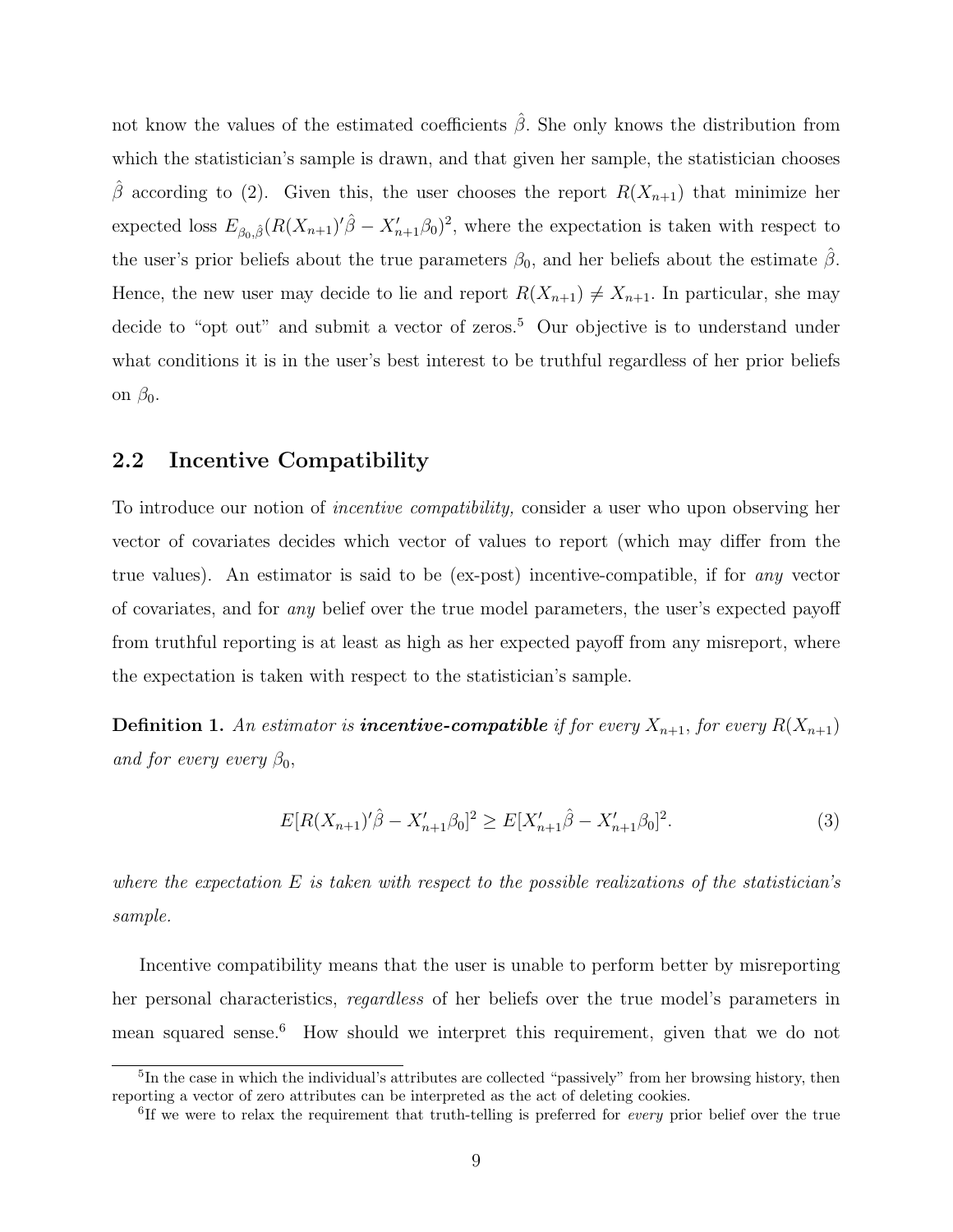necessarily want to think of the user as being sophisticated enough to think in these terms? One interpretation is that lack of incentive compatibility is merely a normative statement about the user's welfare - namely, given our model of how the statistician takes actions on the user's behalf, it would be advisable for her to misrepresent her personal characteristics. Furthermore, there are opportunities for new firms to enter and offer the user paid advice for how to manipulate the procedure - in analogy to the industry of "search engine optimization". Incentive compatibility theoretically eliminates the need for such an industry. In the context of the online content provision story, some misreporting strategies take the form of "deleting cookies". This deviation is straightforward to implement, and the user can check if it makes her better off in the long run.

Note that incentive-compatibility is not a property that can be tested statistically. To see this, suppose each user is characterized by only a single covariate that is uniformly distributed on  $\{0, 1\}$ . If users are truthful, then one would expect a 50-50 distribution of 0's and 1's in the population. However, if each user lies about his covariate, then one would also observe a 50-50 distribution of 0's and 1's.

Recall that the statistician's sample contains the *true* attributes of n users. The idea is that the data on these users is obtained through a different process than the way the statistician obtains the data from the  $n+1$  user. For instance, as mentioned earlier, this data may be obtained from a marketing survey where there is no incentive to lie. Alternatively, one may interpret our incentive compatibility requirement as a requirement that truth-telling is a Nash equilibrium among all participants - such that given that everyone else is telling the truth, no user has an incentive to lie.

To see that our definition of incentive-compatibility is not vacuous, simply add and

model's parameters, we would need to make some assumptions on the user's prior beliefs (see, e.g. Eliaz and Spiegler (2020)). Thus, our incentive-compatibility has the merit of being robust to any specification of prior beliefs.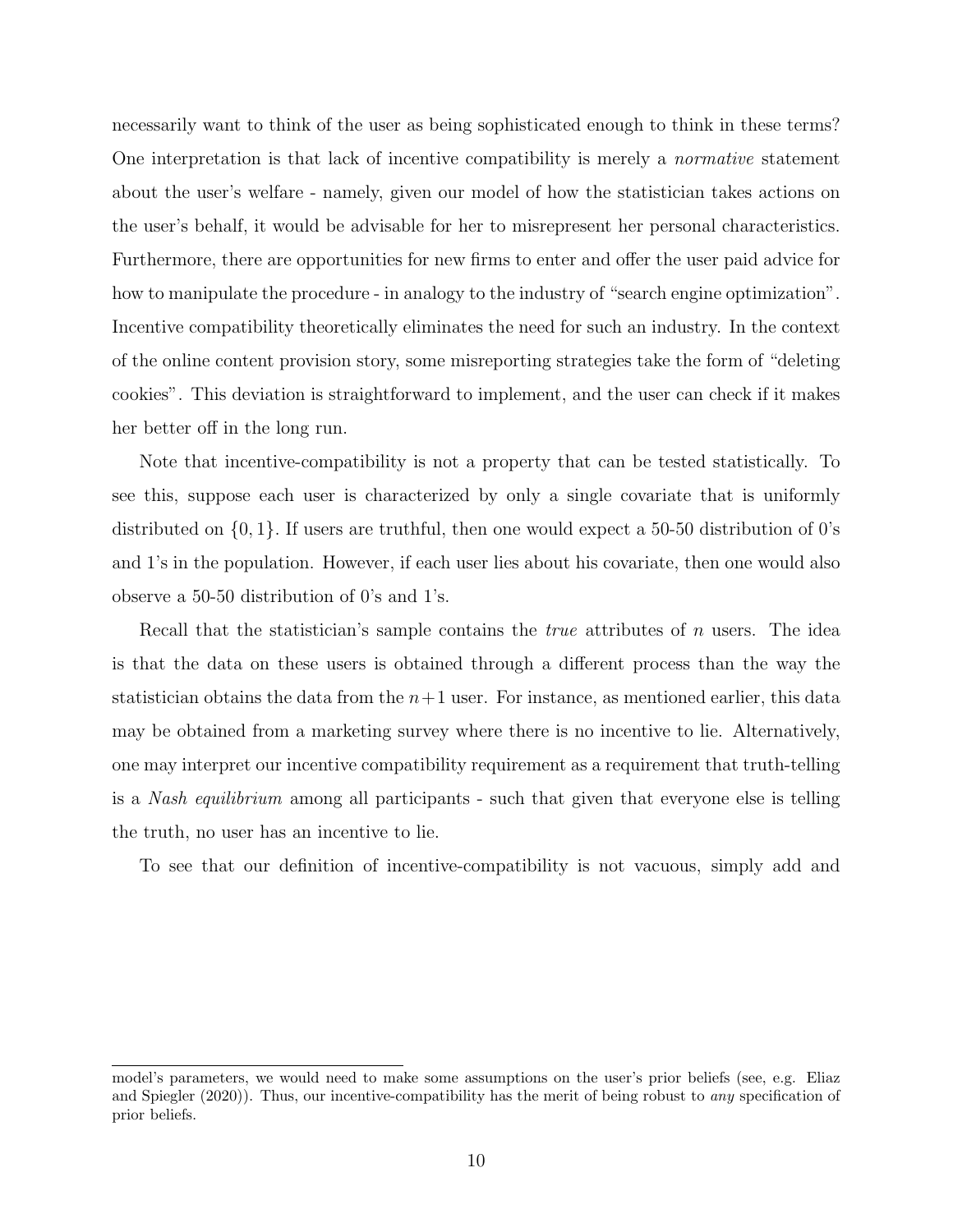subtract the term  $X'_{n+1}\hat{\beta}$  inside the squared brackets on the left side term of (3), such that

$$
E[R(X_{n+1})'\hat{\beta} - X'_{n+1}\beta_0]^2 = E[R(X_{n+1})'\hat{\beta} - X'_{n+1}\hat{\beta} + X'_{n+1}\hat{\beta} - X'_{n+1}\beta_0]^2
$$
  
\n
$$
= E\left[\|(R(X_{n+1}) - X_{n+1})'\hat{\beta}\|_2^2\right] + E[X'_{n+1}\hat{\beta} - X'_{n+1}\beta_0]^2
$$
  
\n
$$
+ 2E[\hat{\beta}'(R(X_{n+1}) - X_{n+1})X'_{n+1}(\hat{\beta} - \beta_0)]
$$
  
\n
$$
\geq E[X'_{n+1}\hat{\beta} - X'_{n+1}\beta_0]^2
$$

Canceling common terms reduces incentive-compatibility to the following inequality:

$$
E\left[\|(R(X_{n+1}) - X_{n+1})'\hat{\beta}\|_2^2\right] \ge -2E[\hat{\beta}'(R(X_{n+1}) - X_{n+1})X'_{n+1}(\hat{\beta} - \beta_0)].\tag{4}
$$

Note that this inequality can go either way. For example, if all elements of the vectors,  $\hat{\beta}$ ,  $X_{n+1}$  and  $\hat{\beta} - \beta_0$  are positive, and for every realized  $R(X_{n+1})$ , the difference  $\tilde{X}_{n+1} - X_{n+1}$ is also positive, then incentive-compatibility holds. If, however,  $\hat{\beta} - \beta_0 < 0$ , while all the other terms are positive, then incentive-compatibility may be violated. For instance, with one explanatory variable, a very small lie can lead to a very small positive number on the left hand side (due to a small lie being squared), while the right hand side may be positive and slightly larger. For our main result, we analyze the asymptotic version of incentive compatibility.

A weaker, ex-ante notion of incentive-compatibility considers a user, who prior to observing her covariates, commits to a strategy that maps every possible realization of the covariates to a (possibly non-truthful) report of these realized values. This notion fits situations in which the user either automates her reports to the statistician, or delegates the reporting to a third party. According to this notion, the estimator is ex-ante incentivecompatible if on average (over the different realizations of the user's covariates), the  $n+1$ user has no incentive to misreport:

$$
\int E[(R(X_{n+1})'\hat{\beta} - X'_{n+1}\beta_0)^2]dP_{X_{n+1}} \ge \int E[(X'_{n+1}\hat{\beta} - X'_{n+1}\beta_0)^2]dP_{X_{n+1}},
$$

where the integral is computed with respect to the distribution of the new user's attributes.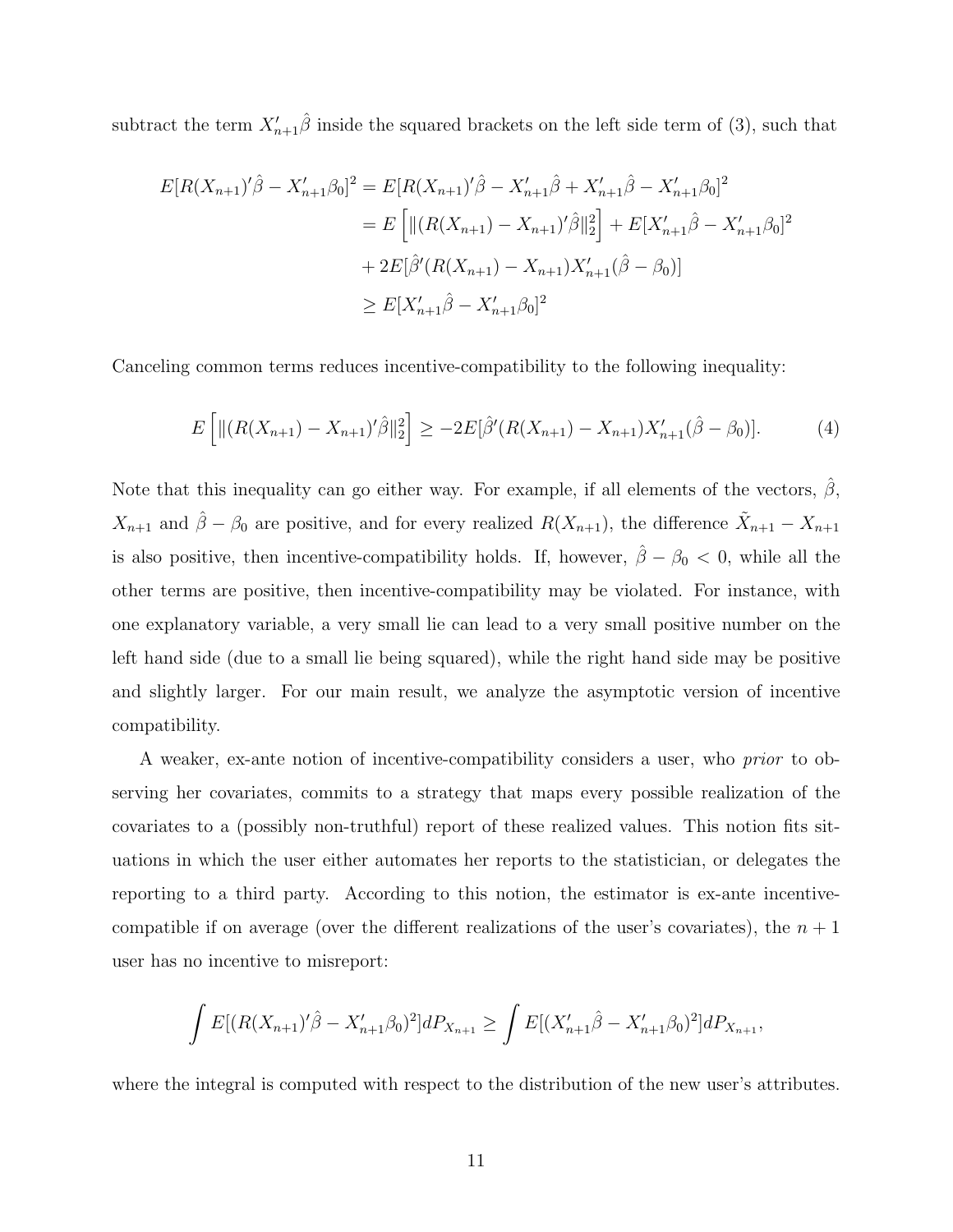Clearly, if an estimator is (ex-post) incentive-compatible, then it is also ex-ante incentive compatible. Thus, the sufficient conditions for (ex-post) incentive-compatibility of the Lasso estimator, which we establish in Section 4, also guarantee ex-ante incentive-compatibility. While ex-ante incentive-compatibility can be achieved with weaker conditions, the proof of these conditions follows from our proof of (ex-post) incentive-compatibility. In light of this, we shall focus on the ex-post notion henceforth.

#### 2.3 Discussion

In this subsection we discuss the motivation for some key ingredients of our model, and we also remark on the implications of making alternative modeling choices.

The choice of the Lasso estimator. We chose to focus on Lasso because it is the most basic machine learning technique that engages in model selection. Since this is the first paper to ask, under what conditions are such techniques incentive-compatible, it makes sense to start with the most basic textbook technique. Once we understand whether and how to ensure incentive compatibility in the simplest penalized regression model, we move on to explore the weighted general penalized estimator (the Conservative Lasso) in Section 5.

Nevertheless, it is worth mentioning that Lasso has several desirable properties. First, its prediction error is of the same order of magnitude as if there were an oracle, who could make predictions based on the true model. This is shown in Theorem 6.4 and Corollary 6.3 of Buhlmann and van de Geer (2011), who provide general oracle inequalities for convex loss with Lasso penalty. Second, James et al. (2013) shows (see p.26) that despite being less flexible than non-linear models such as random forests and deep learning, the Lasso estimator can prevent overfitting, which is clearly a major issue in out-of-sample contexts. In addition, Lasso is a continuous subset selection, which has good prediction properties as shown in p.61-69 of Hastie et al. (2011).

Since we also consider the Conservative Lasso in Section 5, we briefly mention its properties here. Conservative Lasso is a two-step algorithm, where in the first step, standard Lasso is run and all the variables are kept, and then in the second step, a general weighted algorithm is run to select and estimate the relevant variables. Conservative Lasso is therefore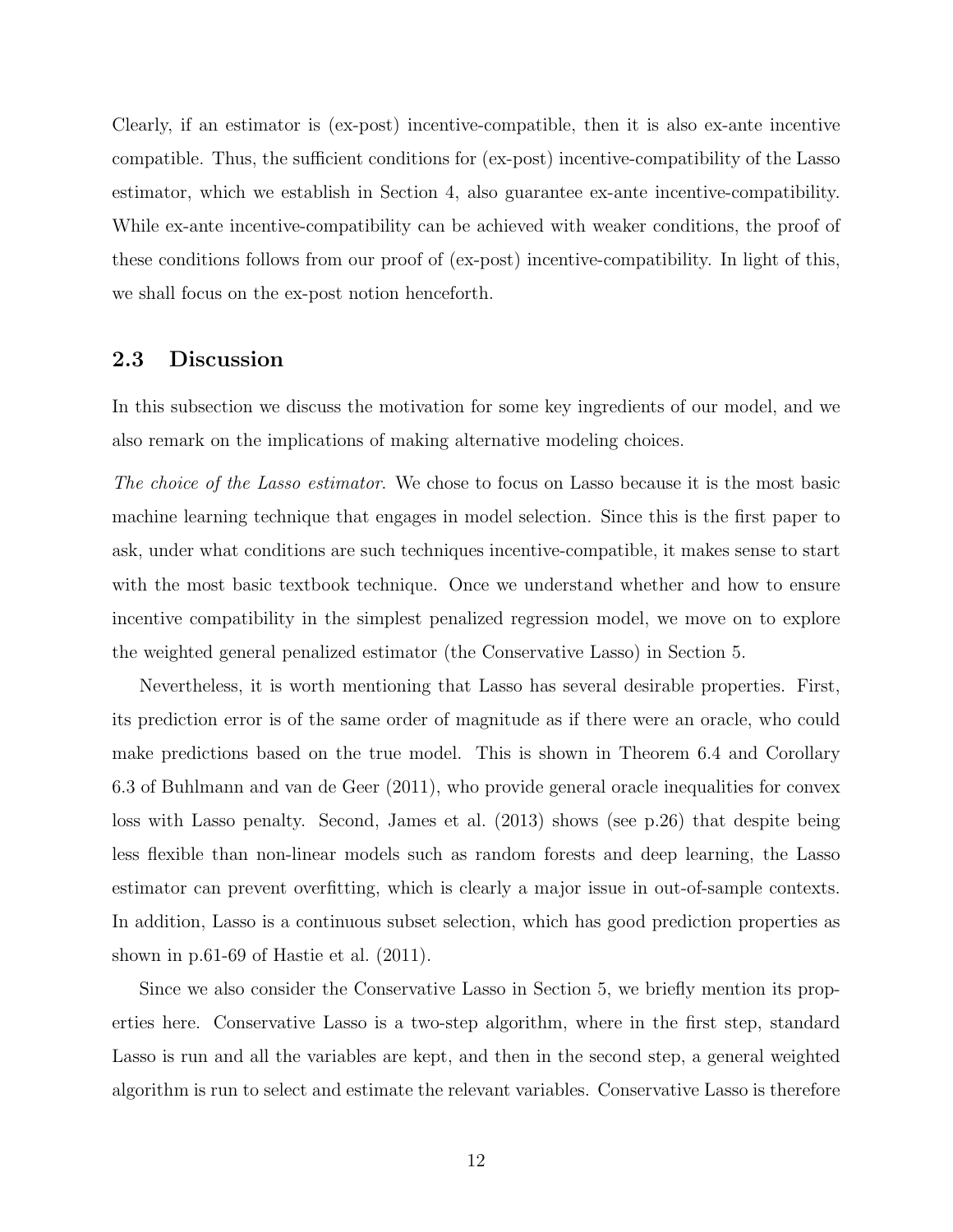a general weighted version of Lasso: when all weights are equal to one in the penalty, it reduces to standard Lasso. Compared with the standard Lasso, the data-dependent penalties of the Conservative Lasso allow for better differentiation of relevant and irrelevant variables as seen in Lemma 1 of Caner and Kock (2018). <sup>7</sup> Further details on the Conservative Lasso will be provided in Section 5.

The statistician's benevolence. Our paper addresses the issue raised in Eliaz and Spiegler (2019, 2020) that even if a statistician wants to make the best prediction for the user (so there is no a priori conflict of interest between them), the user may still have an incentive to lie because of the model selection component in Lasso (or any penalized regression for that matter), and because the user does not observe the statistician's sample. Since the source of lying in this no-conflict benchmark comes from the estimation procedure itself, the question is, how can we fix the procedure - without harming its estimation properties - so as to ensure truth-telling?

What if the user and the statistician did have a conflict of interests - say, the statistician uses the information that the user gives him in a way that may harm the user? Then obviously, the user will have an incentive to lie no matter which tuning parameter is chosen. In other words, in such an environment, Lasso (or any other estimator) will not be incentive-compatible unless the user is compensated, or the statistician uses an alternative estimation technique that is not optimal econometrically (say, he deliberately adds noise to it). Exploring this direction is clearly a separate research agenda.

The user's loss function. As explained above, incentive-compatibility means that the user cannot profit by misreporting. Suppose the user had a generic loss function  $g(\cdot)$ , such that  $Eg(R(X_{n+1}), X_{n+1})$  denoted the expected payoff of a user whose true characteristics are given by  $X_{n+1}$ , but she reports the values  $R(X_{n+1})$ . Then incentive-compatibility requires that  $E_g(R(X_{n+1}), X_{n+1}) \ge Eg(X_{n+1}, X_{n+1})$  for any realization of  $X_{n+1}$  and for any report  $R(X_{n+1})$ . Note that in general, the user's expected payoff is completely independent of the statistician's loss function. However, without imposing any structure on  $g(\cdot)$ , it is impossible

<sup>7</sup>The Adaptive Lasso is an alternative estimator that also uses a data-dependent weighted penalty (see Zou (2006)). However, in high dimensional econometrics, the first step of the Adaptive Lasso can cut off relevant variables, which can be undesirable as discussed in p.144-145 of Caner and Kock (2018).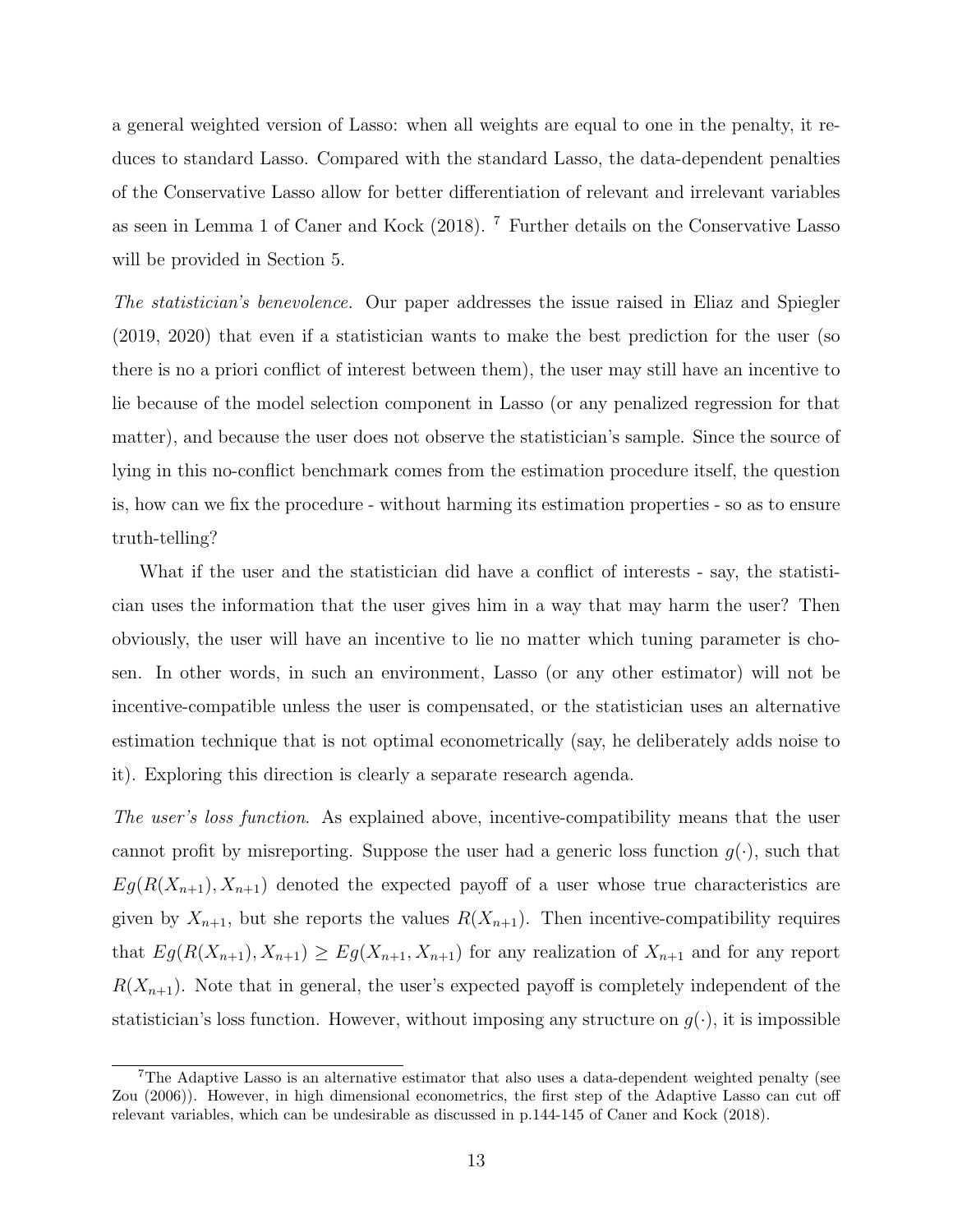to characterize a condition that ensures the incentive-compatibility of Lasso.

Given our focus on the no-conflict-of-interests benchmark (which we discussed in the previous point), it is only natural to let the user and the statistician have the same loss function that measures how far (in expectation) the estimate is from the truth. For any loss function one chooses for the statistician, the user has no incentive to lie if the expected loss from lying (i.e., the distance between the predicted best outcome based on lying and the actual ideal outcome for the agent) is higher than under truth-telling. Hence, the definition of incentive-compatibility clearly extends to any loss function shared by the statistician and the user. Of course, for each candidate loss function one would need to find the exact sufficient condition. We chose to focus on the mean squared error since it is the most commonly used loss function.

If the user and the statistician evaluated the estimates using different loss functions, then the incentive compatibility condition will apply only to the user's loss function, and again, the precise sufficient condition for incentive-compatibility will depend on the specification of this function.

#### 2.4 The Statistician's Data

In this subsection, we introduce a number of restrictions on the statistician's data. To describe these restrictions, we shall make use of the following notations. Define an  $l_0$  ball  $\mathcal{B}_{l_0}(s_0) = \{\|\beta_0\|_{l_0} \leq s_0\}.$  Denote  $\Sigma := EX_iX_i'$  for  $i = 1, 2, \cdots, n$ , let  $\hat{\Sigma} := X'X/n$  be the sample counterpart, and let  $\phi_{min}(\Sigma)$  denote the minimum eigenvalue of  $\Sigma$ . Our first requirement extends the sub-Gaussian data assumption used in statistics:

**Assumption 1.** (i). $E(u_i|X_i) = 0$ ,  $X_i, u_i$  are identical and independent across  $i =$  $1, \dots, n$ , and for some positive constant  $C$ ,

$$
\max_{1 \le j \le p} E|X_{ij}|^4 \le C < \infty
$$

$$
E|u_i|^l \le C < \infty
$$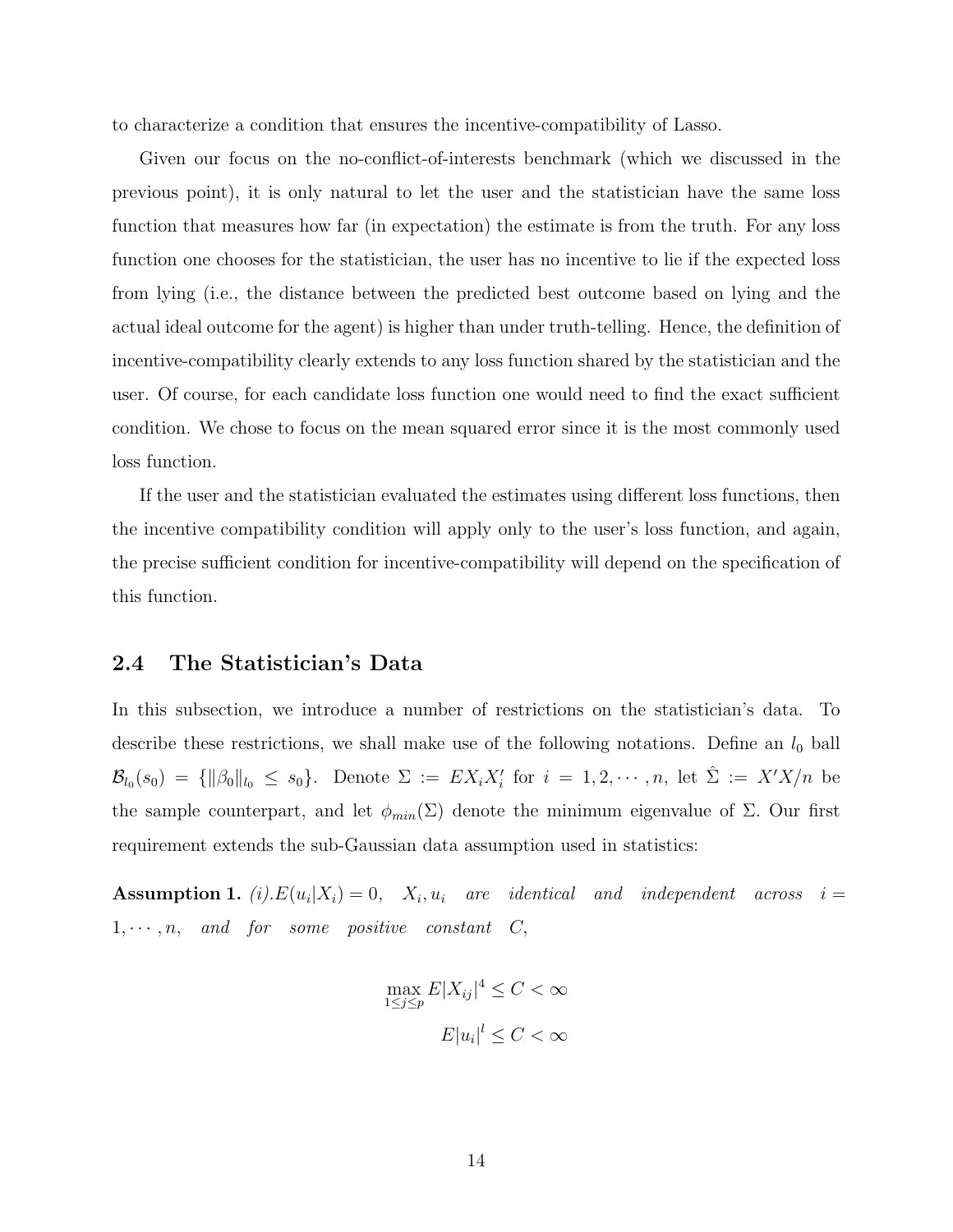where  $l = max(2k, 4)$  for all  $k \geq 1$ , (ii).  $\phi_{min}(\Sigma) \ge c > 0$ , where c is a positive constant.

Our second set of restrictions applies to the first and second moments. These will guarantee the consistency of the Lasso estimator, but will not ensure incentive compatibility (sufficient conditions for incentive compatibility will be introduced in Section 4). We start by defining the maximal value of certain cross products, which will be related to the behavior of moments in high dimensions in our next assumption.

$$
M_1 := \max_{1 \le i \le n} \max_{1 \le j \le p} |X_{ij} u_i|,
$$

$$
M_2 := \max_{1 \le i \le n} \max_{1 \le j \le p} \max_{1 \le l \le p} |X_{il} X_{ij} - E X_{il} X_{ij}|.
$$

Note that  $M_1$  is the maximal covariance between the regressors and errors in a high dimensional context. Roughly speaking, when this covariance is small, it captures exogeneity of the regressors in the sample.  $M_2$  is the maximal variance of the regressors in the sample. With large  $p$  and  $n$ , these covariance and variance terms can grow arbitrarily large - hence, we need a condition that restricts the growth rate of their moments. Because we are allowing for heteroskedastic data and unbounded regressors, we need to consider the growth rate of higher-order moments.<sup>8</sup>

Assumption 2.  $(i)$ . √  $\frac{\sqrt{lnp}}{2}$  $\overline{n}$  $[max((EM_1^2)^{1/2}, (EM_2^2)^{1/2})] \rightarrow 0.$ (*ii*).  $s_0(\frac{lnp}{n})^{1/2} \to 0$ .

(*ii*). 
$$
30\binom{n}{n} = O(1)
$$
.

Assumption 2(i) and 2(ii) are standard in high dimensional econometrics. In particular, 2(i) is used in Chernozhukov et al. (2017) allowing them to apply a concentration inequality, and 2(ii) is a standard sparsity condition. Note that with Assumption 2(ii), Lasso prevents

<sup>&</sup>lt;sup>8</sup>Alternatively, we could provide primitives on Assumption 2 using boundedness of individual moments of  $X, u$ .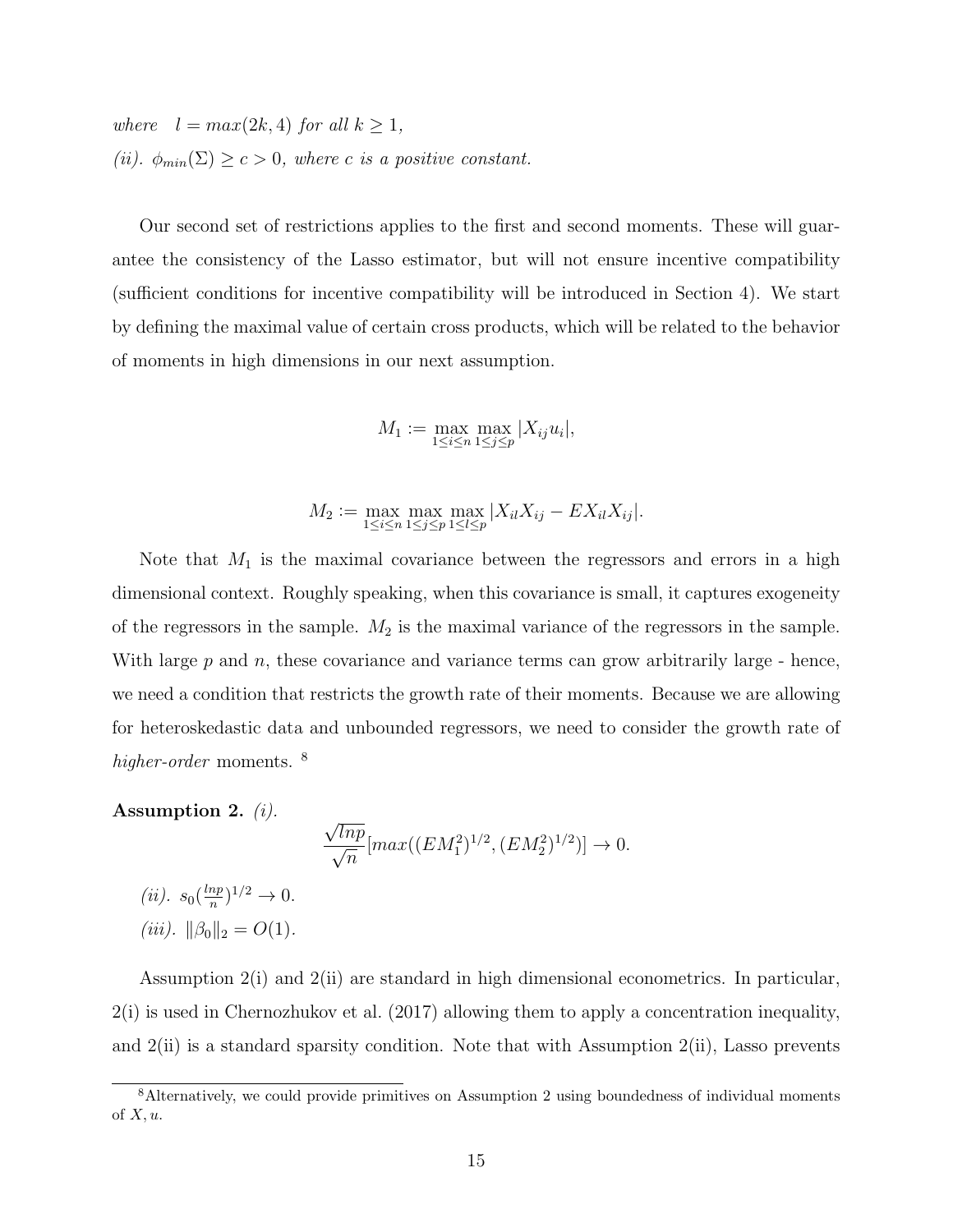underfitting since letting  $\lambda = O(\sqrt{\frac{lnp}{n}})$  $\frac{np}{n}$ ) implies that  $s_0\lambda_n \to 0$ , which ensures that  $\lambda_n$  cannot be large enough to generate underfitting. This allows us to establish the consistency of Lasso in Lemmas A.1-A.3 in the Appendix.

Assumption 2(iii) ensures that the signal to noise ratio is bounded (see p.2343 of Jankova and van de Geer (2018)). To see this, set  $\sigma_u^2 := \text{var}(u_i)$ , the variance of the errors, such that  $\sigma_u^2 \geq c > 0$ , where c is a generic positive constant that is weakly below the minimum eigenvalue of  $\Sigma$  (which is positive by Assumption 1). Hence, when  $E(u_i|X_i) = 0$ , which is imposed in Assumption 1,

$$
\frac{var(y_i)}{var(u_i)} = \frac{\beta_0' \Sigma \beta_0}{\sigma_u^2} + 1,
$$

However,

$$
\frac{\beta_0' \Sigma \beta_0}{\sigma_u^2} + 1 \ge \frac{\|\beta_0\|_2^2 \phi_{min}(\Sigma)}{\sigma_u^2} + 1.
$$

where  $\phi_{min}(\Sigma) \geq c > 0$ . Hence, if Assumption 2(iii) holds, then the signal to noise ratio satisfies  $var(y_i)/var(u_i) \ge C_0 + 1 > 0$ , with  $C_0$  being a positive constant, and defined as  $C_0 \vcentcolon= \frac{\|\beta_0\|_2^2\phi_{min}(\Sigma)}{\sigma^2}$  $\frac{\varphi_{min}(\Sigma)}{\sigma_u^2}$ .

The empirical implication of this is that only a fixed number of nonzero coefficients can be constants, and the other nonzero coefficients have to be local to zero. To see this implication, note that

$$
\|\beta_0\|_2 = \sqrt{\sum_{j=1}^p \beta_{0,j}^2} = \sqrt{\sum_{j \in S_0} \beta_{0,j}^2} = O(1).
$$

since in the case of  $s_0$  growing with n

$$
\sqrt{\sum_{j \in S_0} \beta_{0,j}^2} = \sqrt{\sum_{j \in F_1} \beta_{0,j}^2 + \sum_{j \in S_0 - F_1} \beta_{0,j}^2} \le \sqrt{f_1 C^2 + (s_0 - f_1) \frac{C^2}{s_0 - f_1}} = O(1),
$$

where  $F_1 := \{j : |\beta_{0,j}| = C\}$  with  $|F_1| = f_1$  being a fixed number, C is a generic positive constant and  $F_2 := \{j : |\beta_{0,j}| = \frac{C}{\sqrt{80}}\}$  $\frac{C}{s_0-f_1}$  with  $|F_2| = s_0 - f_1$ . For ease of exposition, we set all coefficients in  $F_1$  and  $F_2$  to be the same constants, C and  $C/\sqrt{s_0-f_1}$ , respectively.  $F_2$  contains indices of all local to zero coefficients. This can easily be generalized without affecting our results.

In Appendix B we take a more flexible approach compared with Assumption 2(iii). There,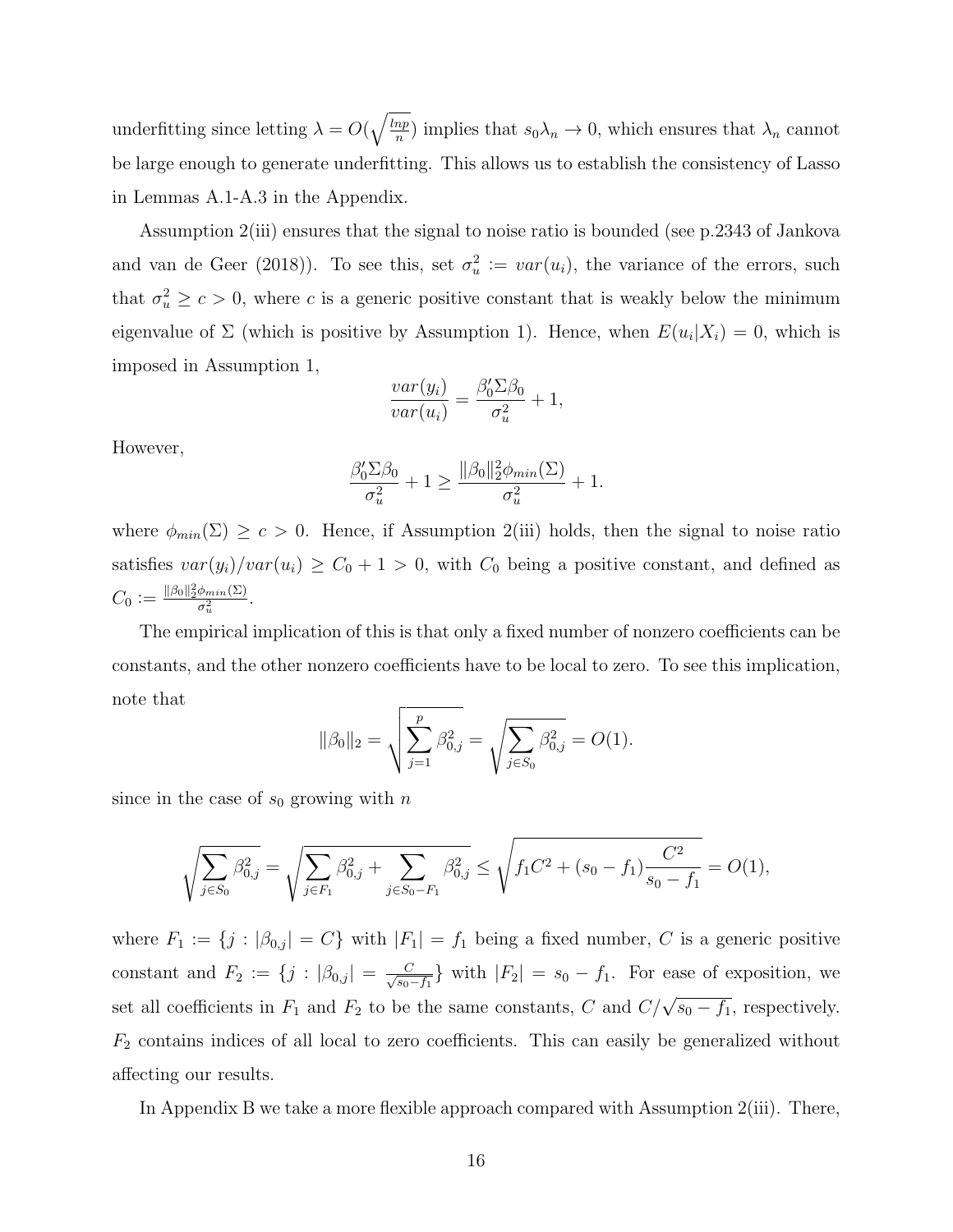we assume that  $\|\beta_0\|_2 = O(\sqrt{s_0})$ . In this case, all nonzero coefficients can be large (i.e., none of them are local to zero, as in set  $F_2$  above). In other words, there is no index set  $F_2$  as above, but all nonzero coefficients (their indices) are in the set  $F_1$  above.

As  $p$  and  $n$  grow large, the total number of nonzero coefficients  $s_0$  (also known as the sparsity index) can grow arbitrarily large. To guarantee consistency and unbiasedness, it is typically assumed that the product of the sparsity index and the tuning parameter should go to zero. However, this standard condition does not guarantee the incentive compatibility of the Lasso estimator as can be seen in the proof of Theorem 3 below.

## 3 New Oracle Inequalities for Lasso

Oracle inequalities in high dimensional statistics are upper bounds on prediction and estimation errors. For our main result, we require moment bounds on the Lasso estimator's error in  $l_1$  norm. By taking the sample size to be large, we can show that the upper bound on the mean of higher-order moments of Lasso estimation errors tend to zero. We then use this asymptotic result to establish the incentive compatibility of the Lasso estimator in large samples. To illustrate this, we note that from the proof of Theorem 3 in Appendix A.2.4, the incentive compatibility constraint is tied to the following expression

$$
E[R(X_{n+1})'\hat{\beta} - X'_{n+1}\beta_0]^2 - E[X'_{n+1}\hat{\beta} - X'_{n+1}\beta_0]^2 = E[\hat{\beta}'(R(X_{n+1}) - X_{n+1})(R(X_{n+1}) - X_{n+1})'\hat{\beta}] \tag{5}
$$

+ 
$$
E[\hat{\beta}'(R(X_{n+1}) - X_{n+1})X'_{n+1}(\hat{\beta} - \beta_0)]
$$
 (6)

+ 
$$
E[(\hat{\beta} - \beta_0)'X_{n+1}(R(X_{n+1})' - X'_{n+1})\hat{\beta}].
$$
 (7)

For incentive compatibility to hold in large samples, we need the sum of the right-hand side terms to be greater than or equal to zero. The first term on the right-hand side (5) is always non-negative. Hence, if we prove that (6) and (7) converge to zero, we establish asymptotic incentive compatibility. However, the size of terms in (6) and (7) will depend on the mean of higher-order estimation errors of Lasso.

To bound these errors, we prove new oracle inequalities, which are different from those that are given in the literature for  $\|\hat{\beta} - \beta_0\|_1$ . These inequalities will serve an important role in proving our main result in the next section (Theorem 3). They are also of independent interest as they extend previous results on sub-Gaussian data to heteroskedastic (conditionally)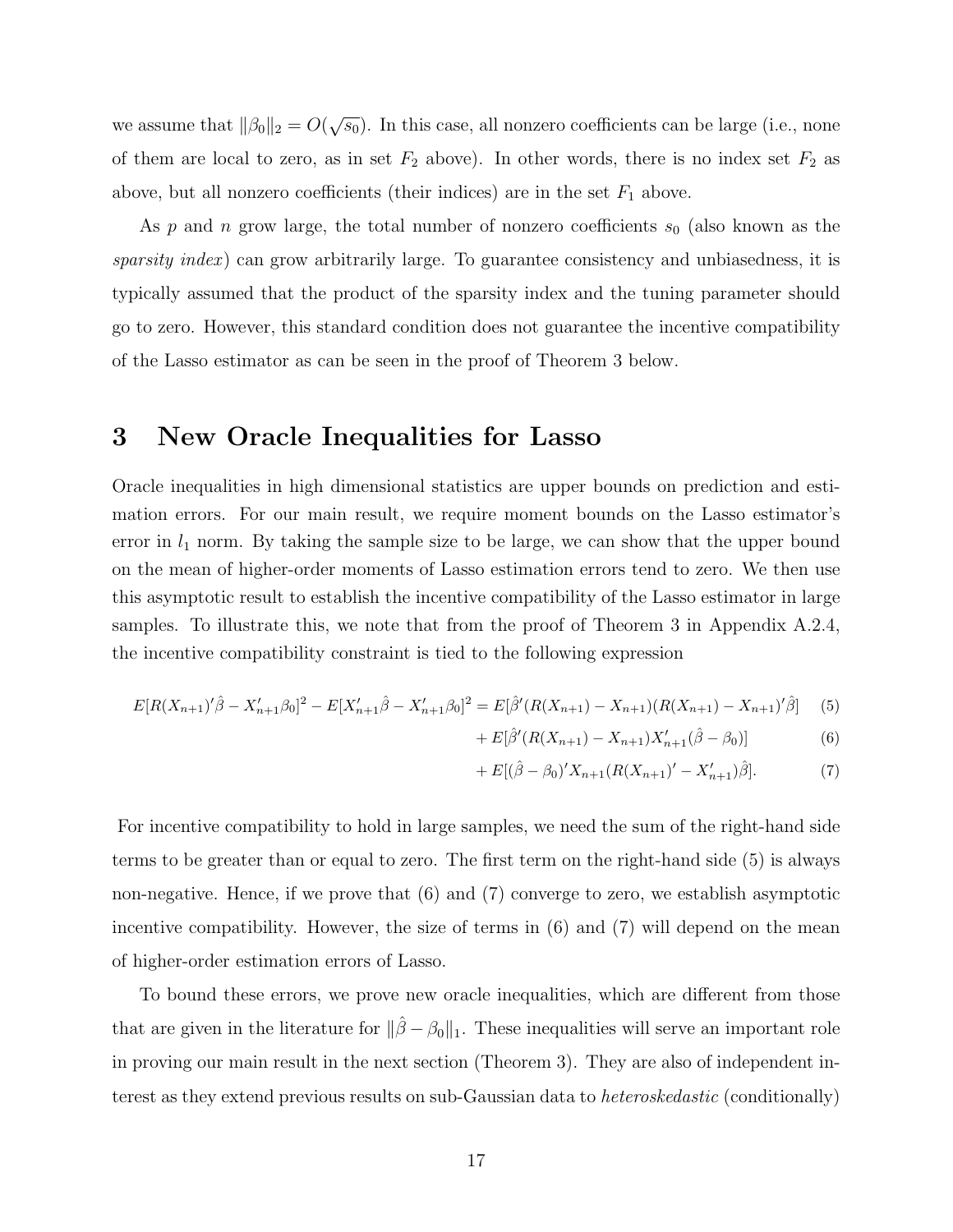data sets that are commonly used in econometrics. Our proof technique will also consider a less conservative bound compared with Jankova and van de Geer (2018). Hence, our new inequalities contribute to the literature on high-dimensional econometrics where they can be used for proving generalized semiparametric efficiency of Lasso-type-estimators (as, e.g., in Jankova and van de Geer (2018)).

Our first result in this section is a k-th moment bound for the  $l_1$  norm of the Lasso bias. A key concept used in this result is the *exception probability* for the event  $\mathcal{F} := \{A_1 \cap A_2\}$ , where  $A_1$  and  $A_2$  are defined in (A.6) and (A.9), which represent the empirical process-noise, and the eigenvalue condition, respectively. The exception probability is the complement of the event F, and is denoted by  $P(F<sup>c</sup>)$ . An explicit upper bound for the exception probability is calculated in Lemma A.4.

**Theorem 1.** Under Assumptions 1-2, if n is sufficiently large and  $\lambda_n \geq \frac{P(\mathcal{F}^c)^{1/4k}}{1/2}$  $\frac{f^{(2)}(1/2)}{s_0^{1/2}}$ , then

$$
[E||\hat{\beta} - \beta_0||_1^k]^{1/k} = O(s_0\lambda_n).
$$

This result is valid uniformly over  $\mathcal{B}_{l_0}(s_0) = \{ ||\beta_0||_{l_0} \leq s_0 \}.$ 

If we set  $k = 1$  we can learn whether the Lasso estimator is unbiased. By the above Theorem, Assumption 2 and (A.15) imply  $s_0\lambda_n \to 0$ . Hence, in large samples, we have unbiasedness in the large  $\lambda_n$  case. Next, we provide the k-th moment bound for  $l_1$  norm for the Lasso estimator.

**Theorem 2.** Under Assumptions 1-2, if n is sufficiently large n and  $\lambda_n \ge P(\mathcal{F}^c)^{1/2k}/s_0^{1/2}$ , then

$$
[E||\hat{\beta}||_1^k]^{1/k} = O(s_0^{1/2}).
$$

This result is valid uniformly over  $\mathcal{B}_{l_0}(s_0) = \{ ||\beta_0||_{l_0} \leq s_0 \}.$ 

This is a new result and a simple extension of Theorem 1 above. The rate in Theorem diverges to infinity if  $s_0 \to \infty$  as  $n \to \infty$ .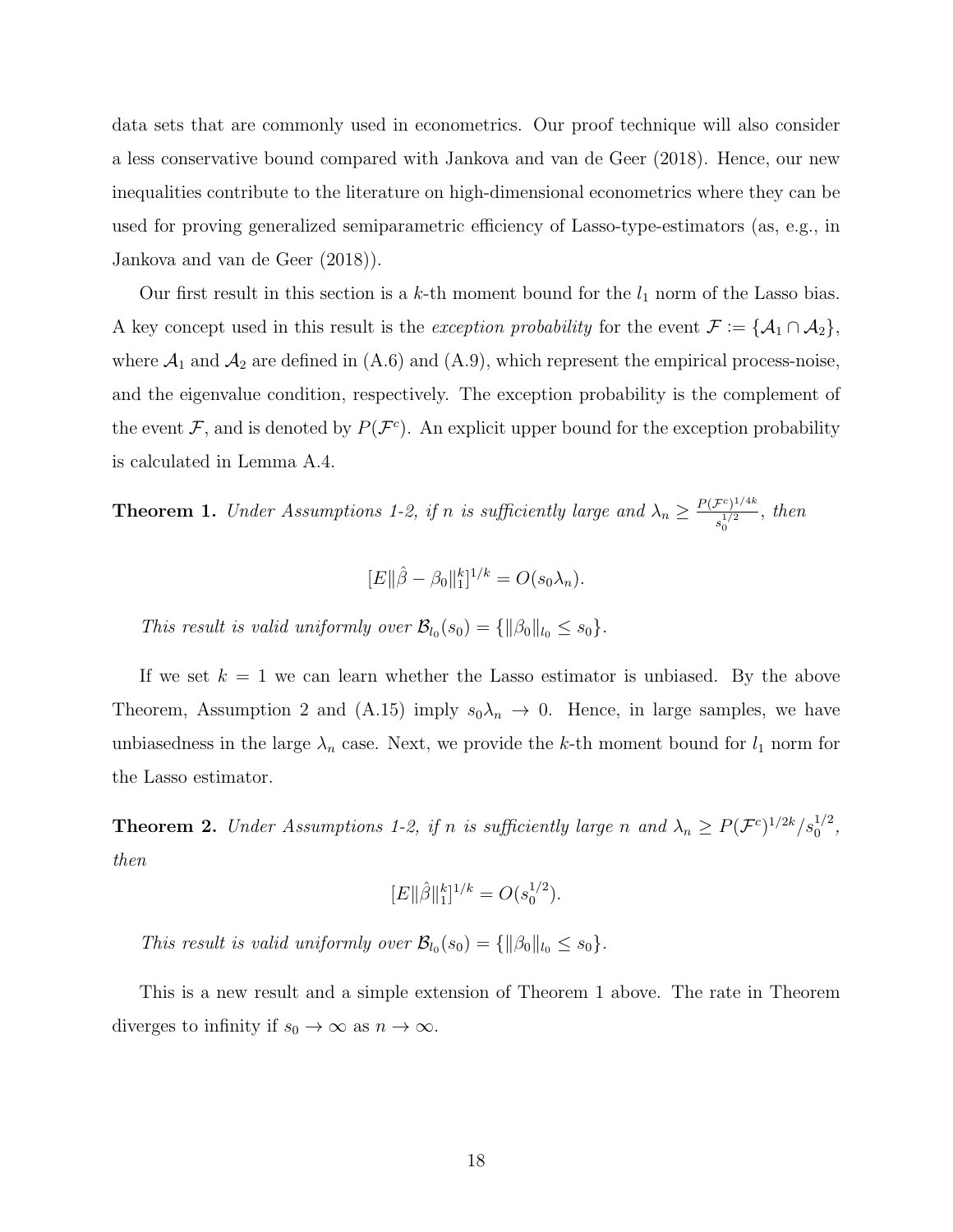## 4 Incentive Compatibility of Lasso

Our first main result, which is new in the literature on penalized regressions, characterizes sufficient conditions for the Lasso estimator to be incentive-compatible for a sufficiently large sample size. In other words, we establish conditions such that when  $n \to \infty$ ,

$$
E[R(X_{n+1})'\hat{\beta} - X'_{n+1}\beta_0]^2 \ge E[X'_{n+1}\hat{\beta} - X'_{n+1}\beta_0]^2.
$$

for all  $X'_{n+1}$  and  $R(X_{n+1})'$  and for every  $\beta_0$ , where the expectation is taken with respect to the statistician's realized sample (since the reporting user does not observe this sample).

The proof of this result makes use of the following notation.

$$
M_3 := \max_{1 \le j \le p} |X_{n+1,j}|,
$$

$$
M_4: \max_{1 \le j \le p} |R(X_{n+1,j}) - X_{n+1,j}|.
$$

Note that  $M_4$  is the absolute magnitude of the potential misreport on a given variable  $j$ by the  $n + 1$  user. Since we deal with ex-post incentive compatibility,  $M_3$  and  $M_4$  are deterministic but can grow with n. Hence, we allow  $M_3$  and  $M_4$  to be nondecreasing in n.

**Theorem 3.** Under Assumptions 1 and 2, the Lasso estimator is incentive compatible in large samples  $(n \to \infty)$  if the following conditions hold:

$$
\lambda_n \ge P(\mathcal{F}^c)^{1/8}/s_0^{1/2} \tag{8}
$$

and

$$
s_0^{3/2} \sqrt{\frac{\ln p}{n}} [M_3][M_4] \to 0. \tag{9}
$$

Furthermore, incentive compatibility is valid uniformly over  $\mathcal{B}_{l_0}(s_0) = \{ ||\beta_0||_{l_0} \leq s_0 \}.$ 

#### Remarks.

1. Theorem 3 establishes that a *sufficient* condition for incentive compatibility is that the tuning parameter  $\lambda_n$  needs to be large "enough". A simple way to choose  $\lambda_n$  to satisfy (8)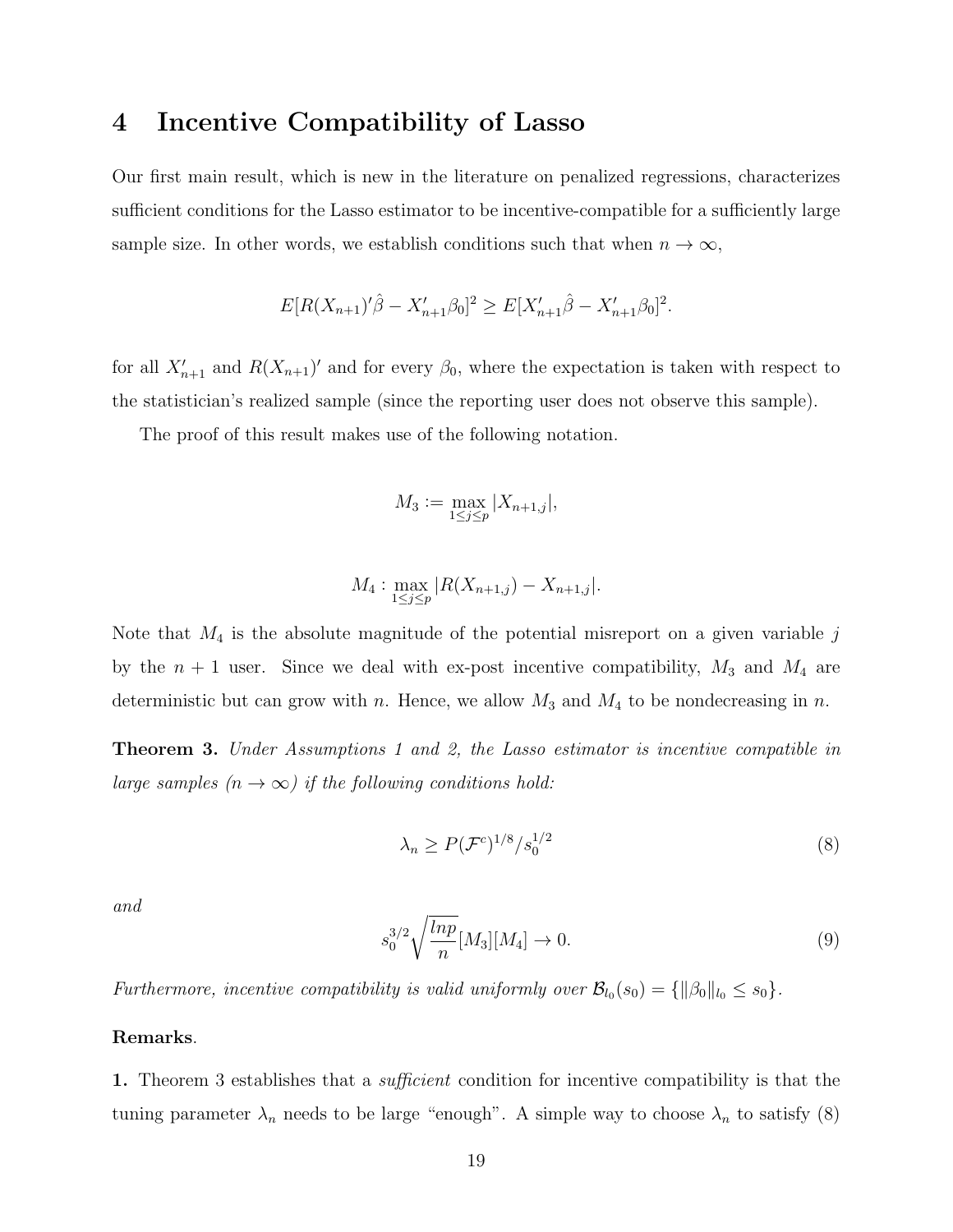is to use the upper bound of the exception probability

$$
\lambda_n := upperbound(P(\mathcal{F}^c)^{1/8}),
$$

in Lemma A.4. The simulations in Section 6 address the issue of whether such a bound is feasible.

2. The typical concern with Lasso is the consistency of the estimator  $(\|\hat{\beta} - \beta_0\|_1 = o_p(1)),$ which can be achieved by making sure that  $\lambda_n$  goes to zero at a relatively fast rate (as Lemma A.1 in Appendix A shows, this rate is  $s_0\lambda_n \to 0$ ). However, if  $\lambda_n$  gets too small, the Lasso estimator may admit many nonzero variables incorrectly (i.e., it creates an *overfit*). Consequently, when the number of regressors  $p$  is very large, the expectation of the sum of  $l_1$ errors  $(E\|\hat{\beta}-\beta_0\|_1)$  can grow arbitrarily large, and incentive compatibility may be violated. Put differently, consistency does not imply incentive compatibility in large samples. Thus, simply using the  $l_1$  estimator bound on its own does not imply a bound for the *expectation* of  $l_1$  error.

We illustrate the point with a simple example. Suppose we take a value for  $\lambda_n$  below the upper bound in Theorem 1 (i.e.,  $\lambda_n < P(\mathcal{F}^c)^{1/4k}/s_0^{1/2}$ ). In particular, take  $\lambda_n =$  $P(\mathcal{F}^c)^{1/2k}/s_0^{1/2}$ . Then from the proof of Theorem 1-(A.34) we obtain that

$$
E\Vert \hat{\beta} - \beta_0 \Vert_1^k = O(\lambda_n^{-k} P(\mathcal{F}^c)^{1/2}),
$$

But given our choice of  $\lambda_n$ ,

$$
\lambda_n^{-k} P(\mathcal{F}^c)^{1/2} = [P(\mathcal{F}^c)^{1/2k} / s_0^{1/2}]^{-k} P(\mathcal{F}^c)^{1/2} = s_0^{k/2} \to \infty.
$$

Hence, even though there is consistency  $(s_0\lambda_n \to 0)$  under this  $\lambda_n$  choice (see Remark 5), the moment bound estimation error is diverging.

$$
E\|\hat{\beta} - \beta_0\|_1^k \to \infty.
$$

Why is overfitting a significant issue for incentive compatibility? The intuition is as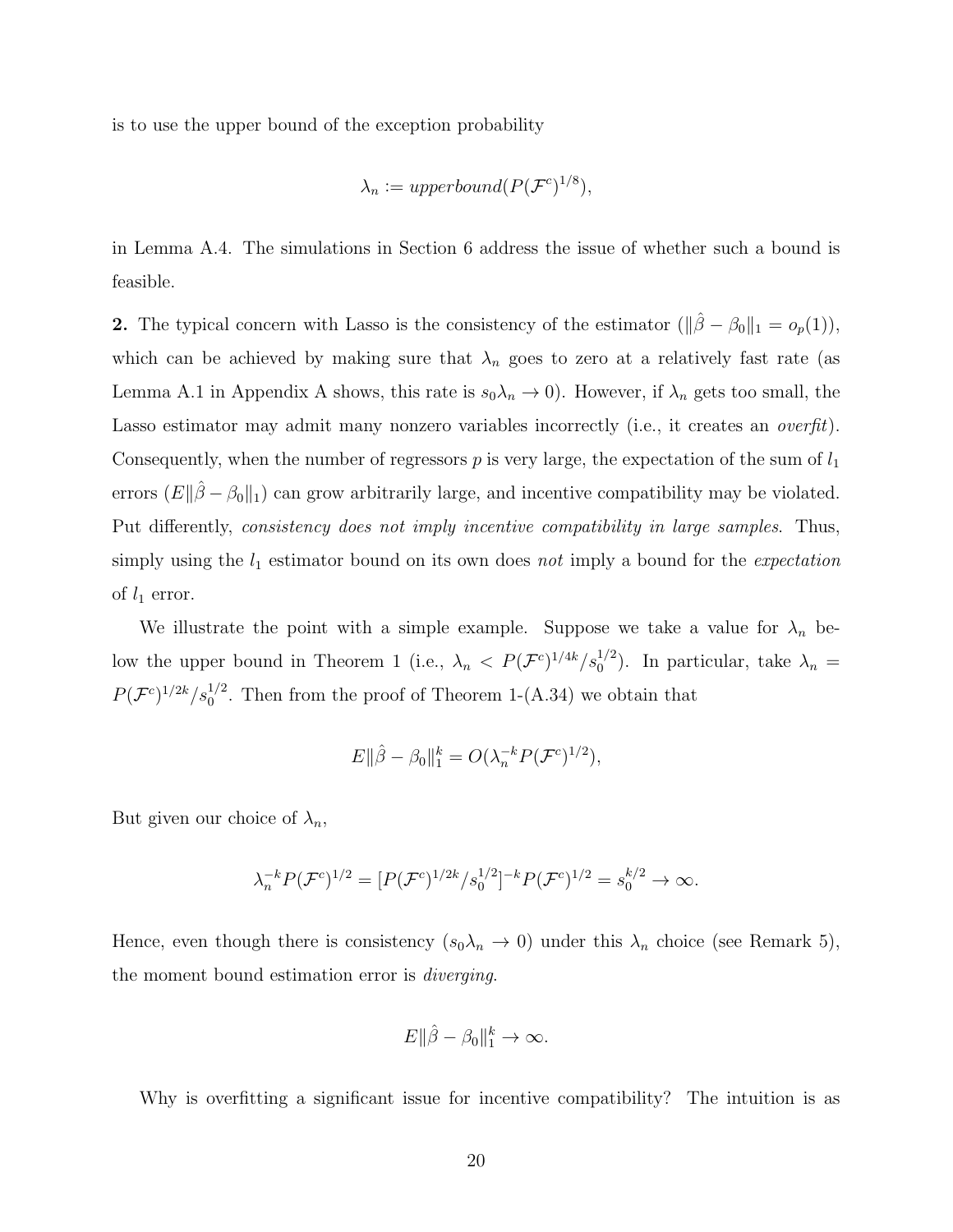follows. Suppose the tuning parameter is sufficiently small so that given the user's prior on the true coefficients, she expects that many irrelevant variables will be included in the estimator. To correct this bias, she can report that these variables are equal to zero.

**3.** The second sufficient condition (9) allows the distance between the user's report  $R(X_{n+1})$ and the truth  $X_{n+1}$  to be of any magnitude since  $M_4 \equiv ||R(X_{n+1}) - X_{n+1}||_{\infty}$  can be arbitrarily large. Since the above conditions are sufficient but not necessary, it remains an open question whether incentive compatibility can be achieved with a tuning parameter that is lower than the threshold in (8) without restricting the magnitude of the deviation between the user's reported and true attributes.

4. Note that (9) requires stricter sparsity than Assumption 2. If  $M_3 = O(1)$  and  $M_4 = O(1)$ , then condition (9) amounts to  $s_0^{3/2}$ 0  $\sqrt{\frac{\ln(p)}{n}} \to 0$ , which is a sparsity requirement still stronger than Assumption 2(ii). In addition, if we let  $M_4 = O(ln(n))$  and  $M_3 = O(ln(n))$ , then  $s_0^{3/2}$  $\boldsymbol{0}$  $\sqrt{ln(p)}$  $\frac{h(p)}{n}$  $(ln(n))^2 \leq 4s_0^{3/2}$ 0  $\sqrt{\frac{\ln(p)}{n}} \to 0$  is needed to get incentive compatibility with  $n \leq p$ .

5. A natural question that arises is whether condition  $(8)$  is compatible with the  $l_1$  norm consistency of Lasso. In other words, consistency requires a small  $\lambda_n$ , but incentive compatibility requires a large  $\lambda_n$ , so are they compatible with each other? When we select a large  $\lambda_n$  to satisfy incentive compatibility, we should not sacrifice consistency - i.e. we need  $s_0\lambda_n \to 0$ . To verify whether this is possible, we can take the lower bound on the tuning parameter in (8) and see whether we can achieve consistency. Note that

$$
s_0 \lambda_n = s_0 \frac{P(\mathcal{F}^c)^{1/8}}{s_0^{1/2}} = s_0^{1/2} P(\mathcal{F}^c)^{1/8},\tag{10}
$$

From (A.22) in the Appendix, an upper bound on this exception probability is:

$$
P(\mathcal{F}^c) \le \frac{2}{p^{C_1}} + \frac{K[EM_1^2 + EM_2^2]}{nlnp},\tag{11}
$$

where  $C_1$  and K are positive constants. With  $l = 1, 2$ , it therefore follows from (10) and (11) that we need

$$
s_0^4/p^{C_1} \to 0
$$
,  $s_0^4 \max_l EM_l^2/nlnp \to 0$ ,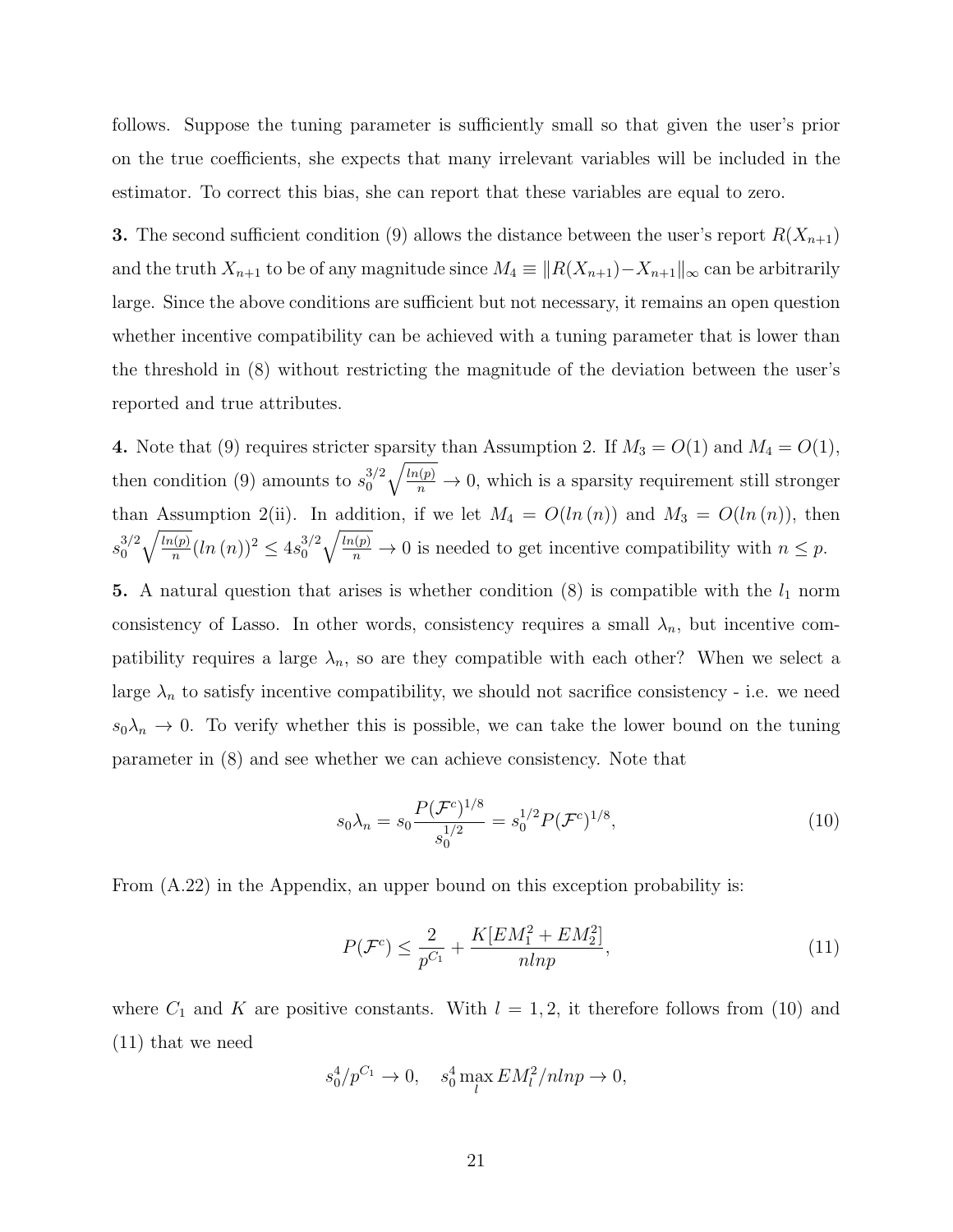to have consistency. These two conditions are not unreasonable in the sense that they are consistent with  $(n, p)$  increasing to infinity. Also they are compatible with moments satisfying condition (9) in Theorem 3.

**6.** Finally, note that  $\lambda_n = O(\sqrt{\frac{\ln(p)}{n}})$  $\binom{n(p)}{n}$  represents an upper bound in terms of rates for  $\lambda_n$ , whereas (8) represents a lower bound. We can then take for a positive constant  $C > 0$ 

$$
C\frac{\sqrt{ln(p)}}{\sqrt{n}} \ge \lambda_n \ge \frac{P(\mathcal{F}^c)^{1/8}}{s_0^{1/2}}.
$$

The question is, are there suitable combinations of n and p that satisfy these inequalities? By using algebra and the upper bound for exception probability (A.22), we obtain the requirement that,

$$
Cs_0^{1/2} \ge \left[\frac{2n}{p^{C_1}} + \frac{K[EM_1^2 + EM_2^2]}{nlnp}\right]^{1/8} \frac{\sqrt{n}}{\sqrt{lnp}},
$$

which is plausible for  $p > n$  and large n since the left hand side may diverge and the right side may go to zero. This may be the case for example when p is exponential in n, or large  $C$ .

7. When we relax Assumption 2(iii) to  $\|\beta_0\|_2 = O(\sqrt{s_0})$ , the incentive compatibility is still satisfied but under the slightly stronger condition

$$
s_0^2 \sqrt{\frac{\ln p}{n}} [M_3][M_4] \to 0.
$$

The proofs are in Appendix B.2. Remarks 5-6 above still apply but with slightly stronger sparsity conditions.

8. While Theorem 3 provides sufficient conditions for incentive-compatibility, we can also derive a necessary condition. As we show in Appendix A, incentive-compatibility implies equation (A.52). By Markov's inequality, we obtain that if the Lasso estimator is incentivecompatibile in large samples, then

$$
\left[\sum_{j=1}^{p}(\hat{\beta}_{j}-\beta_{0,j})X_{n+1,j}\right]\left[\sum_{j=1}^{p}(R(X_{n+1,j})-X_{n+1,j})\hat{\beta}_{j}\right]\stackrel{p}{\to}0,
$$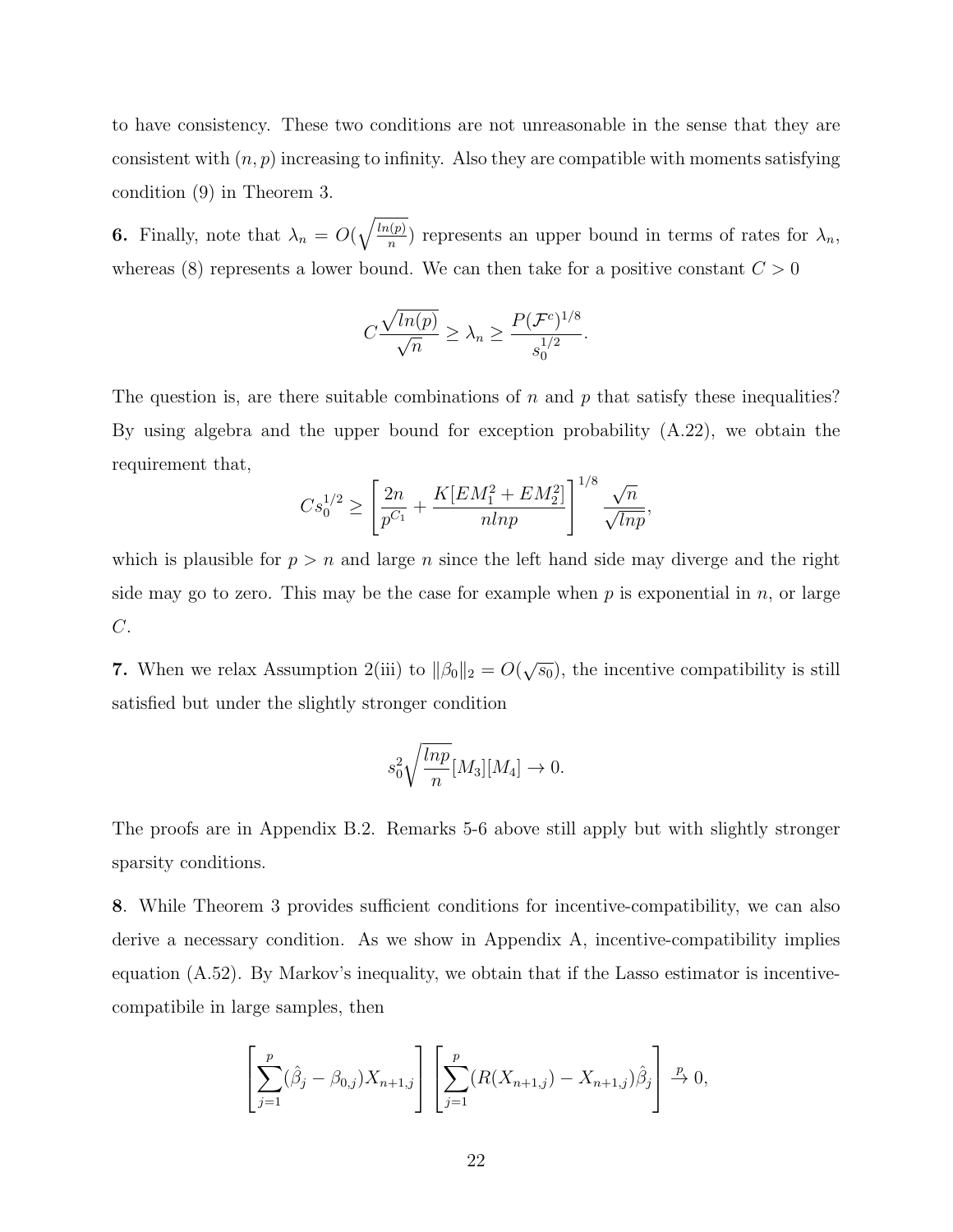which implies a weighted consistency condition for the Lasso estimator. Note that a condition like (8) is not involved, and hence, there is still a gap between our sufficient and necessary conditions. It remains a challenging open question whether there exist conditions for asymptotic incentive compatibility of Lasso that are both necessary and sufficient.

## 5 Incentive Compatibility Under a General Weighted Penalty: The Conservative Lasso

In this section we extend our analysis of incentive compatibility to a general weighted penalty function. Caner and Kock (2018) propose the Conservative Lasso, which has superior model selection properties relative to the standard Lasso. This is achieved by using a data-weighted penalty function. Specifically, the Conservative Lasso is a two-step estimator

$$
\hat{\beta}_w = \operatorname{argmin}_{\beta \in R^p} \{ ||Y - X\beta||_n^2 + 2\lambda_n \sum_{j=1}^p \hat{w}_j |\beta_j| \},
$$

where  $Y = (y_1, \dots, y_i, \dots, y_n)'$  is an  $n \times 1$  vector, X is an  $n \times p$  matrix, and with the prediction norm for a generic vector v defined as  $||v||_n^2 := n^{-1} \sum_{i=1}^n v_i^2$ . The weights  $\hat{w}_j$  are defined as follows: for each  $j = 1, \dots, p$ 

$$
\hat{w}_j = \frac{\lambda_{prec}}{|\hat{\beta}_j| \cup \lambda_{prec}},
$$

where  $\hat{\beta}_j$  is the Lasso estimator of Section 2 for variable j, and  $\lambda_{prec}$  is a positive sequence defined in Lemma C.1 in Appendix C.

Roughly speaking, the Conservative Lasso may be viewed as giving excluded variables in Lasso a "second chance". For instance, when  $\hat{\beta}_j = 0$ , the weight will be one (in contrast to a weight of infinity in Adaptive Lasso). When  $\hat{\beta}_j > \lambda_{prec}$ , the weight is less than one, so there is a differentiation of weights based on Lasso estimation in the first step. A formal argument for weight properties, and differentiation of relevant and irrelevant coefficients, is given in Lemma 1 of Caner and Kock (2018). For problems with the Adaptive Lasso in high dimensional settings, see p.144-145 of Caner and Kock (2018).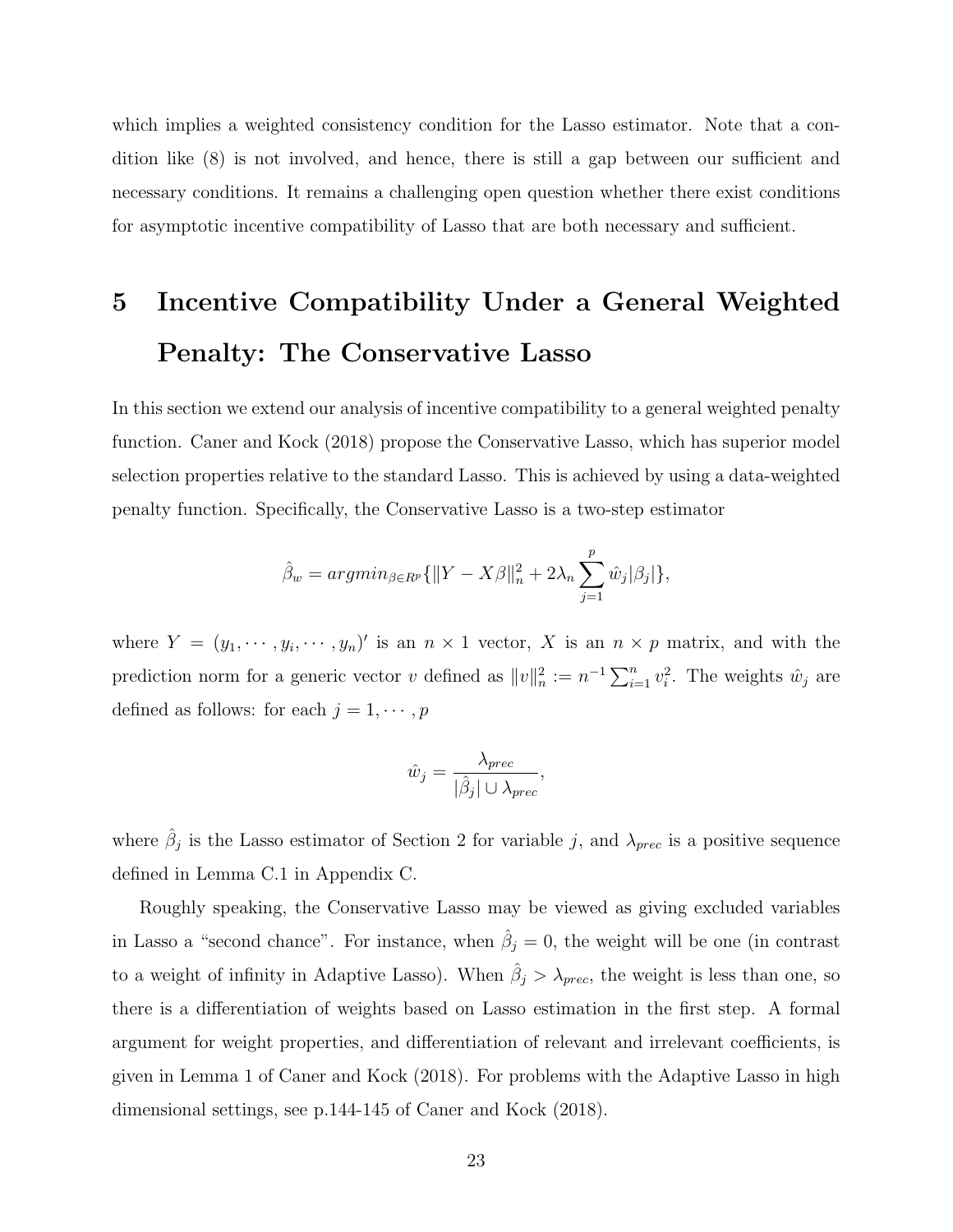In order to analyze the incentive-compatibility of the Conservative Lasso, we will need the following assumption:

**Assumption 3.** Define the precision matrix,  $\Theta := \Sigma^{-1}$ . Then

(i).

$$
\|\Theta\|_{l_{\infty}} = O(s_1),
$$

with  $s_1$  a nondecreasing positive sequence in n.

(*ii*).  $0 < c \le \max_{1 \le j \le p} |\beta_{0,j}| \le C < \infty$ . (iii).  $s_1\lambda_n = o(1)$ .

Assumption 3(i) is a major relaxation of the assumptions in Lemma A.7 of Caner and Kock (2018) (where it is used to derive  $l_{\infty}$  bounds for Conservative Lasso estimators) and in Lemma 4.1 of van de Geer (2016). These papers assume that the  $l_{\infty}$  matrix norm of the precision matrix is constant, which is quite restrictive since in many realistic environments, the dimension of the matrix is  $p \times p$  and its maximum row-sum can grow with n.

Assumption 3(ii) prevents the maximum absolute coefficient from being a sequence that is local to zero. A local to zero sequence for the maximum coefficient is unrealistic, and furthermore, it implies that all the coefficients in the model converge to zero, which renders the model useless to begin with. Assumption 3(iii) is needed for the minimum weights in the Conservative Lasso to be bounded above by 1 (as prescribed by Caner and Kock (2018)), which constraints the growth rate of  $s_1$  in Assumption 3(i).

**Theorem 4.** Under Assumptions 1-3, with sufficiently large n, and with

$$
\lambda_n \ge \frac{P(\mathcal{F}^c)^{1/6k}}{s_0^{1/3} s_1^{1/3}}
$$

then we obtain

$$
\[E\|\hat{\beta}_w - \beta_0\|_1^k\]^{1/k} = O(s_0\lambda_n).
$$

The result is valid uniformly over  $\mathcal{B}_{l_0}(s_0)$ .

To the best of our knowledge, this is an entirely new result for general weight functions such as the Conservative Lasso. This extends a result of Jankova and van de Geer (2018)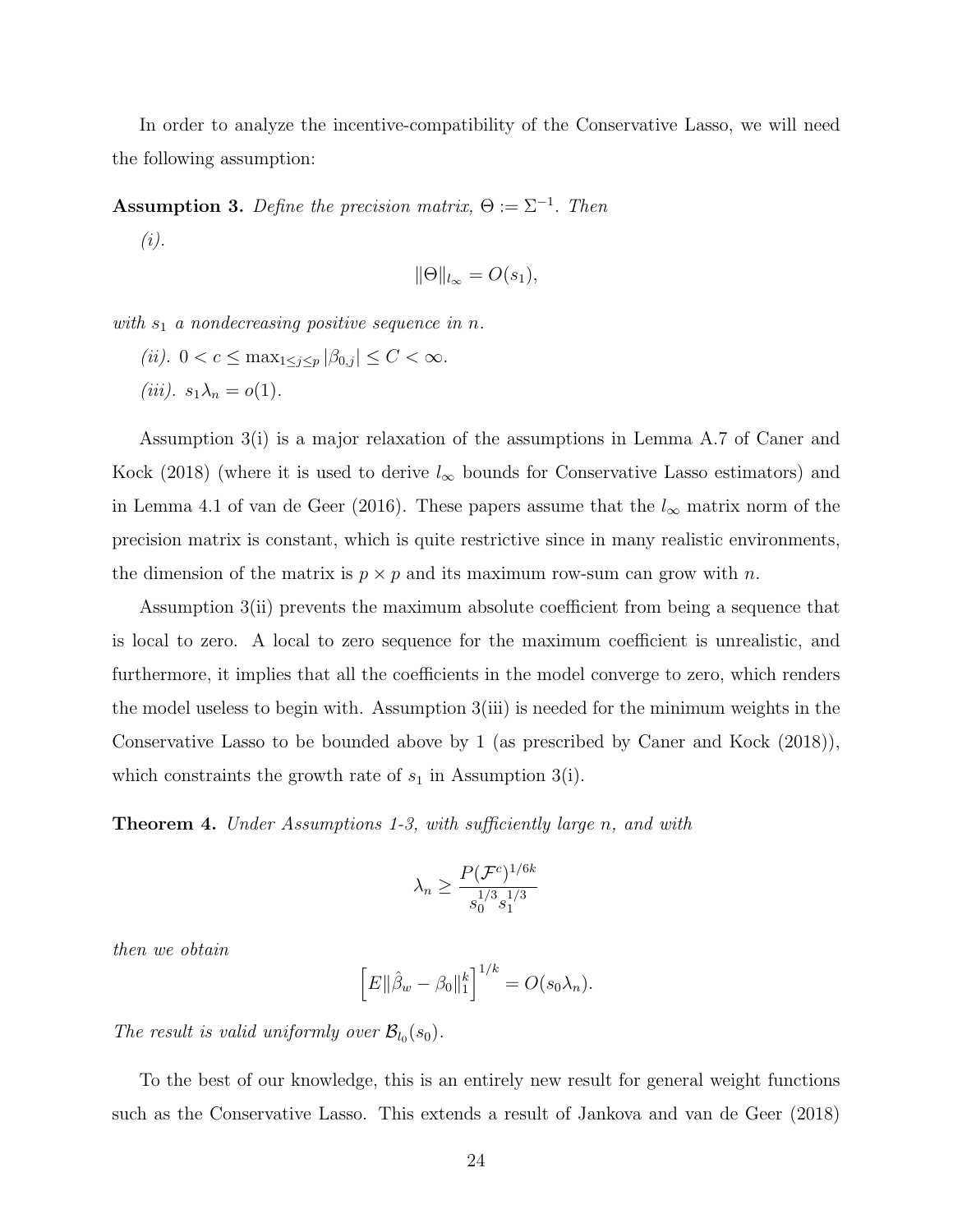from Lasso with subgaussian data to Conservative Lasso with non subgaussian data. The proofs are not trivial and involve finding the rate for minimal estimated weight.

Note that the lower bound for the tuning parameter in Theorem 4 may be weakly higher than the one in Theorem 1: if  $s_1 \leq \sqrt{s_0}$ 

$$
\frac{P(\mathcal{F}^c)^{1/6k}}{s_0^{1/3} s_1^{1/3}} \ge \frac{P(\mathcal{F}^c)^{1/4k}}{s_0^{1/2}},
$$

since  $s_0 \geq 1$ . If, however,  $s_1 > \sqrt{s_0}$ , then it is not clear which bound will be higher.

Our next result, which is also new in the literature, provides a moment estimator for the Conservative Lasso.

**Theorem 5.** Under Assumptions 1-3, with sufficiently large n, and with

$$
\lambda_n \ge \frac{P(\mathcal{F}^c)^{1/4k}}{s_0^{1/4} s_1^{1/2}}
$$

then we obtain

$$
\[E\|\hat{\beta}_w\|_1^k\]^{1/k} = O(s_0^{1/2}).
$$

The result is valid uniformly over  $\mathcal{B}_{l_0}(s_0)$ .

We are now ready to characterize the sufficient conditions for incentive-compatibility in large samples of the Conservative Lasso.

**Theorem 6.** Under Assumptions 1-3, with sufficiently large n, and with

$$
\lambda_n \ge \max\left(\frac{P(\mathcal{F}^c)^{1/8}}{s_0^{1/4} s_1^{1/2}}, \frac{P(\mathcal{F}^c)^{1/12}}{s_0^{1/3} s_1^{1/3}}\right),
$$

and

$$
s_0^{3/2} \frac{\sqrt{lnp}}{\sqrt{n}} M_3 M_4 \to 0,
$$

then Conservative Lasso is Incentive Compatible in large samples. The result is valid uniformly over  $\mathcal{B}_{l_0}(s_0)$ .

#### Remarks.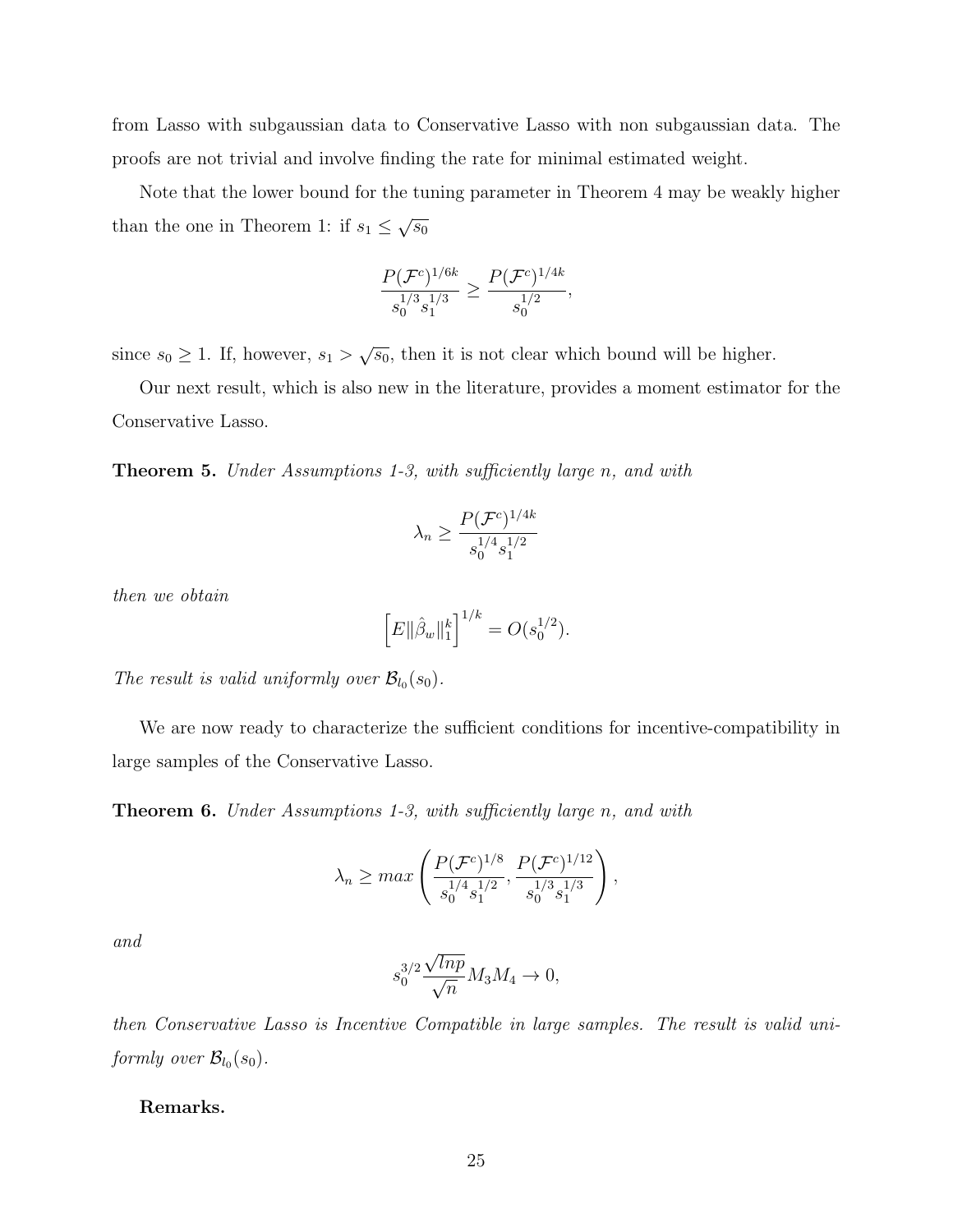1. If our Assumption 3 imposed  $s_1 = O(1)$ , as in Caner and Kock (2018), then we would need a larger bound for the tuning parameter of the Conservative Lasso compared with Lasso. This follows from observing that under this restriction on  $s_1$ ,

$$
\frac{P(\mathcal{F}^c)^{1/8}}{s_0^{1/2}} \le \frac{P(\mathcal{F}^c)^{1/8}}{s_0^{1/4} s_1^{1/2}}.
$$

2. A simple way to satisfy the lower bound for the tuning parameter is to choose

$$
\lambda_n := \text{upperbound}\,(P(\mathcal{F}^c)^{1/12}),
$$

by setting  $s_0 = 1, s_1 = 1$ .

3. A natural question that arises is whether a lower bound for  $\lambda_n$  is compatible with consistency as in Remark 5 of Theorem 3. Applying the lower bound in Theorem 6, let

$$
s_0 \lambda_n = s_0^{2/3} s_1^{-1/3} P(\mathcal{F}^c)^{1/12}.
$$

Using (11) with  $l = 1, 2$ 

$$
\frac{s_0^8}{p^{C_1}s_1^4} \to 0, \quad \frac{s_0^8 max_l EM_l^2}{n ln (p) s_1^4} \to 0.
$$

Note that the same exercise with the second bound in Theorem 6 results in weaker conditions. These conditions are

$$
\frac{s_0^6}{p^{C_1} s_1^4} \to 0, \ \frac{s_0^6 \max_l EM_l^2}{n(lnp) s_1^4} \to 0.
$$

4. Note that in a high dimensional penalized regression, the tuning parameter  $\lambda_n$  is an upper bound on the noise as defined by  $A_1$  in  $(A.6)$ . As in the case of Lasso (see Remark 6 following Theorem 3), we verify whether the lower bound for incentive-compatibility is compatible with the upper bound for noise reduction. Namely, we check whether

$$
C\frac{\sqrt{\ln{(p)}}}{\sqrt{n}} \ge \lambda_n \ge \frac{P(\mathcal{F}^c)^{1/8}}{s_0^{1/4} s_1^{1/2}}.
$$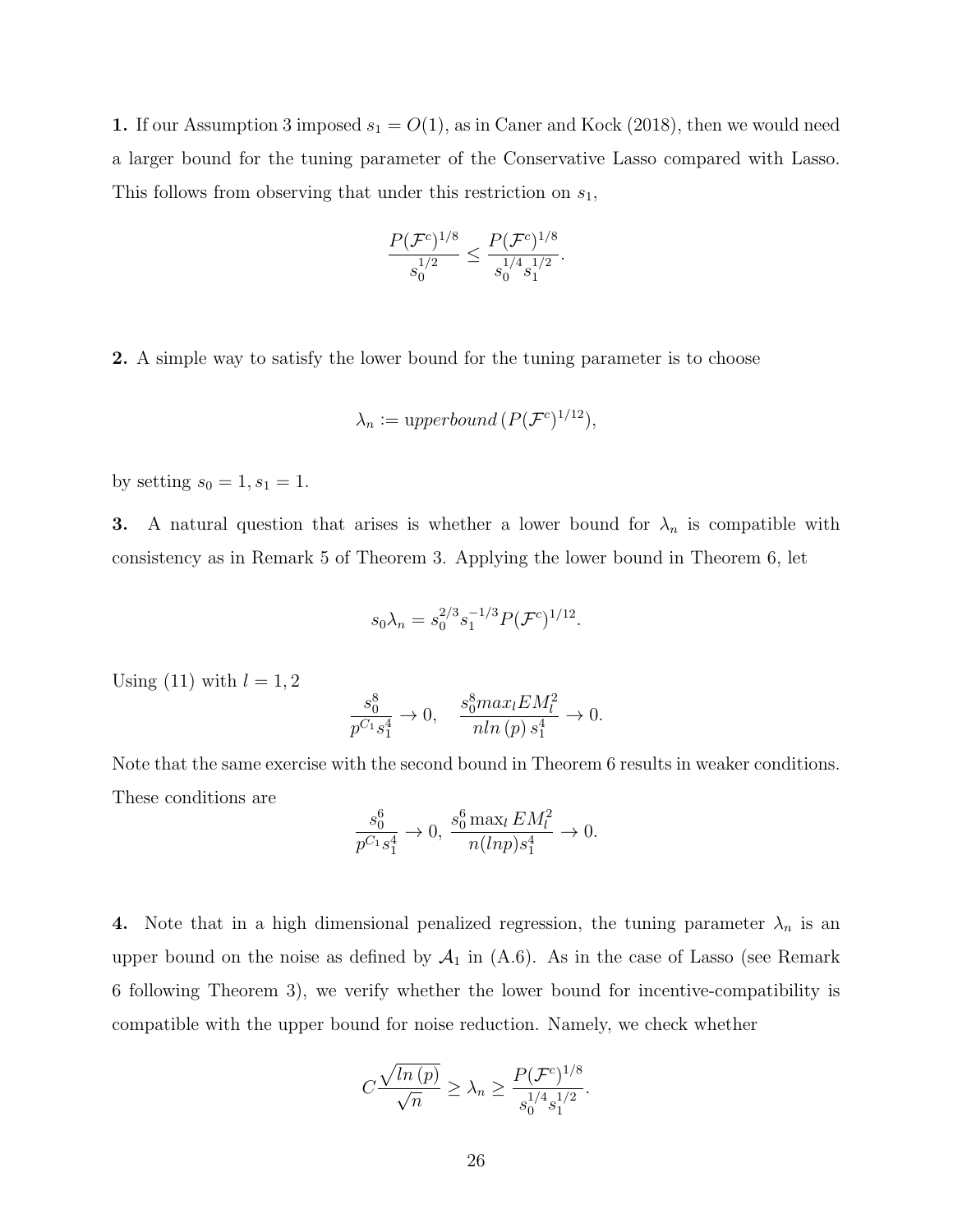The question is, are there suitable combinations of n and p that satisfy these inequalities? By using algebra and the upper bound for the exception probability (A.22), we obtain the requirement that,

$$
Cs_0^{1/4}s_1^{1/2} \ge \left[\frac{2n}{p^{C_1}} + \frac{K[EM_1^2 + EM_2^2]}{nlnp}\right]^{1/8} \frac{\sqrt{n}}{\sqrt{lnp}},
$$

which is plausible for  $p > n$  since the left-hand side may diverge and the right-hand side may go to zero. For example, this may be the case when  $p$  is exponential in n. If, instead, we were to use √

$$
C\frac{\sqrt{lnp}}{\sqrt{n}} \ge \lambda_n \ge \frac{P(\mathcal{F}^c)^{1/12}}{s_0^{1/3} s_1^{1/3}}.
$$

we would obtain the requirement that,

$$
Cs_0^{1/3}s_1^{1/3} \ge \left[\frac{2n}{p^{C_1}} + \frac{K[EM_1^2 + EM_2^2]}{nlnp}\right]^{1/12} \frac{\sqrt{n}}{\sqrt{lnp}},
$$

As before, this is plausible for  $p > n$  since the left hand side may diverge and the right side may go to zero (e.g., when  $p$  is exponential in  $n$ ). Note that given that the upper bounds for  $\lambda_n$  is the same, (see Lemma A.4 of Caner and Kock (2018)), the lower bound for Conservative Lasso is weakly higher than that of Lasso. Thus, the range of  $(n, p)$  values that satisfy both bounds is smaller in Conservative Lasso.

**5.** We can also relax Assumption 2(iii) to  $\|\beta_0\|_2 = O(\sqrt{s_0})$ . The analysis will be similar to that of Lasso (see Appendix B).

## 6 Simulations

This section has three objectives. First, it illustrates how in practice the tuning parameter can be chosen to ensure incentive compatibility of the Lasso estimator. Second, it demonstrates that by appropriately choosing the tuning parameter (in line with the conditions in Theorem 3), incentive compatibility is analyzed through the lens of a small lie and larger lie. Finally, we show that incentive compatibility is not vacuous, it is possible to have new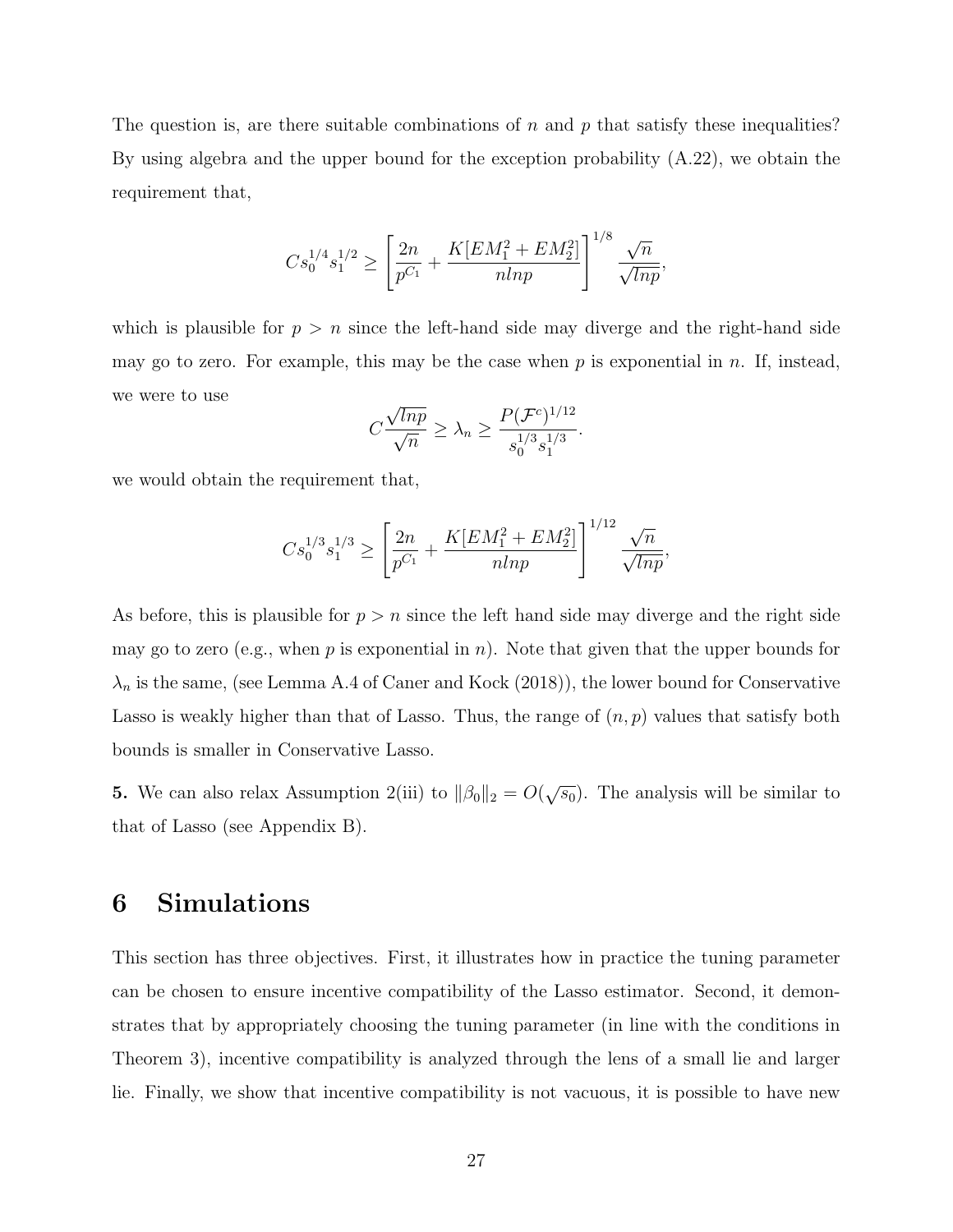users lying to the machines and benefit from that.

We provide a simple simulation setup. Let

$$
y_i = X_i'\beta_0 + u_i,
$$

where  $\beta_0 = (1, 0'_{p-s_0}, 1'_{s_0-1})'$ ,  $0_{p-s_0}$  is a  $p-s_0$  column vector of all zero elements, and  $1_{s_0-1}$ is a  $s_0 - 1$  dimensional column vector of all ones. Let  $s_0$  represent the sparsity of the above model and set  $s_0 = 5$ .

In our design we introduce a multivariate normal distribution for the attributes of users  $i = 1, \dots, n$ , such that the covariance between the j and m-th random variables are governed by

$$
\Sigma_{j,m} = 0.5^{|j-m|},
$$

for  $j = 1, \ldots, p$  and  $m = 1, \cdots, p$ . Thus, the correlation between the adjacent random variables is 0.5, and this declines when the random variables are further apart. This Toeplitz type structure is commonly used in the high dimensional literature (see Caner and Kock (2018)). The new user has a draw from a t distribution with three degrees of freedom. That new user's draw is deterministic-non-random. It is drawn from  $t_3$  and that is kept fixed through the iterations so that we can compare between Lasso and Conservative Lasso. The results are presented in Tables 1-4. Tables 1-2 consider Lasso with a "large" lie (the difference between the truth and the new user's report is 2 across all attributes) and with a "small" lie (the difference between the truth and thel report is 0.2 across all attributes). Tables 3-4 consider the Conservative Lasso for the same setup.

For lasso, we aim to demonstrate that with a "large" tuning parameter as in Theorem 3, incentive compatibility can be achieved when the sample size  $n$  is large enough. As mentioned in the previous section, one possible choice of a tuning parameter that satisfies Theorem 3 is the upper bound on the exception probability,

$$
\lambda_n \geq upperbound(P(\mathcal{F}^c)^{1/8}).
$$

The issue is to make the exception probability,  $P(\mathcal{F}^c)$  operational and usable. Note that an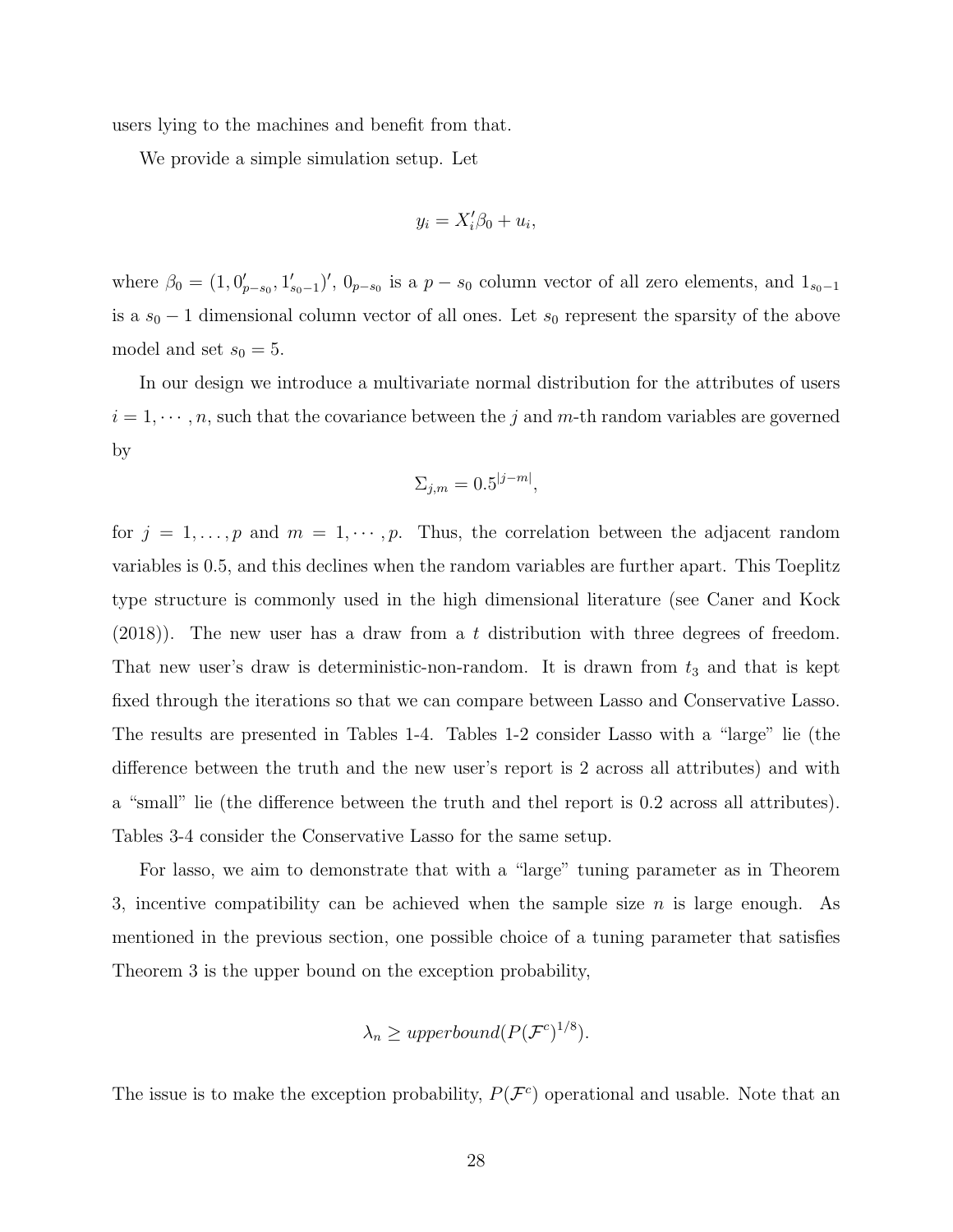upper bound on this probability is (with positive constants  $C_1 > 0, C_2 > 0, K > 0$ )

$$
P(\mathcal{F}^c) \le \frac{2}{p^{C_1}} + \frac{K[EM_1^2 + EM_2^2]}{nlnp} \le \frac{2}{p^{C_1}} + \frac{C_2}{(lnp)^2},\tag{12}
$$

by observing that for  $l = 1, 2$ 

$$
\frac{K \max_{l} EM_{l}^{2}}{n l n p} = \left[ \frac{K^{1/2} \sqrt{\max_{l} EM_{l}^{2}}}{\sqrt{n} \sqrt{l n p}} \right]^{2}
$$

$$
= \left[ \frac{K^{1/2} \sqrt{\max_{l} EM_{l}^{2}} \sqrt{l n p}}{\sqrt{n}} \right]^{2} (\frac{1}{l n p})^{2}
$$

$$
\leq \frac{C_{2}}{(l n p)^{2}},
$$

where we use Assumption  $2(i)$ . Hence, we can write the upper bound of the exception probability by using  $p \geq 1$ 

$$
\frac{2}{p^{C_1}} + \frac{C_2}{(ln p)^2} \le 2 + \frac{C_2}{(ln p)^2}.
$$

The tuning parameter is as follows

$$
\lambda_n := \left[2 + \frac{C_2}{(\ln p)^2}\right]^{1/8},\tag{13}
$$

where  $C_2$  can start from a small positive value and stop at a large positive value. We select the values for  $C_2$  and  $\lambda_n$  according to the Generalized Information Criterion (GIC) as in Caner and Kock (2018), which gives consistent model selection with weighted Lasso choices in the least squares framework (the choice of tuning parameter with GIC in least squares with Lasso and Conservative Lasso is shown to be consistent in Theorem 5 of Caner and Kock (2018)). Note that the criterion for choosing the tuning parameter should take incentive compatibility into account. Hence, we choose only  $C_2$  with GIC, but the structure of our tuning parameter is determined by our characterization of incentive compatibility. Therefore, our choice of  $\lambda_n$  is above a lower bound, which prevents overfitting (this is the novel insight of Theorem 3). On the other hand, to prevent a very large  $\lambda_n$  and ensure consistency of Lasso, the lower bound inversely depends on p.

Define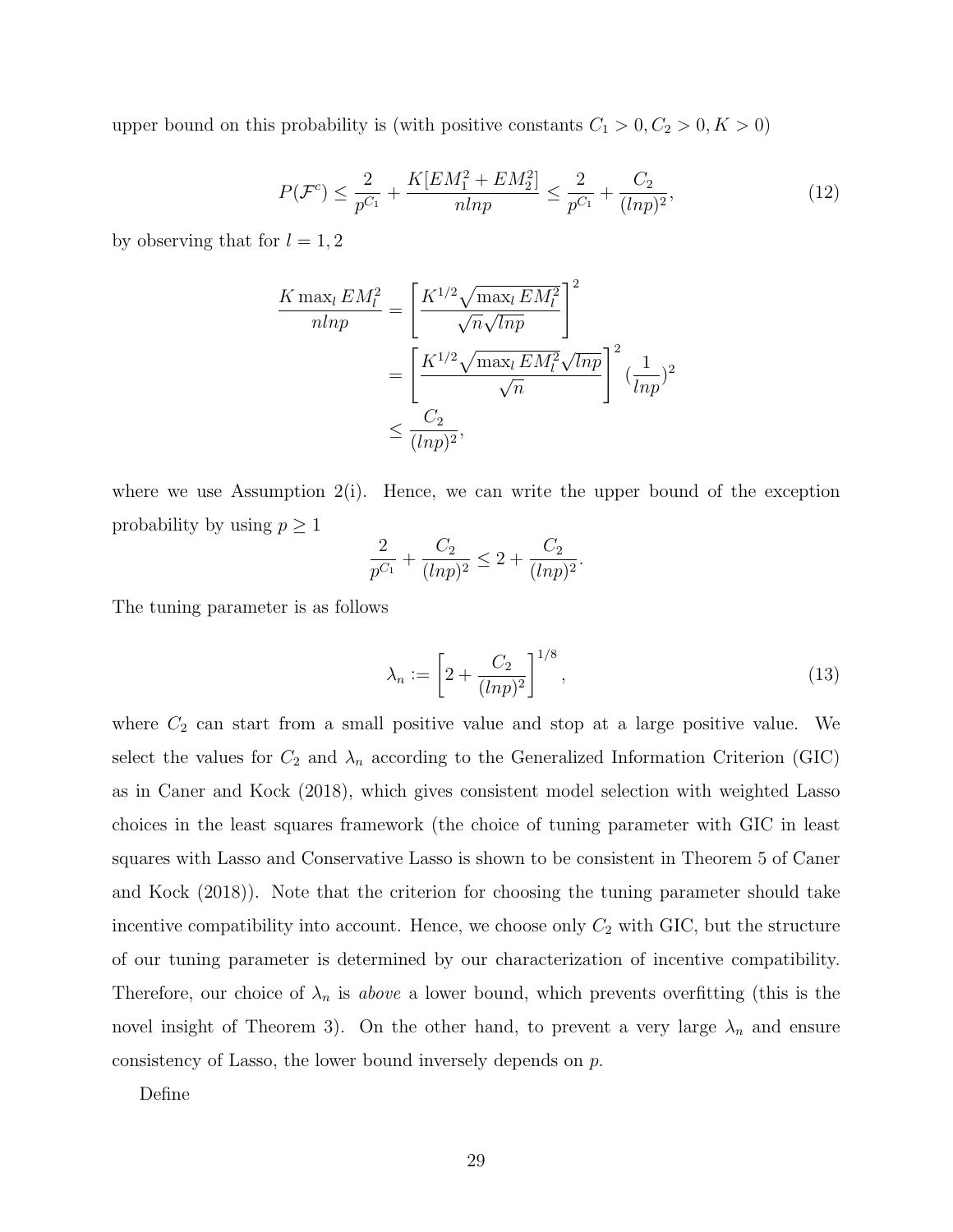$$
\lambda_n^* := argmin_{\lambda_n \in \Lambda} \left[ ln(\hat{\sigma}^2(\lambda_n)) + \frac{\hat{s}(\lambda_n)}{n} ln(n)ln(ln(p)) \right],
$$

where  $\hat{s}(\lambda_n)$  is the number of nonzero elements in the Lasso estimator, given a choice of  $\lambda_n$ in a grid  $\Lambda$ , and  $\hat{\sigma}^2(\lambda_n)$  is the mean squared residuals from the Lasso regression, given a choice of  $\lambda_n$  in a grid  $\Lambda$ . We form  $\Lambda$  as follows: we take  $C_2$  in a grid of values  $[2 + \frac{C_2}{(ln p)^2}]$  as in (13). Let  $C_2 := [0.01, 0.1, 0.5, 1, 2, 10, 100]$ , so  $\Lambda$  is the grid of values of  $\lambda_n$  depending on  $C_2$ . The number of iterations is 1,000.

For the Conservative Lasso, the same type of tuning parameter analysis is used, but with Theorem 6, instead of Theorem 3. Hence, the tuning parameter choice for conservative lasso is:

$$
\lambda_n := \left[2 + \frac{C_2}{(\ln p)^2}\right]^{1/12},\tag{14}
$$

The Choice of  $C_2$  is done in the same way as in lasso above. The "Report" column in Tables 1-4 display  $E[R(X_{n+1})'\hat{\beta} - X'_{n+1}\beta_0]^2$  as the mean squared error from a false report by the user. "Truth" refers to  $E[X'_{n+1}(\hat{\beta}-\beta_0)]^2$ . The difference between  $R(X_{n+1})-X_{n+1}$  is kept at two levels: 2 and 0.2 (for all p variables), which represent large, and small deviations from the truth. We have  $p = 100, 200, 300,$  and for each p level we analyze  $n = 100, 200, 300$ .

The numbers in each cell of the tables correspond to the disutility of the user (i.e., the mean square difference between the statistician's estimate and the optimal action). Hence, smaller numbers correspond to higher payoffs. Let us compare the tables when  $p = 300$  and  $n = 200$ . In Table 1, which corresponds to a large magnitude of a lie, the user's disutility from reporting the truth is 3.08, while the disutility from lying is 3.86. Hence, the  $n+1$  user prefers to be truthful. In Table 2, for a small lie, truth-telling induces a disutility of 3.08, while lying induces a higher disutility of 2.04. Hence a lie is preferred. Thus, even with our lower bound, it is possible to profit from a "small" lie. Note that some of the small lies are prevented by our lower bound as can be seen in  $p = 200$  with different n in Table 1. So for small lies, guaranteeing incentive-compatibility is more difficult. However, as predicted, all large lies are prevented by our lower bound for the tuning parameter.

Tables 3-4 show the same pattern for Conservative Lasso. The lower bound on the tuning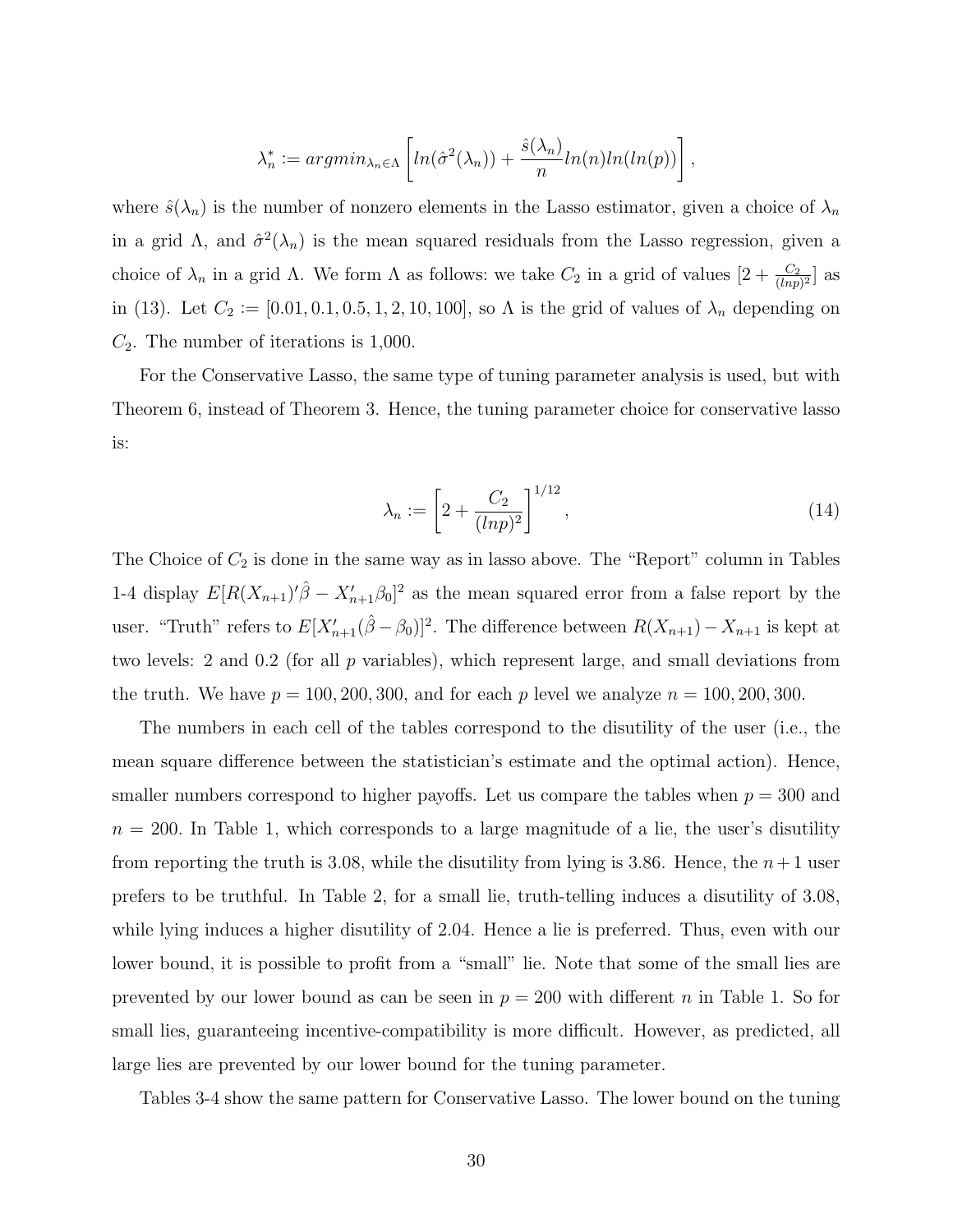| Difference 2 | $n = 100$ |        |       | $n = 200$ | $n=300$ |          |
|--------------|-----------|--------|-------|-----------|---------|----------|
| Dimension    | Truth     | Report | Truth | Report    | Truth   | Report ' |
| $p = 100$    | 2.71      | 4.25   | 2.85  | 3.54      | 2.72    | 3.71     |
| $p = 200$    | 0.99      | 18.01  | 0.76  | 17.95     | 0.68    | 17.93    |
| $p = 300$    | 3.35      | 4.22   | 3.08  | 3.86      | 3.05    | 3.61     |

Table 1: Lasso-Incentive Compatibility:

Note: "Truth" refers to  $E[X'_{n+1}(\hat{\beta} - \beta_0)]^2$  and "Report" refers to  $E[R(X_{n+1})'\hat{\beta} - X'_{n+1}\beta_0]^2$ in Incentive Compatibility Definition. Smaller values of these average squared errors are desirable.

Table 2:Lasso-Incentive Compatibility:

| Difference 0.2 | $n = 100$ |        | $n = 200$ |        | $n = 300$ |        |
|----------------|-----------|--------|-----------|--------|-----------|--------|
| Dimension      | Truth     | Report | Truth     | Report | Truth     | Report |
| $p = 100$      | 2.71      | 1.80   | 2.85      | 1.90   | 2.71      | 1.76   |
| $p = 200$      | 0.99      | 1.64   | 0.76      | 1.40   | 0.68      | 1.32   |
| $p = 300$      | 3.35      | 2.32   | 3.08      | 2.04   | 3.05      | 2.00   |

Note: "Truth" refers to  $E[X'_{n+1}(\hat{\beta} - \beta_0)]^2$  and "Report" refers to  $E[R(X_{n+1})'\hat{\beta} - X'_{n+1}\beta_0]^2$ in Incentive Compatibility Definition. Smaller values of these average squared errors are desirable.

parameter prevents large lies, but dissuading small lies depend on  $(p, n)$  combination. Also, when we move from small to large lie, the mean squared error from lying gets very large. This is evident by comparing Table 1 with Table 2, and comparing Table 3 with Table 4. To give an example, for Conservative Lasso with  $p = 100$  and  $n = 100$ , in Table 3 the new user prefers to lie with a mean squared error of 1.55 from lying compared to 2.49 from truth-telling. However, with a larger lie, the mean squared error from lying increases to 5.45 making it not profitable to lie.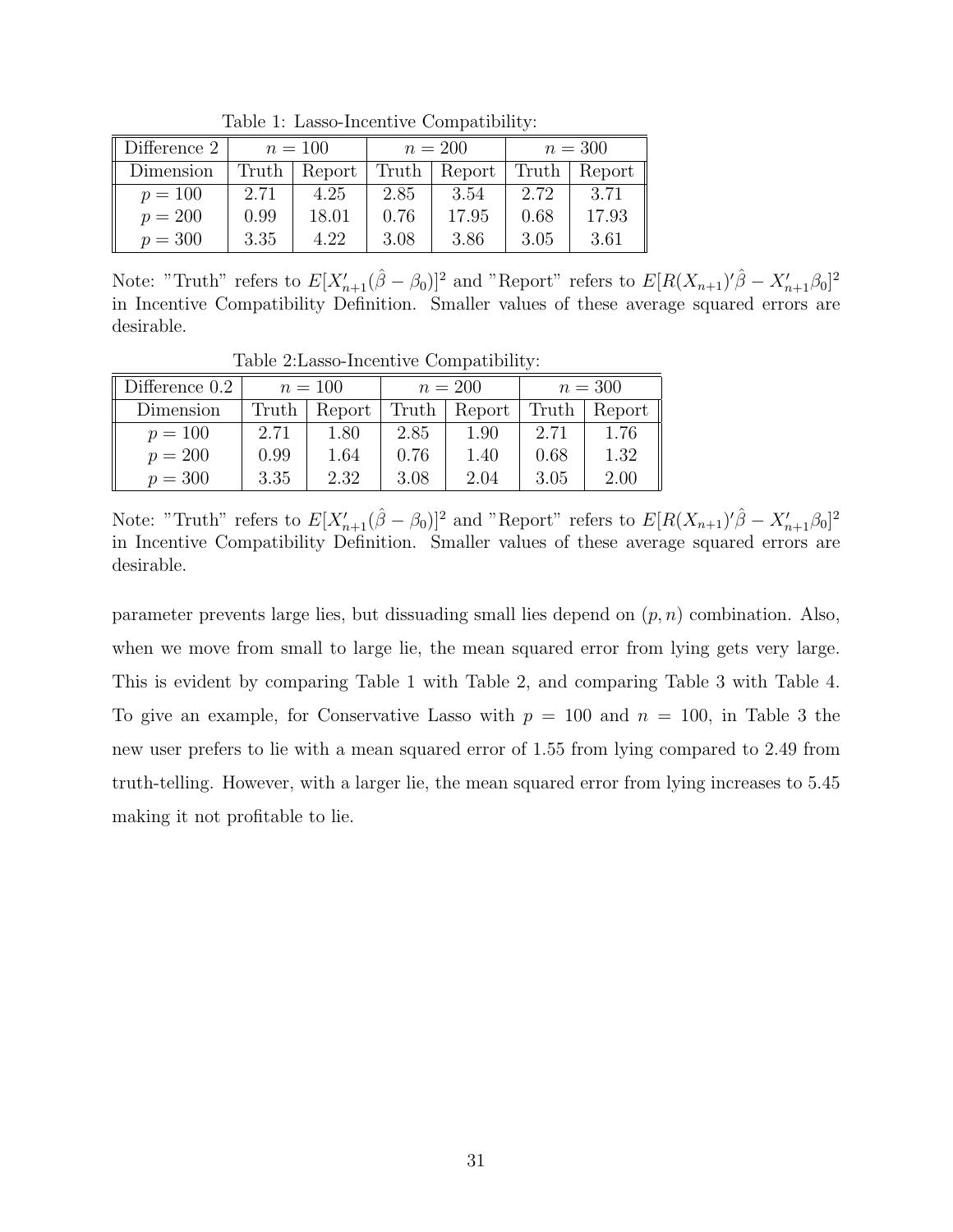| Difference 2 | $n = 100$ |        |       | $n = 200$ | $n=300$ |        |
|--------------|-----------|--------|-------|-----------|---------|--------|
| Dimension    | Truth     | Report | Truth | Report    | Truth   | Report |
| $p = 100$    | 2.49      | 5.45   | 2.56  | 4.78      | 2.43    | 4.85   |
| $p = 200$    | 0.89      | 19.78  | 0.70  | 19.48     | 0.63    | 19.47  |
| $p = 300$    | 3.06      | 5.27   | 2.79  | 4.94      | 2.78    | 4.65   |

Table 3: Conservative Lasso-Incentive Compatibility:

Note: "Truth" refers to  $E[X'_{n+1}(\hat{\beta} - \beta_0)]^2$  and "Report" refers to  $E[R(X_{n+1})'\hat{\beta} - X'_{n+1}\beta_0]^2$ in Incentive Compatibility Definition. Smaller values of these average squared errors are desirable.

Table 4: Conservative Lasso-Incentive Compatibility:

| Difference 0.2 | $n = 100$ |        | $n = 200$ |        | $n=300$ |        |
|----------------|-----------|--------|-----------|--------|---------|--------|
| Dimension      | Truth     | Report | Truth     | Report | Truth   | Report |
| $p = 100$      | 2.49      | 1.55   | 2.56      | 1.58   | 2.43    | 1.47   |
| $p = 200$      | 0.89      | 1.57   | 0.70      | 1.36   | 0.63    | 1.29   |
| $p = 300$      | 3.06      | 2.03   | 2.79      | 1.75   | 2.78    | 1.72   |

Note: "Truth" refers to  $E[X'_{n+1}(\hat{\beta} - \beta_0)]^2$  and "Report" refers to  $E[R(X_{n+1})'\hat{\beta} - X'_{n+1}\beta_0]^2$ in Incentive Compatibility Definition. Smaller values of these average squared errors are desirable.

## 7 Conclusion

The growing reliance on machine learning in automating decisions previously made by people raises the question of how people would interact with these automated systems. In particular, would people have an incentive to act strategically in order to manipulate such automated systems? This strategic interaction will become particularly important when these automated systems start playing a more prominent role in medical decision-making or even in driving.

This paper takes only a small preliminary step towards addressing this question by studying whether a user would want to lie to an automated system that uses Lasso or Conservative Lasso to predict that user's ideal outcome based on her reported attributes. Our main contribution is showing that truthful reporting can be ensured by appropriately adjusting the tuning parameter to be larger than what is required for consistency. Our result is also significant from a pure econometrics point of view: just concentrating on oracle inequalities and post-selection inference can lead to a small tuning parameter, which in turn, can lead to model overfitting, which then introduces an incentive to misreport. If users have an incentive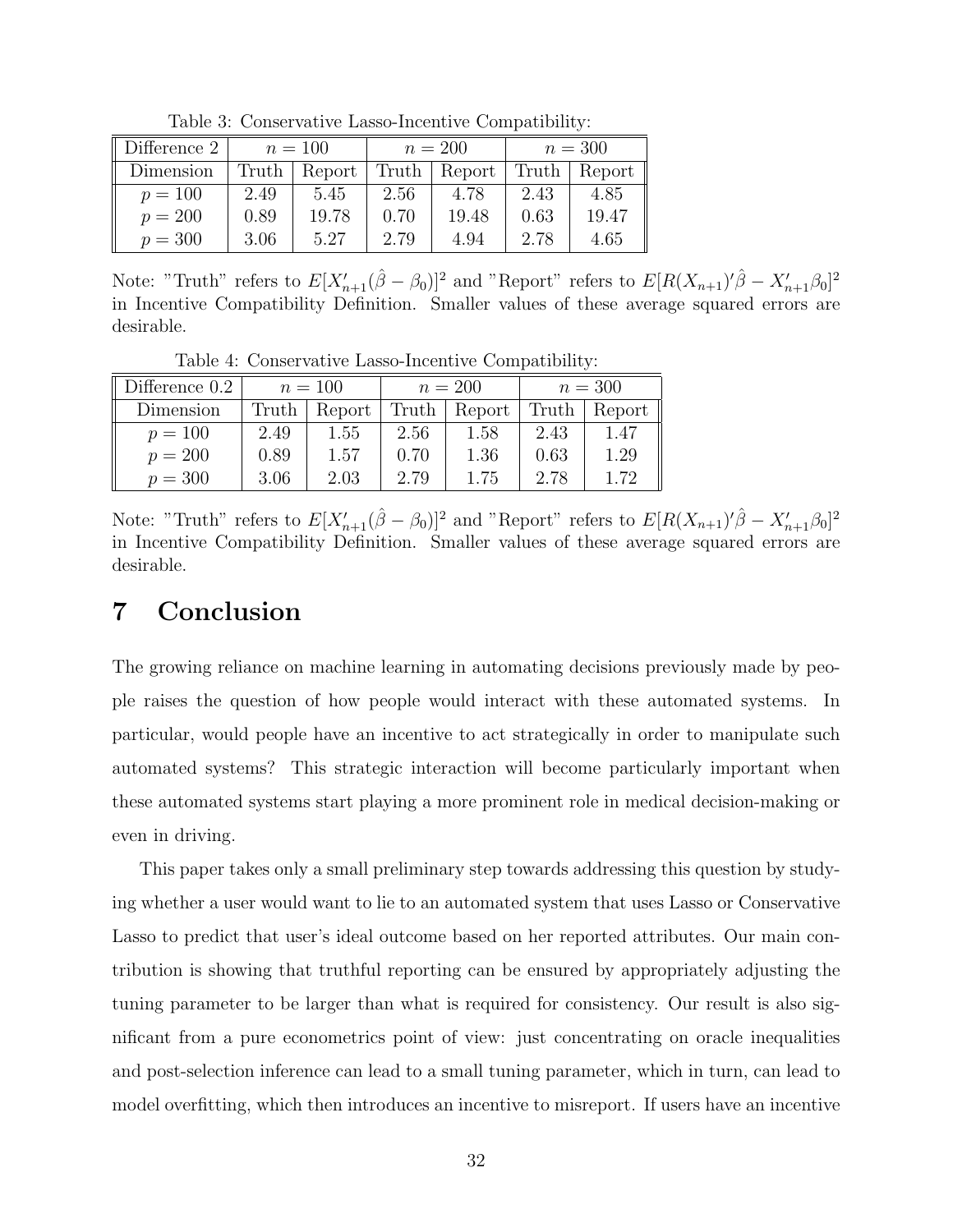to provide false input to algorithms used for estimation and prediction, then it is no longer clear that one can rely on the output of these algorithms.

In the next part, Appendix A considers the proofs when  $p > n$ , and Appendix B considers the case  $p \leq n$ , and relaxing Assumption 2(iii). Appendix C covers Conservative Lasso proofs.

## A Appendix A

#### A.1 Notation

In this section, we show some results that will help us in proofs. Define random vector of variables  $F_i := (F_{i1}, \dots, F_{ij}, \dots, F_{ip})'$ . Also define  $\sigma_F^2 := n(max_{1 \leq j \leq p} var F_{ij})$ , and  $M_F :=$  $\max_{1 \leq i \leq n} \max_{1 \leq j \leq p} |F_{ij} - EF_{ij}|$ . Note that  $\hat{\mu}_j := n^{-1} \sum_{i=1}^n F_{ij}$ , and  $\mu_j := EF_{ij}$ .

#### A.2 Maximal Inequalities

We use two assumptions that will provide us maximal inequalities.

**Assumption A.1**. Assume  $F_i$  are iid random vectors across  $i = 1, 2, \dots, n$  with  $\max_{1 \leq j \leq p} var F_{ij} \leq C < \infty$  for a positive constant  $C > 0$ .

#### Assumption A.2. Assume

$$
\frac{\sqrt{EM_F^2}\sqrt{lnp}}{\sqrt{n}} \to 0.
$$

We use the following maximal inequality. With Assumption A.1, Lemma E.2(ii) of Chernozhukov et al. (2017) is: (see (A.2) of Caner and Kock (2019))

$$
P\left[\max_{1 \le j \le p} |\hat{\mu}_j - \mu_j| \ge 2E \max_{1 \le j \le p} |\hat{\mu}_j - \mu_j| + \frac{t}{n}\right] \le exp(-t^2/3\sigma_F^2) + K\frac{EM_F^2}{t^2},\tag{A.1}
$$

for a constant  $K > 0$ . With Assumptions A.1-A.2 here, Caner and Kock (2019) or Lemma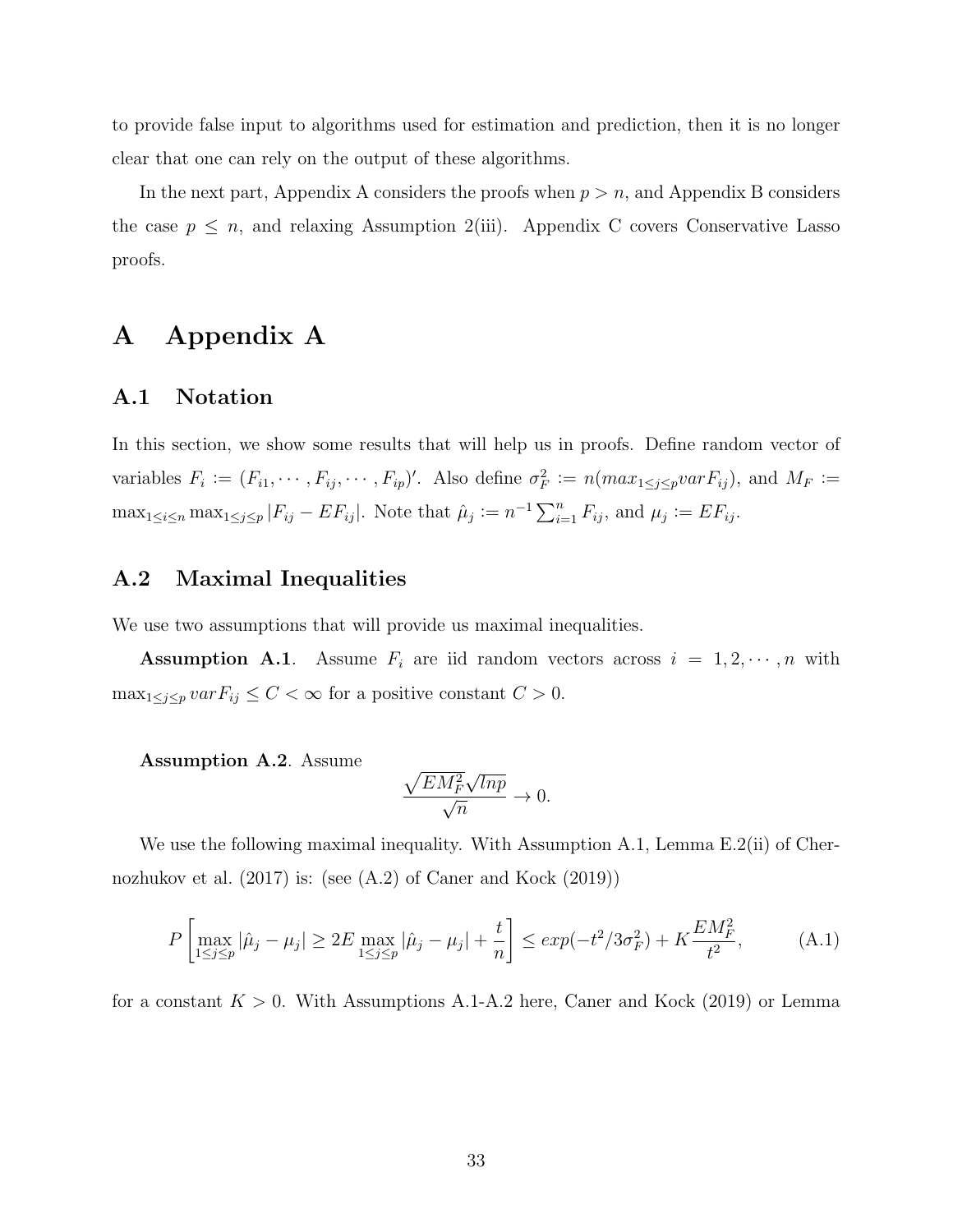E.1 of Chernozhukov et al. (2017) provides

$$
E \max_{1 \le j \le p} |\hat{\mu}_j - \mu_j| \le K \left[ \frac{\sqrt{lnp}}{\sqrt{n}} + \frac{\sqrt{EM_F^2} ln p}{n} \right]
$$
  
=  $O(\frac{\sqrt{lnp}}{\sqrt{n}}).$  (A.2)

Define the sequence  $\kappa_n = lnp$ . Set  $t = t_n = (n\kappa_n)^{1/2}$  to have  $(A.1)$  as

$$
P\left[\max_{1 \le j \le p} |\hat{\mu}_j - \mu_j| \ge 2E \max_{1 \le j \le p} |\hat{\mu}_j - \mu_j| + \frac{\sqrt{\kappa_n}}{\sqrt{n}}\right] \le exp(-C_1 \kappa_n) + K \frac{EM_F^2}{n\kappa_n} \\
= \frac{1}{p^{C_1}} + \frac{KEM_F^2}{nlnp}
$$
\n(A.3)

where  $C_1 > 0$ , is a positive constant.

Now combine  $(A.2)$  with  $(A.3)$  to have

$$
P(\max_{1 \le j \le p} |\hat{\mu}_j - \mu_j| \ge 2K[\frac{\sqrt{lnp}}{\sqrt{n}} + \frac{(EM_F^2)^{1/2}lnp}{n}] + \frac{\sqrt{lnp}}{\sqrt{n}})
$$
  

$$
\le \frac{1}{p^{C_1}} + \frac{KEM_F^2}{n(lnp)} = o(1),
$$
 (A.4)

by Assumptions A1-A.2. This shows also that, since  $EM_F^2$  is nondecreasing in n

$$
\max_{1 \le j \le p} |\hat{\mu}_j - \mu_j| = O_p(\sqrt{\ln p}/\sqrt{n}). \tag{A.5}
$$

#### A.2.1 Events

Before the assumptions, we need to define events that will be helpful. The first event is:

$$
\mathcal{A}_1 = \left\{ 2 \left\| \frac{u'X}{n} \right\|_{\infty} \le \lambda_n \right\},\tag{A.6}
$$

which controls the noise. This is the maximal correlation between regressors and errors. We want this to be bounded with probability approaching one, and this upper bound,  $\lambda_n$ , itself is converging to zero in our proofs. We show that in Lemma A.2. So in large samples, this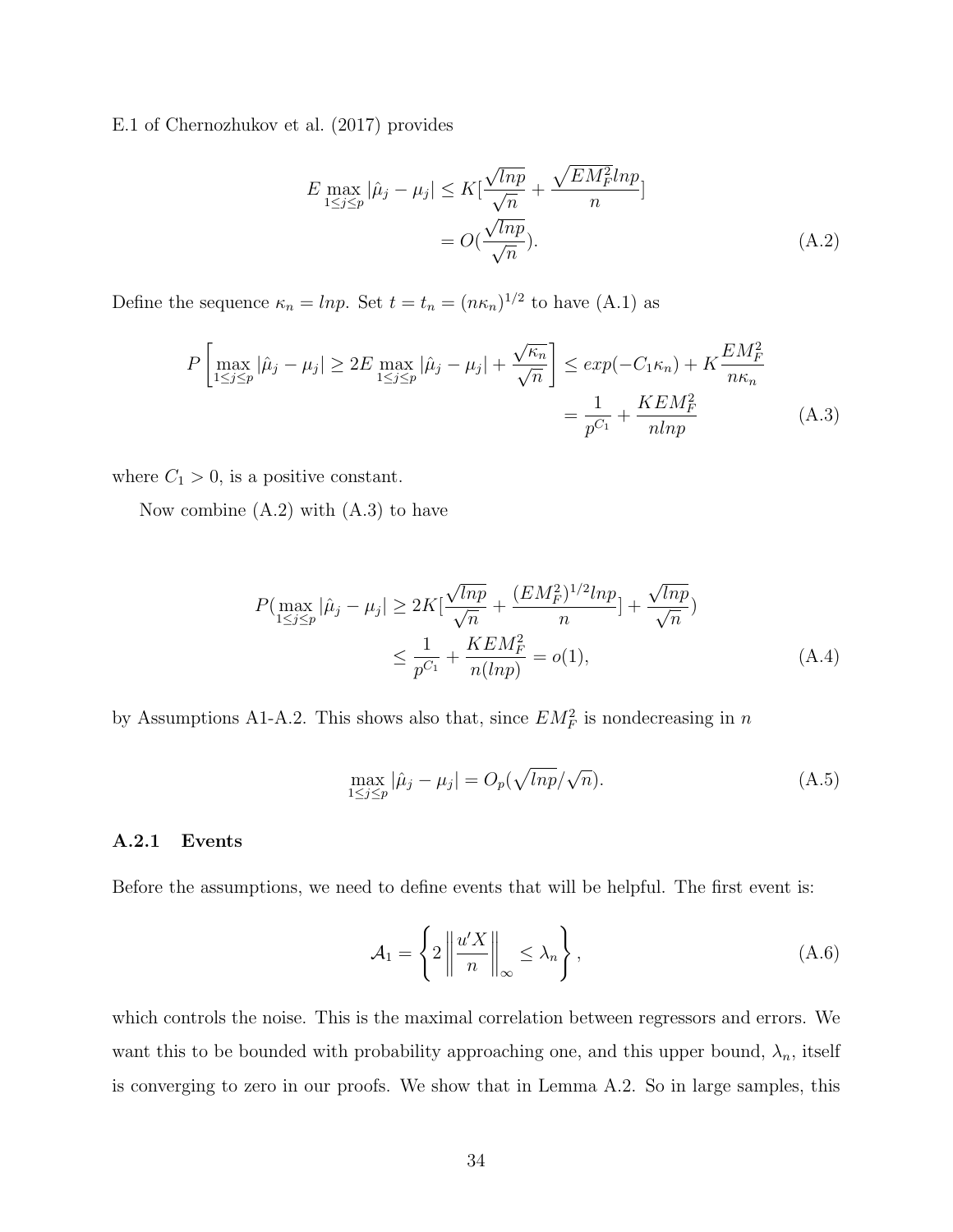proof technique amounts to verification of exogeneity of regressors. This is standard in high dimensional econometrics, for a recent analysis see Lemma A.4 of Caner and Kock (2018).

We start with defining first population counterparts of restricted eigenvalue conditions and then show the empirical version also. These are standard in high dimensional econometrics and statistics and can be seen from Assumption 1 of Caner and Kock (2018).

We define the population adaptive restricted eigenvalue of  $\Sigma$ 

$$
\phi_{\Sigma}^{2}(s) = \min \left\{ \frac{\delta' \Sigma \delta}{\|\delta_{S}\|_{2}^{2}} : \delta \in R^{p} - \{0\}, \|\delta_{S_{c}}\|_{1} \le 3\sqrt{s} \|\delta_{S}\|_{2}, |S| \le s \right\}.
$$
 (A.7)

Note that if  $\Sigma = EX_iX_i'$  has full rank, the population adaptive restricted eigenvalue being positive is satisfied by Assumption 1. Also instead of minimizing all over  $R^p$ , we minimize vectors that satisfy  $\|\delta_{S^c}\|_1 \leq 3\|\delta_S\|_1$ . Even in the cases that  $\Sigma$  does not have full rank, it is possible that minimal adaptive restricted eigenvalue condition is satisfied due to optimization over a restricted set. The parameter  $\delta$  will be related to structural parameter  $\beta$  in the proofs.

First define the empirical adaptive restricted eigenvalue condition, which is empirical counterpart of the population version in Assumption 1:

$$
\hat{\phi}_{\hat{\Sigma}}^2(s) = \min \left\{ \frac{\delta' \hat{\Sigma} \delta}{\|\delta_S\|_2^2} : \delta \in R^p - \{0\}, \|\delta_{S_c}\|_1 \le 3\sqrt{s} \|\delta_S\|_2, |S| \le s \right\}.
$$
 (A.8)

We are interested in behavior of the minimal empirical adaptive restricted eigenvalue condition evaluated for set  $S_0$  at cardinality  $s_0$ . The second event is:

$$
\mathcal{A}_2 = \left\{ \hat{\phi}_{\hat{\Sigma}}^2(s_0) \ge \phi_{\Sigma}^2(s_0)/2 \right\}.
$$
 (A.9)

Empirical adaptive restricted eigenvalue condition is needed since in case of  $p > n$ , X'X is singular and the minimal eigenvalue of  $X'X$  is zero. Empirical adaptive eigenvalue is over a restricted set which we prove to be positive, with probability approaching one, in Lemma A.3. This is also standard in high dimensional econometrics, see Lemma A.6 of Caner and Kock (2018). Set  $\mathcal{F} = \mathcal{A}_1 \cap \mathcal{A}_2$ , and the complement event as  $\mathcal{F}^c$ .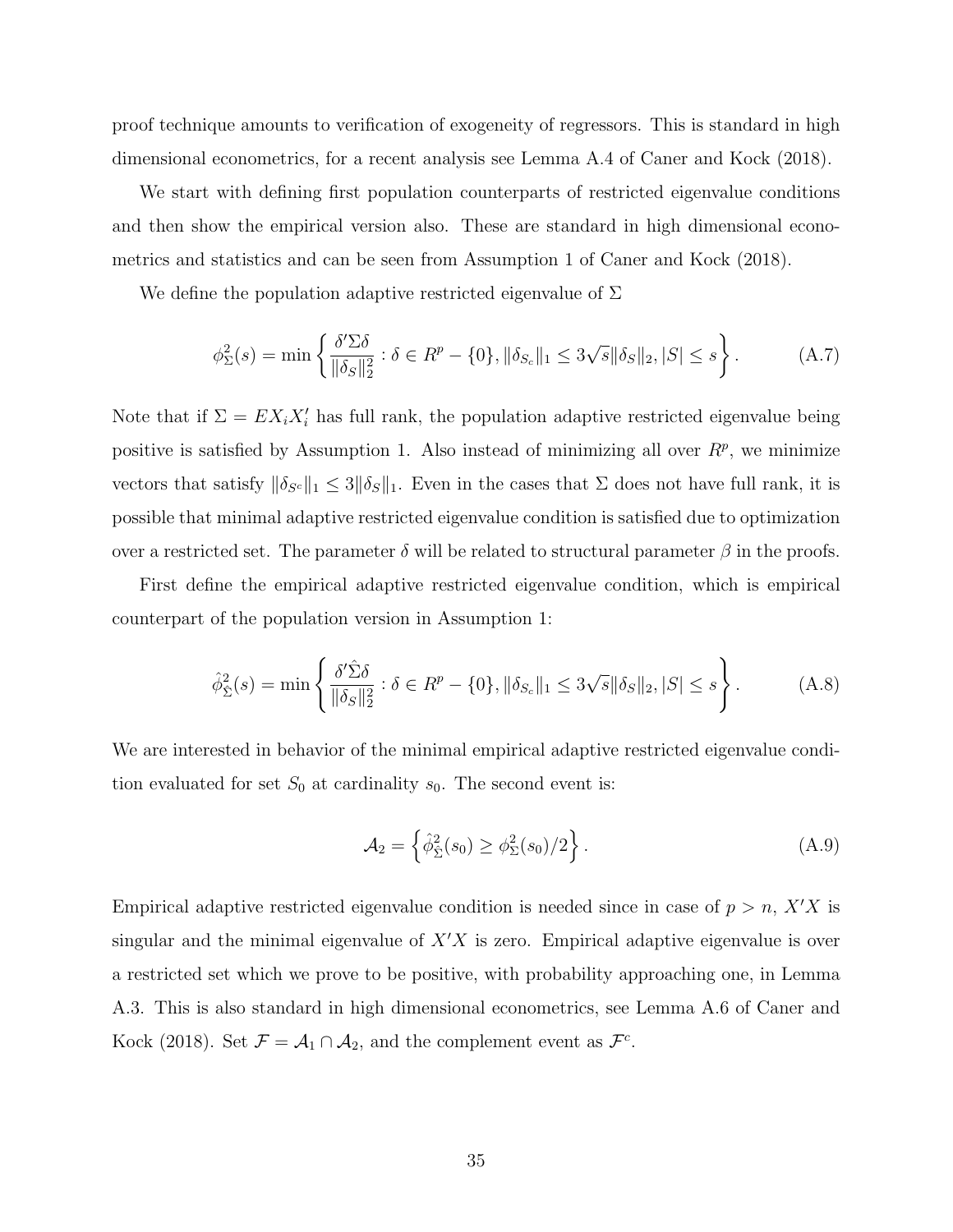#### A.2.2 Proofs of Lemmata

The following four Lemmata are the intermediate results that are used for Theorems.

**Lemma A.1.** Under the joint event  $\mathcal{F} := \{ \mathcal{A}_1 \cap \mathcal{A}_2 \}$  we have

$$
\|\hat{\beta} - \beta_0\|_1 \le \frac{24\lambda_n s_0}{\phi_{\Sigma}^2(s_0)}.
$$

This is also valid uniformly over  $\mathcal{B}_{l_0}(s_0) = \{ ||\beta_0||_{l_0} \leq s_0 \}.$ 

Proof of Lemma A.1. Using  $\hat{\beta}$  definition

$$
||Y - X\hat{\beta}||_n^2 + 2\lambda_n \sum_{j=1}^p |\hat{\beta}_j| \le ||Y - X\beta_0||_n^2 + 2\lambda_n \sum_{j=1}^p |\beta_{0,j}|.
$$

Use the model  $Y = X\beta_0 + u$  on the first left side term as well as the first right side term to simplify the inequality above combining with Holder's Inequality

$$
||X(\hat{\beta} - \beta_0)||_n^2 + 2\lambda_n \sum_{j=1}^p |\hat{\beta}_j| \le 2\left|\frac{u'X}{n}(\hat{\beta} - \beta_0)\right| + 2\lambda_n \sum_{j=1}^p |\beta_{0,j}|
$$
  

$$
\le 2||\frac{u'X}{n}||_{\infty}||\hat{\beta} - \beta_0||_1 + 2\lambda_n \sum_{j=1}^p |\beta_{0,j}|
$$

On the right side assuming we are on the event  $\mathcal{A}_1$ 

$$
2\|\frac{u'X}{n}\|_{\infty}\|\hat{\beta}-\beta_0\|_1 \leq \lambda_n \|\hat{\beta}-\beta_0\|_1.
$$

So we have

$$
||X(\hat{\beta}-\beta_0)||_n^2 + 2\lambda_n \sum_{j=1}^p |\hat{\beta}_j| \le \lambda_n ||\hat{\beta}-\beta_0||_1 + 2\lambda_n \sum_{j=1}^p |\beta_{0,j}|.
$$

Use  $\|\hat{\beta}\|_1 = \|\hat{\beta}_{S_0}\|_1 + \|\hat{\beta}_{S_0c}\|_1$  on the second term for the left side of the inequality immediately above

$$
||X(\hat{\beta}-\beta_0)||_n^2 + 2\lambda_n \sum_{j \in S_0^c} |\hat{\beta}_j| \le \lambda_n ||\hat{\beta}-\beta_0||_1 + 2\lambda_n \sum_{j=1}^p |\beta_{0,j}| - 2\lambda_n \sum_{j \in S_0} |\hat{\beta}_j|.
$$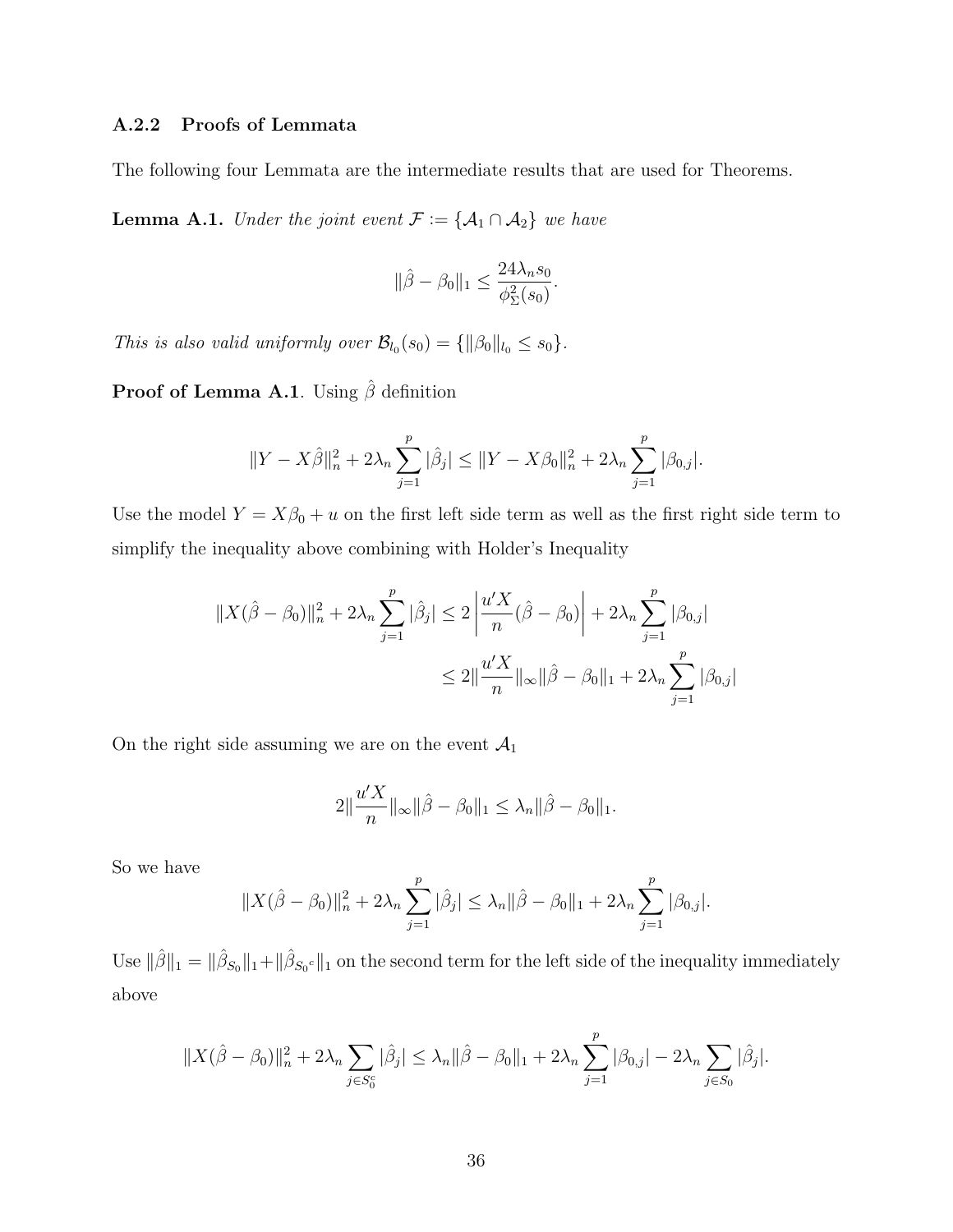By assumption of sparsity  $\sum_{j \in S_0^c} |\beta_{0,j}| = 0$ , and using the reverse triangle inequality we have

$$
||X(\hat{\beta} - \beta_0)||_n^2 + 2\lambda_n \sum_{j \in S_0^c} |\hat{\beta}_j| \le \lambda_n ||\hat{\beta} - \beta_0||_1 + 2\lambda_n \sum_{j \in S_0} |\hat{\beta}_j - \beta_{0,j}|.
$$

Next by  $\|\hat{\beta} - \beta_0\|_1 = \|\hat{\beta}_{S_0} - \beta_{0,S_0}\|_1 + \|\hat{\beta}_{S_0^c}\|_1$  for the first term on the right side of the inequality immediately above

$$
||X(\hat{\beta} - \beta_0)||_n^2 + \lambda_n \sum_{j \in S_0^c} |\hat{\beta}_j| \le 3\lambda_n \sum_{j \in S_0} |\hat{\beta}_j - \beta_{0,j}|.
$$

Use  $\|\hat{\beta}_{S_0} - \beta_{0,S_0}\|_1 \leq \sqrt{s_0} \|\hat{\beta} - \beta_{0,S_0}\|_2$  above on the right side to have

$$
||X(\hat{\beta} - \beta_0)||_n^2 + \lambda_n \sum_{j \in S_0^c} |\hat{\beta}_j| \le 3\lambda_n \sqrt{s_0} ||\hat{\beta}_{S_0} - \beta_{0,S_0}||_2.
$$
 (A.10)

Ignoring the first term on the left of (A.10), (A.10) shows that we satisfy the restricted set condition in empirical adaptive restricted eigenvalue condition, so we have

$$
\|\hat{\beta}_{S_0} \circ \|_1 \leq 3\sqrt{s_0} \|\hat{\beta}_{S_0} - \beta_{0,S_0} \|_2.
$$

Using  $\delta = \hat{\beta} - \beta_0$  in the empirical adaptive restricted eigenvalue condition (A.8) in (A.10)

$$
||X(\hat{\beta}-\beta_0)||_n^2 + \lambda_n \sum_{j \in S_0^c} |\hat{\beta}_j| \leq 3\lambda_n \sqrt{s_0} \frac{||X'(\hat{\beta}-\beta_0)||_n}{\hat{\phi}_{\hat{\Sigma}}(s_0)}.
$$

Then use  $3uv \leq u^2/2 + 9v^2/2$  with  $u = \lambda_n \sqrt{s_0}/\hat{\phi}_{\hat{\Sigma}}(s_0), v = ||X(\hat{\beta} - \beta_0)||_n$  to get

$$
||X(\hat{\beta}-\beta_0)||_n^2 + \lambda_n \sum_{j \in S_0^c} |\hat{\beta}_j| \le \frac{||X(\hat{\beta}-\beta_0)||_n^2}{2} + \frac{9}{2} \frac{\lambda_n^2 s_0}{\hat{\phi}_{\hat{\Sigma}}^2(s_0)}.
$$

Simplify above

$$
||X(\hat{\beta} - \beta_0)||_n^2 + 2\lambda_n \sum_{j \in S_0^c} |\hat{\beta}_j| \le \frac{9\lambda_n^2 s_0}{\hat{\phi}_{\hat{\Sigma}}^2(s_0)}.
$$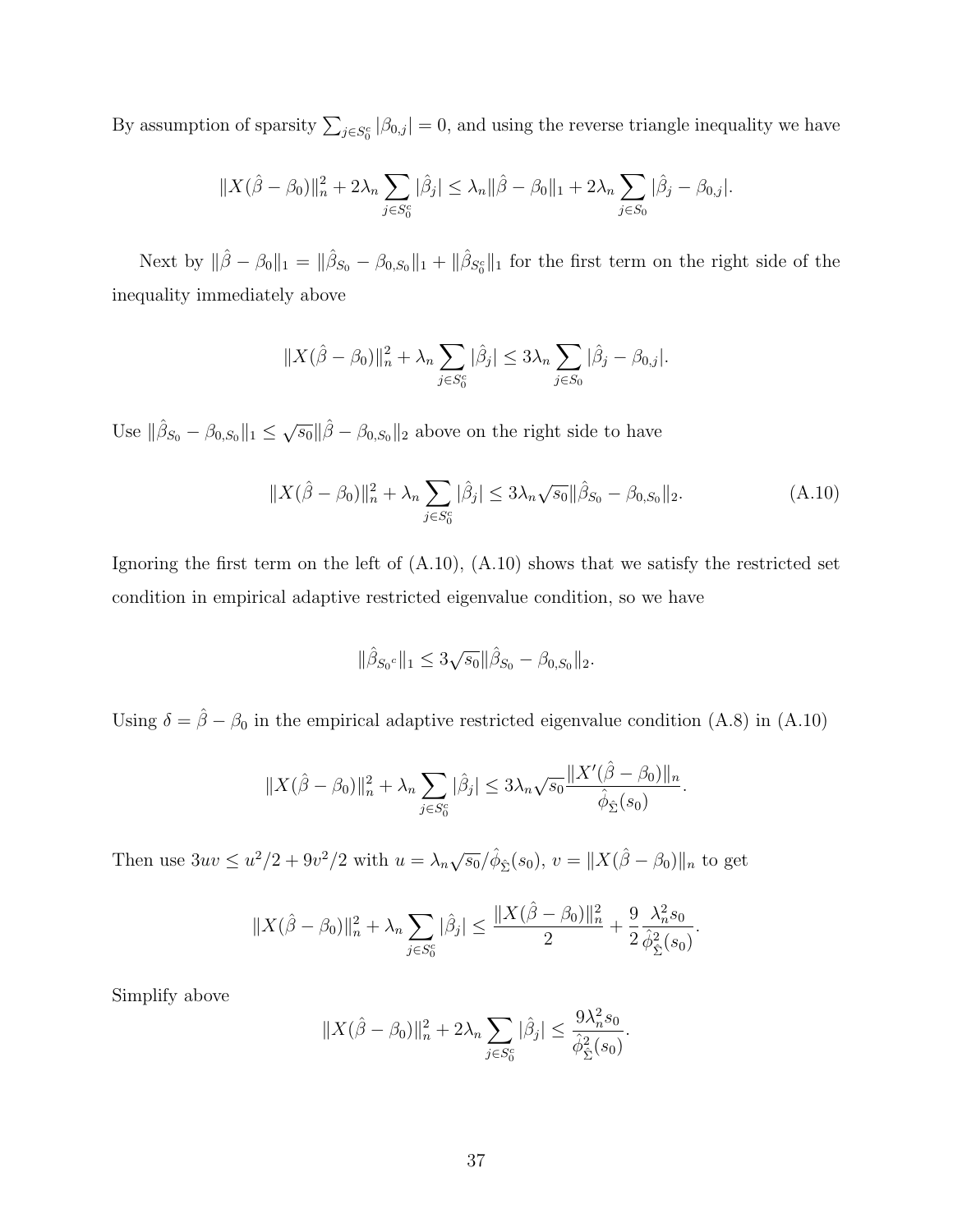Use the event  $\mathcal{A}_2$  we get the following

$$
||X(\hat{\beta} - \beta_0)||_n^2 + 2\lambda_n \sum_{j \in S_0^c} |\hat{\beta}_j| \le \frac{18\lambda_n^2 s_0}{\phi_{\Sigma}^2(s_0)}.
$$

This implies the oracle inequality

$$
||X(\hat{\beta} - \beta_0)||_n^2 \le \frac{18\lambda_n^2 s_0}{\phi_{\Sigma}^2(s_0)}.
$$
\n(A.11)

To get to the  $l_1$  bound ignore the first term in (A.10) and add both sides  $\lambda_n || \hat{\beta}_{S_0} - \beta_{0,S_0} ||_1$ to have

$$
\lambda_n \sum_{j \in S_0^c} |\hat{\beta}_j| + \lambda_n \sum_{j \in S_0} |\hat{\beta}_j - \beta_{0,j}| = \lambda_n ||\hat{\beta} - \beta_0||_1 \leq \lambda_n ||\hat{\beta}_{S_0} - \beta_{0,S_0}||_1 + 3\lambda_n \sqrt{s_0} ||\hat{\beta}_{S_0} - \beta_{0,S_0}||_2,
$$

by seeing also  $\sum_{j\in S_0^c} |\beta_{0,j}| = 0$ . Now use the norm inequality  $\|\hat{\beta}_{S_0} - \beta_{0,S_0}\|_1 \leq \sqrt{s_0}\|\hat{\beta}_{S_0} - \hat{\beta}_{S_0}\|_2$  $\beta_{0,S_0}$ ||<sub>2</sub> to have

$$
\lambda_n \|\hat{\beta} - \beta_0\|_1 \le 4\lambda_n \sqrt{s_0} \|\hat{\beta}_{S_0} - \beta_{0,S_0}\|_2.
$$

Use the empirical adaptive restricted eigenvalue condition with  $\delta=\hat{\beta}-\beta_0$ 

$$
\|\hat{\beta} - \beta_0\|_1 \le 4\sqrt{s_0} \frac{\|X(\hat{\beta} - \beta_0)\|_n}{\hat{\phi}_{\hat{\Sigma}}(s_0)}.
$$

Use (A.11) and the event  $\mathcal{A}_2$  to have

$$
\|\hat{\beta} - \beta_0\|_1 \le 4\sqrt{s_0} \left[ \frac{3\sqrt{2}\lambda_n \sqrt{s_0}}{\phi_{\Sigma}(s_0)} \right] \left[ \frac{1}{\hat{\phi}_{\hat{\Sigma}}(s_0)} \right]
$$
  

$$
\le \frac{24\lambda_n s_0}{\phi_{\Sigma}^2(s_0)}.
$$
 (A.12)

Note that uniformity over  $\mathcal{B}_{l_0}(s_0)$  follows since the upper bound in (A.12) depends on  $\beta_0$ only through  $s_0$ . Q.E.D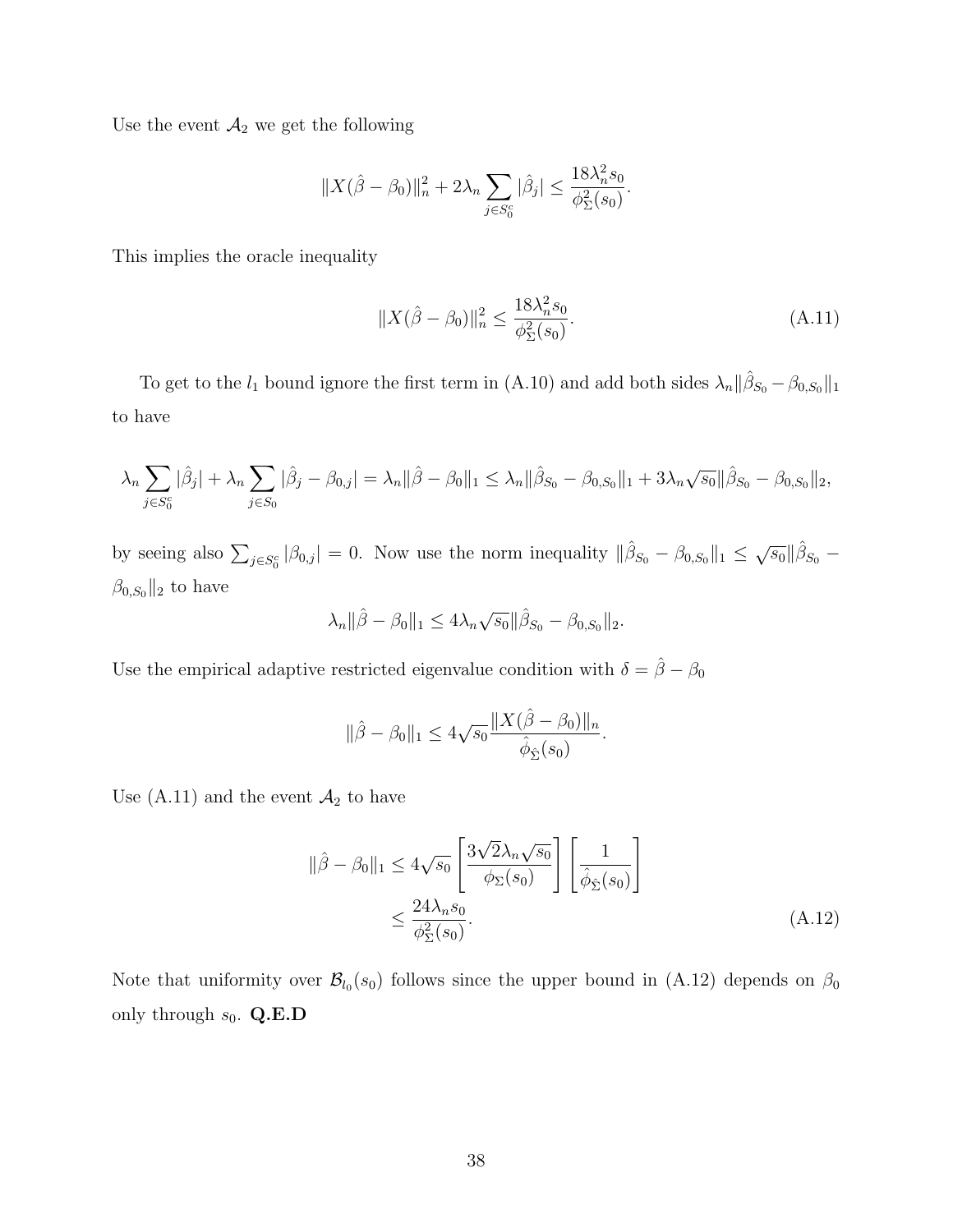**Lemma A.2.** (i). Under Assumption 1, and since  $\kappa_n = \ln p$ 

$$
P(\mathcal{A}_1) \ge 1 - exp(-C_1 \kappa_n) - \frac{KEM_1^2}{(n\kappa_n)} = 1 - \frac{1}{p^{C_1}} - \frac{KEM_1^2}{nlnp}
$$

(ii). Under added Assumption 2 to Assumption 1,  $P(A_1) \rightarrow 1$ .

(iii). Under added Assumption 2 to Assumption 1,  $\lambda_n = O(\sqrt{lnp/n})$ .

**Proof of Lemma A.2**. (i). Establish the probability bound on  $A_1$  via Assumption 1, using  $(A.3)(A.4)$  with  $F_i = X_i u_i$  there and  $\kappa_n = lnp$ , we have

$$
P(\mathcal{A}_1) \ge 1 - exp(-C_1 \kappa_n) - K \frac{EM_1^2}{(n\kappa_n)} = 1 - \frac{1}{p^{C_1}} - \frac{KEM_1^2}{nlnp},
$$
 (A.13)

with

$$
\lambda_n = K[\sqrt{\frac{lnp}{n}} + \frac{\sqrt{EM_1^2}lnp}{n}] + \sqrt{\frac{lnp}{n}}.
$$
\n(A.14)

- (ii). By Assumption 2, we have the proof.
- (iii). By Assumption 2, we have

$$
\lambda_n = O(\sqrt{\ln p/n}).\tag{A.15}
$$

Q.E.D.

**Lemma A.3.** Under Assumptions 1, 2,  $\kappa_n = \ln p$ 

$$
P(\mathcal{A}_2) \ge 1 - exp(-C_1 \kappa_n) - \frac{KEM_2^2}{(n\kappa_n)} = 1 - \frac{1}{p^{C_1}} - \frac{KEM_2^2}{nlnp} = 1 - o(1).
$$

Proof of Lemma A.3. Start with

$$
\left| \delta' \frac{X'X}{n} \delta \right| = \left| \delta' (\frac{X'X}{n} - \Sigma + \Sigma) \delta \right|
$$
  
\n
$$
\geq |\delta' \Sigma \delta| - |\delta' (\hat{\Sigma} - \Sigma) \delta|. \tag{A.16}
$$

The second term on the right side of (A.16) can be bounded by repeated application of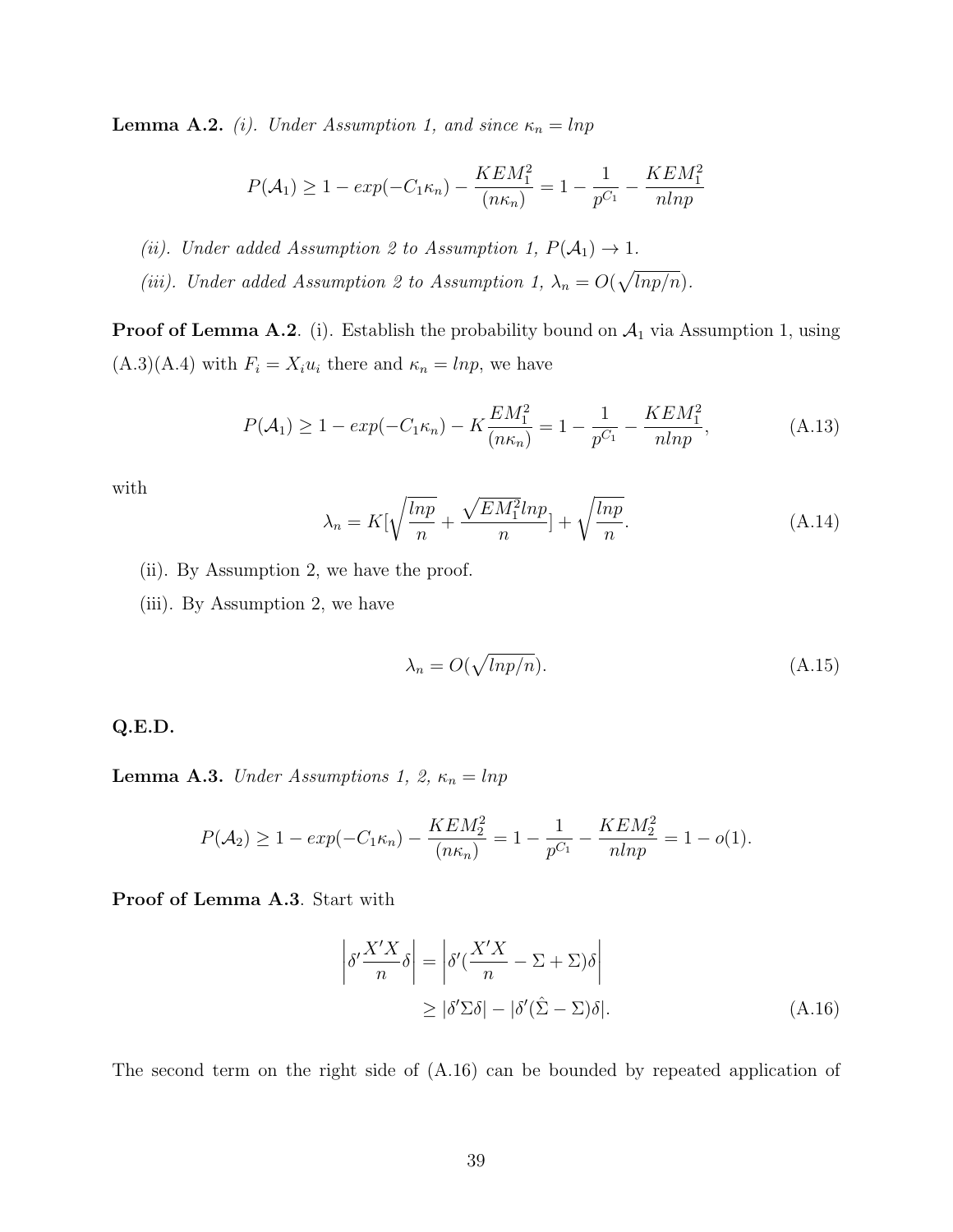Holders inequality

$$
|\delta'(\hat{\Sigma} - \Sigma)\delta| \le ||\delta||_1^2 ||\hat{\Sigma} - \Sigma||_{\infty}.
$$

So (A.16) becomes

$$
|\delta'\hat{\Sigma}\delta| \ge |\delta'\Sigma\delta| - \|\delta\|_1^2 \|\hat{\Sigma} - \Sigma\|_{\infty}.\tag{A.17}
$$

Now we digress a bit to simplify (A.17). Note that we have the restriction set definition

$$
\|\delta_{S_0^c}\|_1 \le 3\sqrt{s_0} \|\delta_{S_0}\|_2,
$$

where we add  $\|\delta_{S_0}\|_1$  to both sides

$$
\|\delta\|_1 \le 3\sqrt{s_0} \|\delta_{S_0}\|_2 + \|\delta_{S_0}\|_1
$$
  

$$
\le 3\sqrt{s_0} \|\delta_{S_0}\|_2 + \sqrt{s_0} \|\delta_{S_0}\|_2
$$
  

$$
= 4\sqrt{s_0} \|\delta_{S_0}\|_2,
$$

where we used the norm inequality  $\|\delta_{S_0}\|_1 \leq \sqrt{s_0} \|\delta_{S_0}\|_2$  in the second inequality above. So we get

$$
\frac{\|\delta\|_1^2}{\|\delta_{S_0}\|_2^2} \le 16s_0.
$$

Now divide (A.17) by  $\|\delta_{S_0}\|_2^2 > 0$  to have

$$
\frac{|\delta'\hat{\Sigma}\delta|}{\|\delta_{S_0}\|_2^2} \ge \frac{|\delta'\Sigma\delta|}{\|\delta_{S_0}\|_2^2} - 16s_0\|\hat{\Sigma} - \Sigma\|_{\infty}.
$$

Minimize over  $\delta$  on the both sides

$$
\hat{\phi}_{\hat{\Sigma}}^2(s_0) \ge \phi_{\Sigma}^2(s_0) - 16s_0 \|\hat{\Sigma} - \Sigma\|_{\infty}.
$$
\n(A.18)

So if we can prove that with probability approaching one,  $16s_0 \|\hat{\Sigma} - \Sigma\|_{\infty} \leq \phi_{\Sigma}^2(s_0)/2$ , that will imply of  $\hat{\phi}_{\hat{\Sigma}}^2(s_0) \ge \phi_{\Sigma}^2(s_0)/2$  with probability approaching one. Define  $\epsilon_n = 16s_0t_1$ , where

$$
t_1 = K[\sqrt{\frac{ln p^2}{n}} + \frac{\sqrt{EM_2^2}ln p^2}{n}] + \sqrt{\frac{ln p}{n}}.
$$
 (A.19)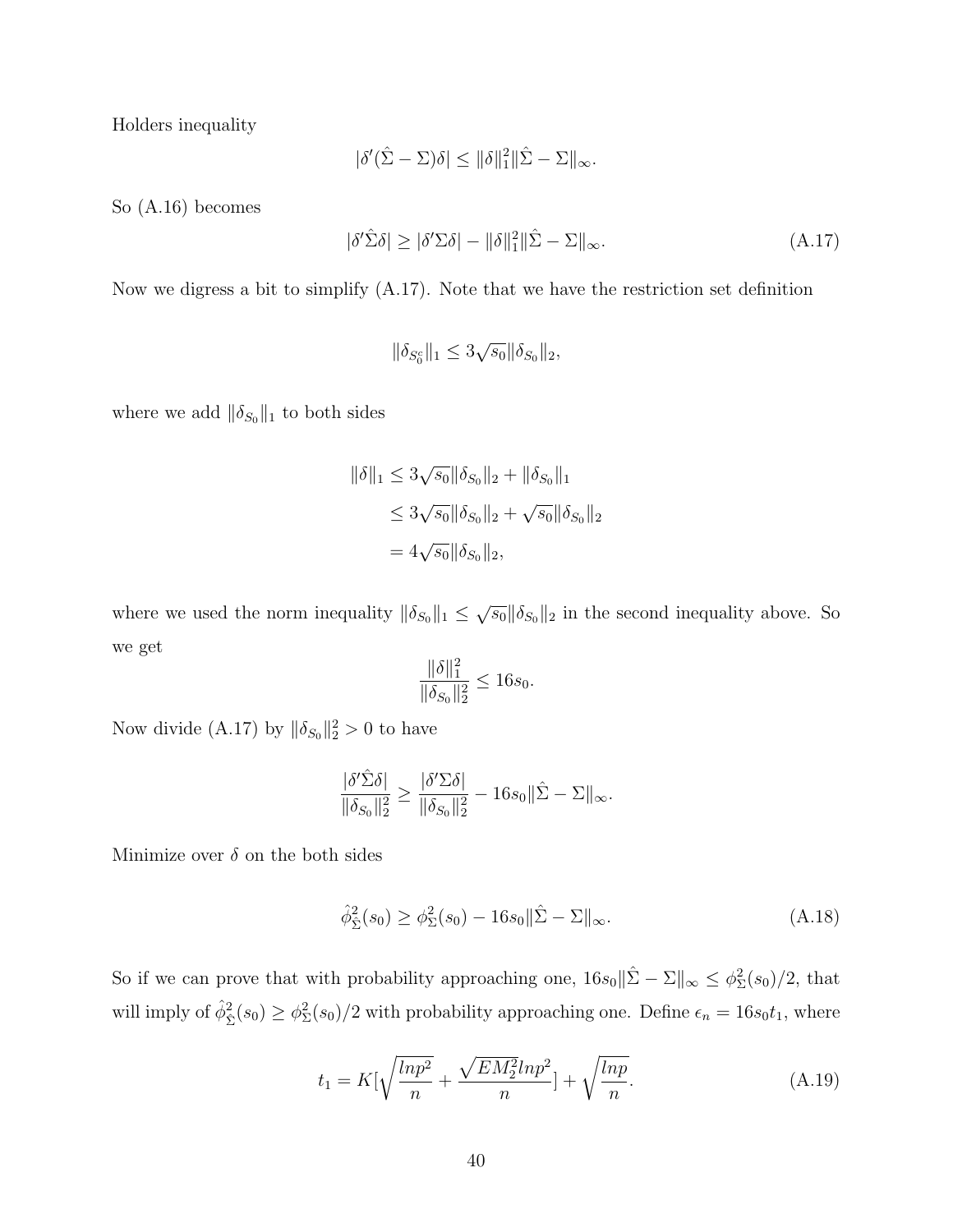By  $(A.3)(A.4)$ , via Assumption 1

$$
P[16s_0||\hat{\Sigma} - \Sigma||_{\infty} > \epsilon_n] = P[||\hat{\Sigma} - \Sigma||_{\infty} > t_1]
$$
  
\n
$$
\leq exp(-C_1ln p) + \frac{KEM_2^2}{(nlnp)}
$$
  
\n
$$
\to 0,
$$
\n(A.20)

where we use Assumption 2 for the probability tail converging to zero. Also see that by Assumption 2,  $\epsilon_n \to 0$  since  $s_0\sqrt{lnp/n} \to 0$ . So we get, with probability approaching one,  $16s_0\|\hat{\Sigma} - \Sigma\|_{\infty} \leq \epsilon_n \leq \phi_{\Sigma}^2(s_0)/2$ , since left side of that inequality converges to zero in probability, and the right side is constant. Then by (A.18)(A.20)

$$
P[\hat{\phi}_{\hat{\Sigma}}^2(s_0) \ge \phi_{\Sigma}^2(s_0)/2] \ge 1 - exp(-C_1 \kappa_n) - \frac{K E M_2^2}{(n \kappa_n)}
$$
  
=  $1 - \frac{1}{p^{C_1}} - \frac{K E M_2^2}{n l n p}$   
=  $1 - o(1)$ . (A.21)

#### Q.E.D.

We need the following Lemma for the exception set  $\mathcal{F}^c := \{A_1 \cap A_2\}^c$  upper bound probability.

**Lemma A.4.** Under Assumptions 1, 2, with  $\kappa_n = \ln p$ 

$$
P(\mathcal{F}^c) \le 2exp(-C_1\kappa_n) + \frac{K[EM_1^2 + EM_2^2]}{(n\kappa_n)}
$$
  
=  $\frac{2}{p^{C_1}} + \frac{K(EM_1^2 + EM_2^2)}{nlnp} = o(1).$ 

#### Proof of Lemma A.4.

Now we provide an upper bound for the probability  $P(\mathcal{F}^c)$  in our case under Assumptions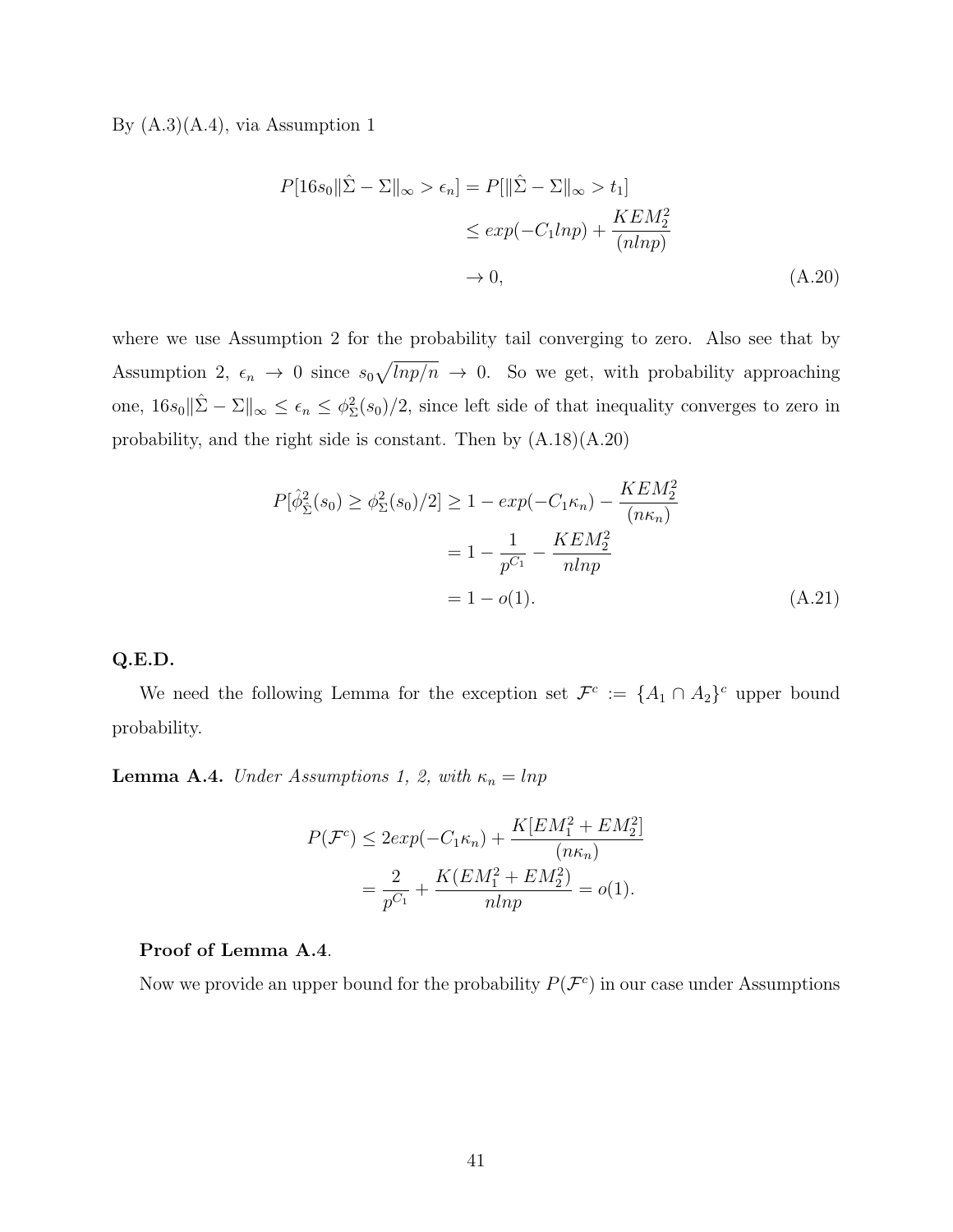#### 1, 2, by using Lemmata A.2-A.3

$$
P(\mathcal{F}^c) = P(\mathcal{A}_1 \cap \mathcal{A}_2)^c = P(\mathcal{A}_1^c \cup \mathcal{A}_2^c) \le P(\mathcal{A}_1^c) + P(\mathcal{A}_2^c)
$$
  
\n
$$
\le 2exp(-C_1\kappa_n) + \frac{K[EM_1^2 + EM_2^2]}{(n\kappa_n)}
$$
  
\n
$$
= \frac{2}{p^{C_1}} + \frac{K[EM_1^2 + EM_2^2]}{nlnp}
$$
  
\n
$$
\to 0.
$$
 (A.22)

#### Q.E.D.

#### A.2.3 New Oracle Inequality Proofs

We start with proof of Theorems 1-2, where they are used as inputs to proof of Theorem 3. Theorems 1-2 consider the new oracle inequalities.

**Proof of Theorem 1.** We proceed in several steps.

Denote the joint event  $\mathcal{F} = {\mathcal{A}_1 \cap \mathcal{A}_2}$ .  $\mathcal{F}^c$  is  $\mathcal{F}$  's complement. See that

$$
E\|\hat{\beta} - \beta_0\|_1^k = E\|\hat{\beta} - \beta_0\|_1^k 1_{\{\mathcal{F}\}} + E\|\hat{\beta} - \beta_0\|_1^k 1_{\{\mathcal{F}^c\}}.
$$
 (A.23)

We want to form rates for the right side terms in (A.23).

Step 1. Note that by Lemma A.1, the first term on the right side of (A.23) is:

$$
E\|\hat{\beta} - \beta_0\|_{1}^{k} 1_{\{\mathcal{F}\}} = O(s_0^k \lambda_n^k). \tag{A.24}
$$

Now we want to evaluate the second term on the right side of (A.23). But before that we need the following intermediate step.

Step 2. Use Nemirowski's moment inequality, Lemma 14.24 in Buhlmann and van de Geer (2011), with for all  $k \geq 1$ , for the first inequality, and for the second inequality by Loeve's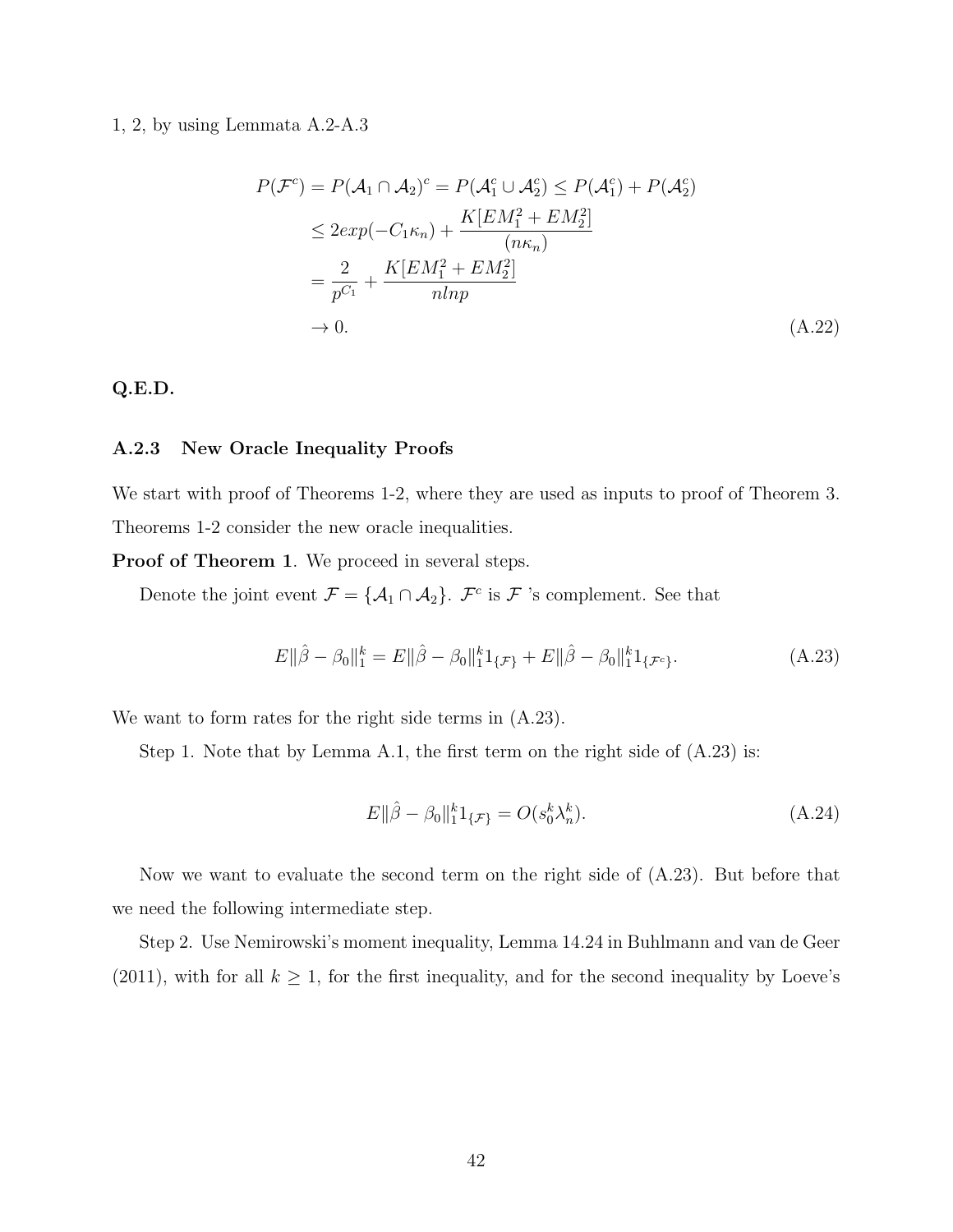$c_r$  inequality, and for the equality we use  $u_i$  being iid, also the definition of  $\sigma^2 := Eu_i^2$ ,

$$
E\left|\frac{\sum_{i=1}^{n} u_i^2 - \sigma^2}{n}\right|^k \leq [8ln(2)]^{k/2} E\left[\frac{\sum_{i=1}^{n} (u_i^4)}{n^2}\right]^{k/2}
$$

$$
\leq \frac{Cn^{(k/2)-1}}{n^k} \sum_{i=1}^{n} E u_i^{2k}
$$

$$
= C[Eu_i^{2k}]n^{-k/2} = O(n^{-k/2}) = o(1),
$$

by Assumption 1. Before the next result we provide the inequality,

$$
|x+y|^k \le 2^{k-1}(|x|^k + |y|^k),\tag{A.25}
$$

for  $k \geq 1$ , and x, y being generic scalars, and  $\sigma^2$  being bounded above by Assumption 1 and using  $(A.25)$ 

$$
E\left|\frac{1}{n}\sum_{i=1}^{n}u_i^2\right|^k = E\left|\frac{1}{n}\sum_{i=1}^{n}(u_i^2 - \sigma^2) + \sigma^2\right|^k
$$
  

$$
\leq 2^{k-1}\left[E\left|\frac{1}{n}\sum_{i=1}^{n}(u_i^2 - \sigma^2)\right|^k + (\sigma^2)^k\right]
$$
  

$$
= O(n^{-k/2}) + O(1) = O(1).
$$
 (A.26)

Step 3. Now we have to form another  $l_1$  expectation bound for lasso that will be key to the second right side term analysis in (A.23). This step 3 modifies the proof of Theorem 1, supplement, p.4 of Jankova and van de Geer (2018). We extend their proof to non-sub-Gaussian case and show that their bound is very conservative, and we provide a new less conservative bound. Start with the definition of lasso.

$$
\|Y-X\hat{\beta}\|_n^2+2\lambda_n\|\hat{\beta}\|_1\leq \|Y-X\beta_0\|_n^2+2\lambda_n\|\beta_0\|_1.
$$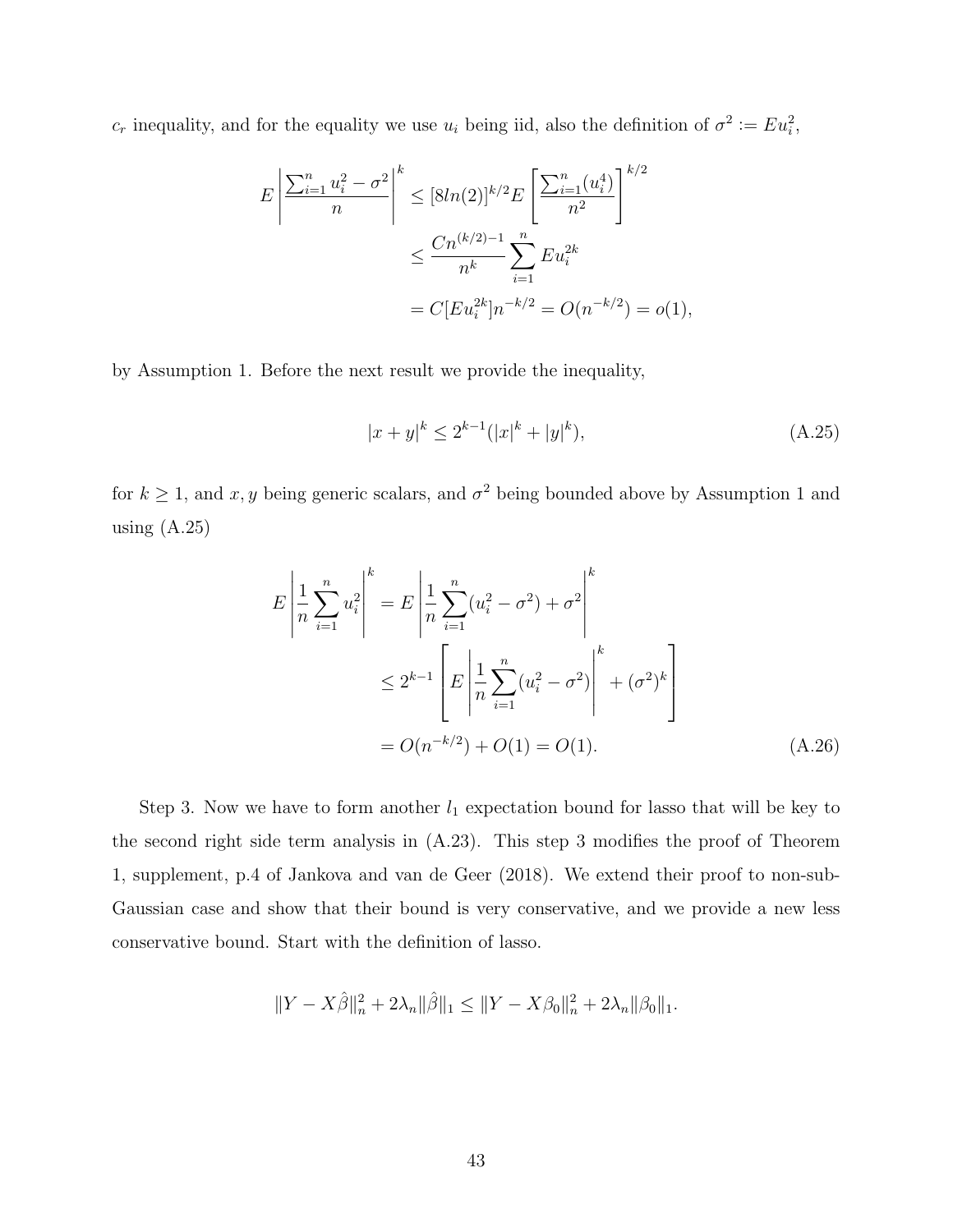Ignore the first term and use the model  $u = Y - X\beta_0$  to have

$$
\|\hat{\beta}\|_1 \le \frac{\|u\|_n^2}{2\lambda_n} + \|\beta_0\|_1.
$$

Then use triangle inequality and then the inequality above

$$
\|\hat{\beta} - \beta_0\|_1 \le \|\hat{\beta}\|_1 + \|\beta_0\|_1 \le \frac{\|u\|_n^2}{2\lambda_n} + 2\|\beta_0\|_1.
$$
 (A.27)

Next taking the k th moment of the sampling error in  $l_1$  norm, and using (A.25) by taking expectations there for the second inequality below

$$
E\|\hat{\beta} - \beta_0\|_1^k \le E\left[\frac{\|u\|_n^2}{2\lambda_n} + 2\|\beta_0\|_1\right]^k \le 2^{k-1} \{E\left[\frac{\|u\|_n^2}{2\lambda_n}\right]^k + 2\|\beta_0\|_1^k\} \tag{A.28}
$$

We use the assumption  $\|\beta_0\|_2 = O(1)$  to have

$$
\|\beta_0\|_1^k \le (\sqrt{s_0} \|\beta_0\|_2)^k = O(s_0^{k/2}).\tag{A.29}
$$

Then use the last equation with  $(A.26)$  in  $(A.28)$  to have

$$
E\left[\frac{\|u\|_n^2}{2\lambda_n}\right]^k + 2\|\beta_0\|_1^k = O(\lambda_n^{-k}) + O(s_0^{k/2}) = O(\max(s_0^{k/2}, \lambda_n^{-k})).\tag{A.30}
$$

Note that proof of Jankova and van de Geer (2018) use  $s_0^{k/2} \lambda_n^{-k}$  but this is very conservative upper bound since both two terms in multiplication is diverging with  $n$ . But a better bound is max $(s_0^{k/2})$  $_{0}^{k/2}, \lambda_{n}^{-k}).$ 

We get the rough bound for expectation using (A.30) in (A.28)

$$
E\|\hat{\beta} - \beta_0\|_1^k = O(\max(s_0^{k/2}, \lambda_n^{-k})).\tag{A.31}
$$

Note that rates in  $(A.24)(A.31)$  are different and the last rate in this step is a rough bound which will be helpful in the next step. The rate in  $(A.31)$  is diverging to infinity.

We can simplify the rate further, since we are aiming for an asymptotic result for incentive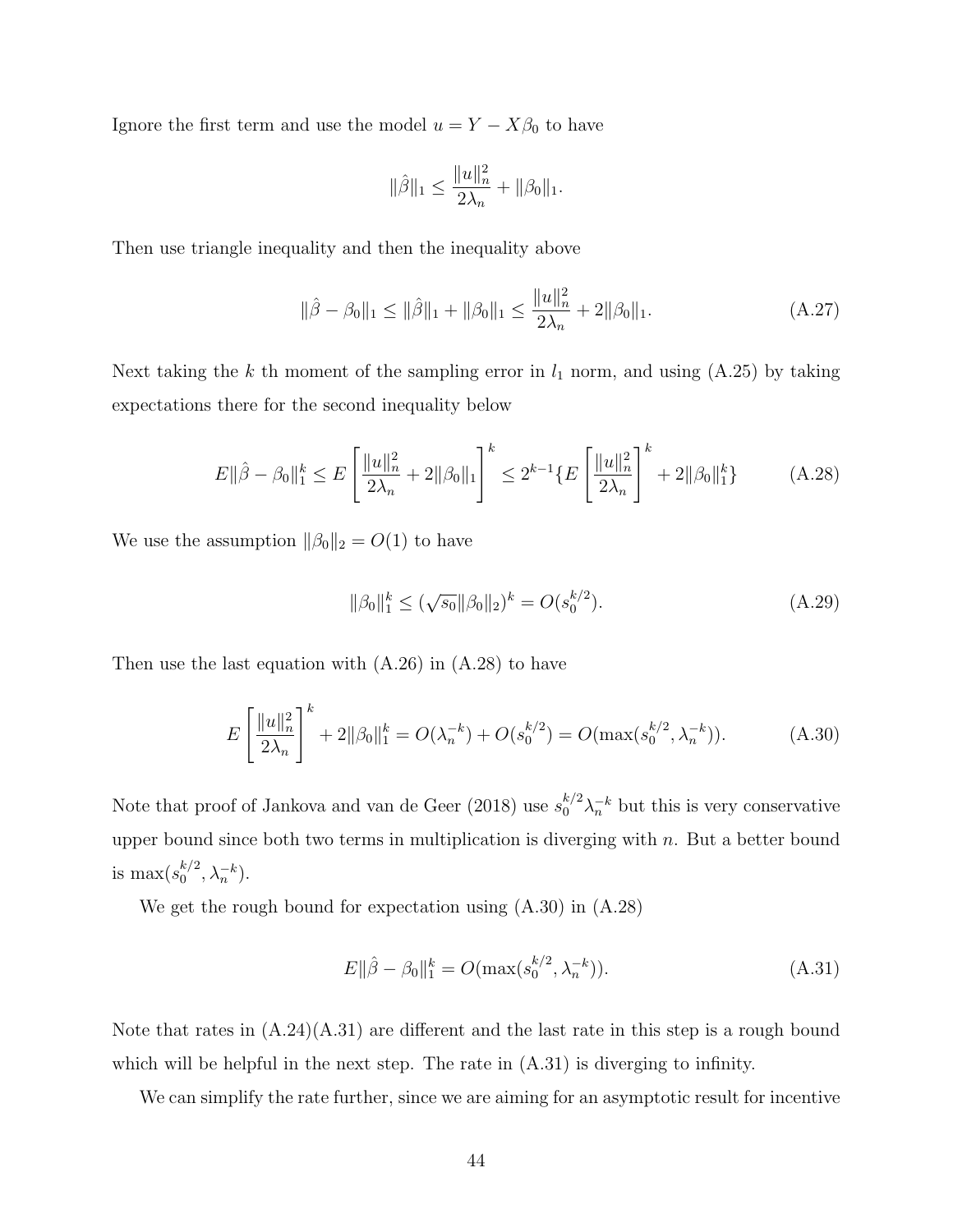compatibility, with sufficiently large n, by Assumption 2,  $s_0^{k/2}\lambda_n^k = \frac{s_0^k\lambda_n^k}{s^{k/2}}$  $\frac{s_0^{\alpha} \lambda_n^{\alpha}}{s_0^{k/2}} \leq 1$ . This last inequality implies that with sufficiently large  $n$ , the rate in  $(A.31)$  is

$$
E\|\hat{\beta} - \beta_0\|_1^k = O(\lambda_n^{-k}).\tag{A.32}
$$

Step 4. Rewrite the expectation using event  $\mathcal{F}, \mathcal{F}^c$ .

$$
E\|\hat{\beta} - \beta_0\|_1^k = E\|\hat{\beta} - \beta_0\|_1^k \mathbf{1}_{\{\mathcal{F}\}} + E\|\hat{\beta} - \beta_0\|_1^k \mathbf{1}_{\{\mathcal{F}^c\}}
$$
  
\n
$$
\leq O(s_0^k \lambda_n^k) + \sqrt{E\|\hat{\beta} - \beta_0\|_1^{2k}} \sqrt{E\mathbf{1}_{\{\mathcal{F}^c\}}}
$$
  
\n
$$
= O(s_0^k \lambda_n^k) + O(\lambda_n^{-k}) \sqrt{P(\mathcal{F}^c)}
$$
(A.33)

where we use  $(A.24)$  and Cauchy-Schwartz inequality for the first inequality, and the second equality is by  $(A.31)$  with sufficiently large n.

We can get the rate:

$$
s_0^k \lambda_n^k \ge \lambda_n^{-k} P(\mathcal{F}^c)^{1/2}.
$$
\n(A.34)

By (A.33)(A.34)

$$
E\|\hat{\beta} - \beta_0\|_1^k = O(s_0^k \lambda_n^k).
$$

We can simplify further (A.34),

$$
\lambda_n \ge P(\mathcal{F}^c)^{1/4k}/s_0^{1/2}.\tag{A.35}
$$

So if  $\lambda_n \ge P(\mathcal{F}^c)^{1/4k}/s_0^{1/2}$  then

$$
E\|\hat{\beta} - \beta_0\|_1^k = O(s_0^k \lambda_n^k). \tag{A.36}
$$

The uniformity over  $\mathcal{B}_{l_0}(s_0)$  follows since the rates in  $(A.24)(A.31)-(A.34)$  depends on  $\beta_0$ only by  $s_0$ . Q.E.D.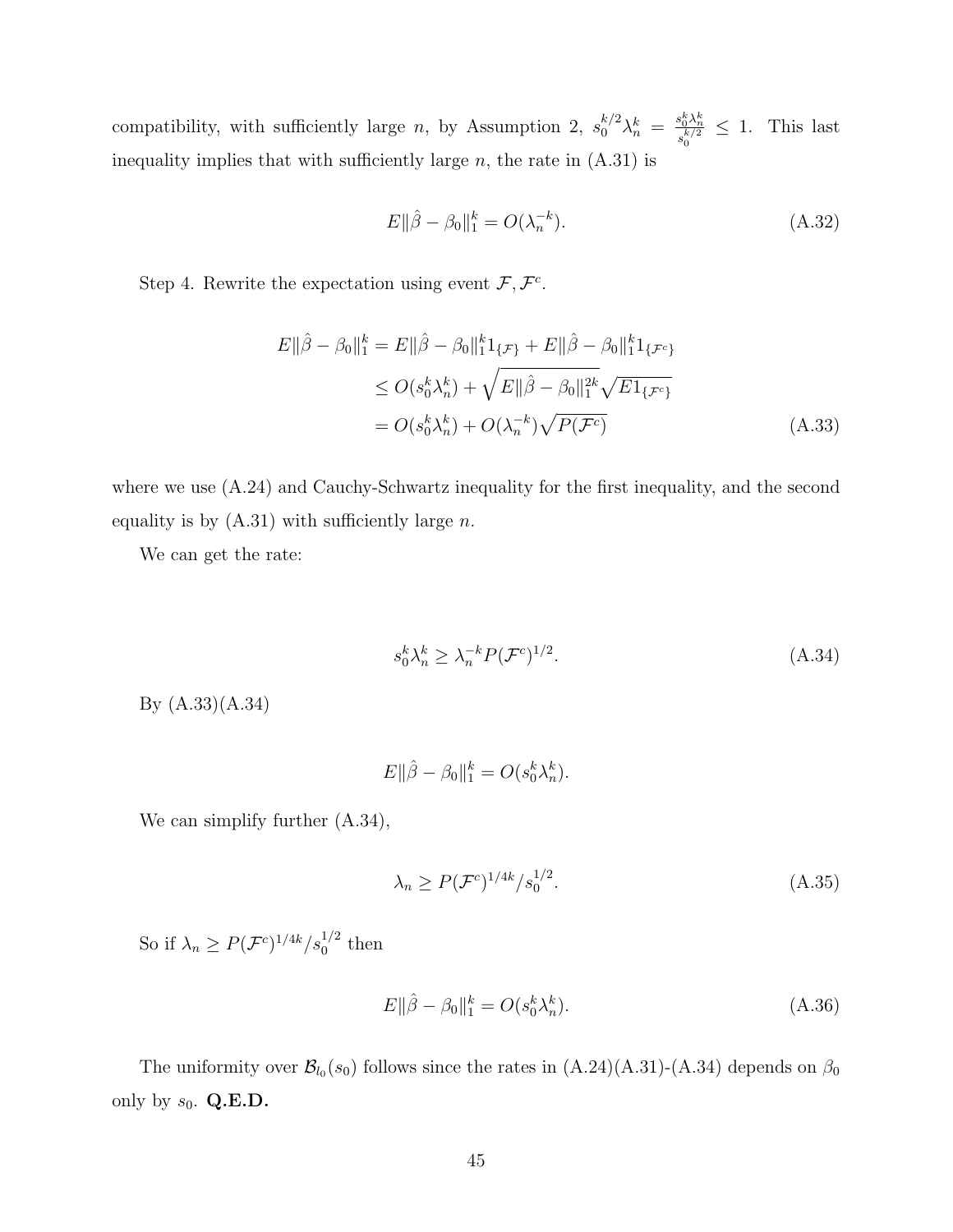Remark. Proof of Theorem 1 in Jankova and van de Geer (2018), in their appendix, p.5, shows that they use assumption with  $P(\mathcal{F}^c)$  bound chosen as in (A.38) below

$$
\lambda_n \ge \frac{P(\mathcal{F}^c)^{1/4k}}{s_0^{1/4}},\tag{A.37}
$$

which is equivalent to the following condition as shown in p.3 of proof of Theorem 1 in Jankova and van de Geer (2018)

$$
\tau^2 > 2kln[(\sqrt{s_0}\lambda_n^2)^{-1}]/ln p,
$$

given that  $\lambda_n \geq C\tau \sqrt{lnp/n}$  and  $C > 0, \tau > 1$  with

$$
P(\mathcal{F}^c) \le \frac{2}{(2p)^{\tau^2/2}}\tag{A.38}
$$

by Lemma 7 in appendix of Jankova and van de Geer (2018). Our result and theirs are not comparable in terms of  $\lambda_n$  since they assume sub-Gaussian data, and ours is more general, and their upper bound in (A.38) is different than our Lemma A.4.

#### Proof of Theorem 2.

We start with

$$
E\|\hat{\beta}\|_{1}^{k} = E\|\hat{\beta}\|_{1}^{k}1_{\{\mathcal{F}\}} + E\|\hat{\beta}\|_{1}^{k}1_{\{\mathcal{F}^{c}\}} \le E\|\hat{\beta}\|_{1}^{k}1_{\{\mathcal{F}\}} + \sqrt{E\|\hat{\beta}\|_{1}^{2k}}\sqrt{P(\mathcal{F}^{c})},\tag{A.39}
$$

by using Cauchy-Schwartz inequality. Then use triangle inequality on set  $\mathcal F$  and by Lemma A.1, and norm inequality to have

$$
\|\hat{\beta}\|_1 \le \|\hat{\beta} - \beta_0\|_1 + \|\beta_0\|_1
$$
  
\n
$$
\le \frac{24\lambda_n s_0}{\phi_{\Sigma}^2(s_0)} + \sqrt{s_0} \|\beta_0\|_2
$$
  
\n
$$
= O_p(\sqrt{s_0}),
$$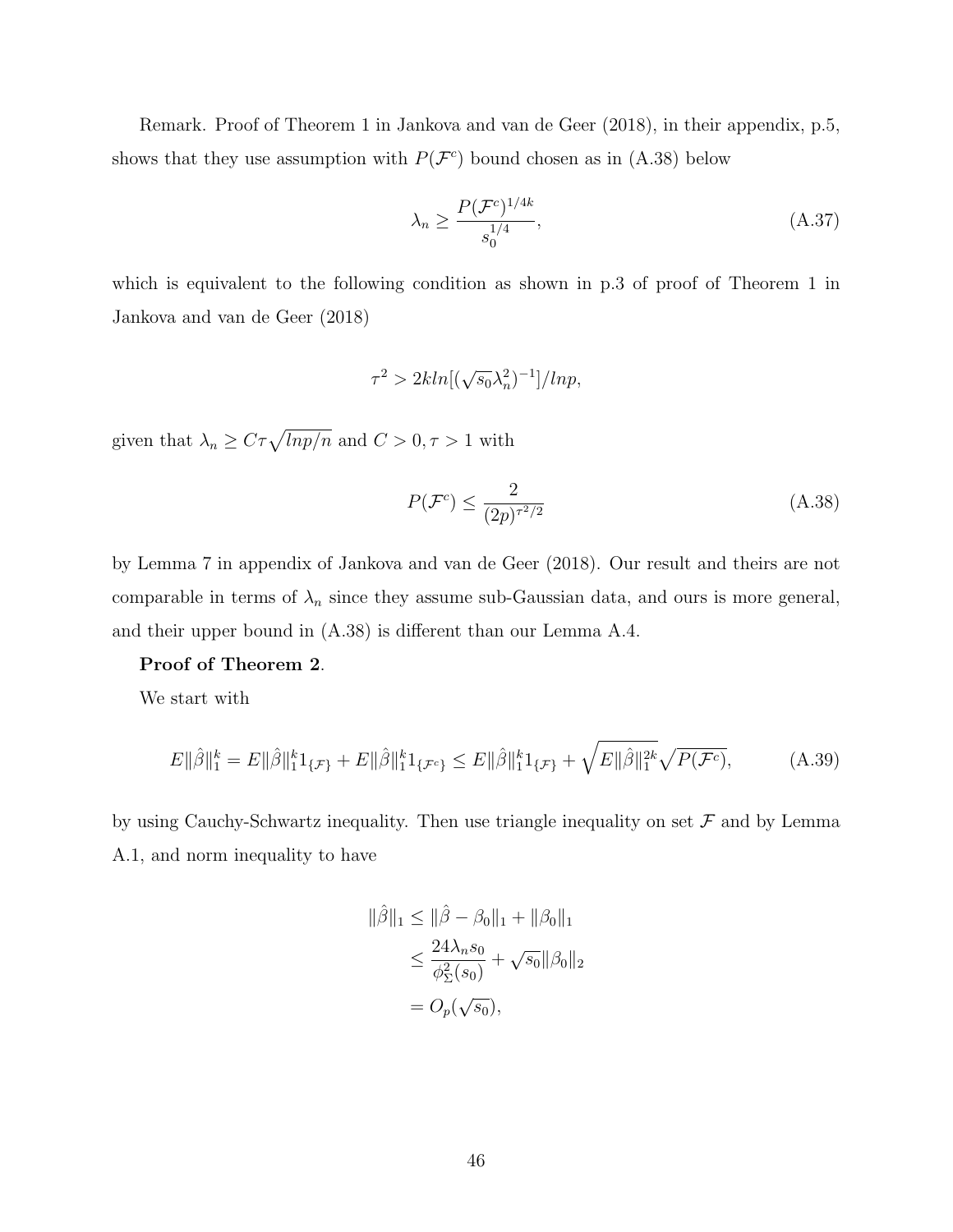by Assumptions 1, 2. This last rate shows that

$$
E\|\hat{\beta}\|_{1}^{k}1_{\{\mathcal{F}\}} = O(s_0^{k/2}).\tag{A.40}
$$

To handle the second right side term in (A.39) we start with the second inequality in  $(A.27)$  and ignore  $\|\beta_0\|_1$  in the middle to have

$$
\|\hat{\beta}\|_1 \le \frac{\|u\|_n^2}{2\lambda_n} + \|\beta_0\|_1.
$$

then follow (A.30) to get

$$
\sqrt{E \|\hat{\beta}\|_{1}^{2k}} P(\mathcal{F}^{c})^{1/2} = O(\max(s_0^{k/2}, \lambda_n^{-k})) P(\mathcal{F}^{c})^{1/2}
$$
  
=  $O(\lambda_n^{-k} P(\mathcal{F}^{c})^{1/2}),$  (A.41)

and to get the second equality by Assumption 2(ii)  $(s_0\lambda_n)^k/s_0^{k/2} \leq 1$  since the ratio on the left converges to zero, so this means  $s_0^{k/2} \leq \lambda_n^{-k}$  with sufficiently large n.

Now use  $(A.40)$  with  $(A.41)$  in  $(A.39)$ 

$$
E\|\hat{\beta}\|_{1}^{k} = O(s_0^{k/2}) + O(\lambda_n^{-k} P(\mathcal{F}^c)^{1/2}).
$$
\n(A.42)

If  $\lambda_n \geq P(\mathcal{F}^c)^{1/2k}/s_0^{1/2}$  it is clear that

$$
s_0^{k/2} \ge \lambda_n^{-k} P(\mathcal{F}^c)^{1/2},\tag{A.43}
$$

So by  $(A.43)$  in  $(A.42)$  we have the desired result.  $Q.E.D.$ Q.E.D.

#### A.2.4 Main Theorem Proof: Incentive Compatibility

#### Proof of Theorem 3.

By Theorem 1 and 2 we can choose the larger of  $\lambda_n$  in those theorems, with  $s_0 \geq 1$ , and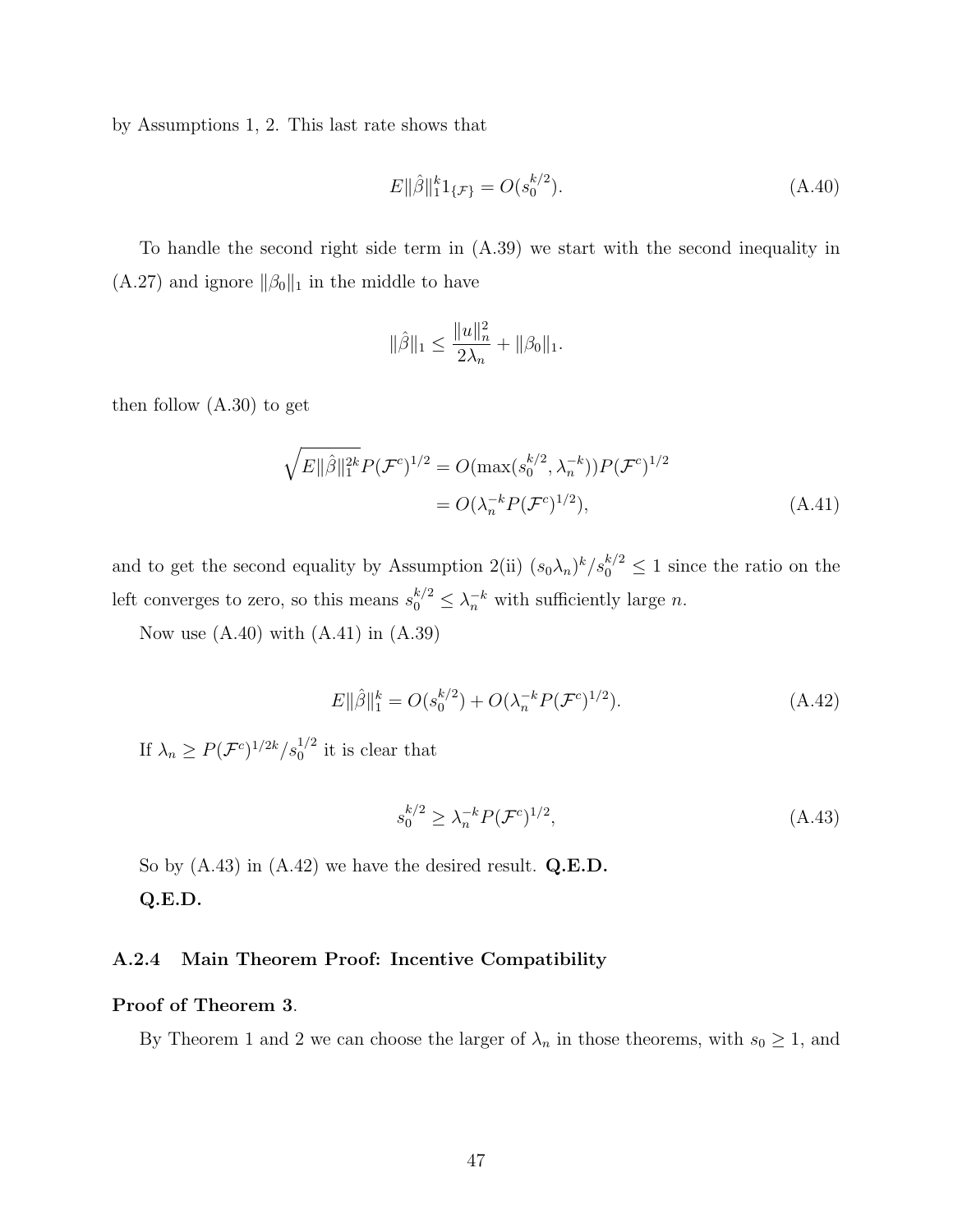since it is nondecreasing with  $\boldsymbol{n},$ 

$$
\lambda_n \ge \frac{P(\mathcal{F}^c)^{1/4k}}{s_0^{1/2}} \ge \frac{P(\mathcal{F}^c)^{1/2k}}{s_0^{1/2}} \tag{A.44}
$$

Add and subtract  $X'_{n+1}\hat{\beta}$  inside the right hand side of the incentive compatibility definition:

$$
E[R(X_{n+1})'\hat{\beta} - X'_{n+1}\beta_0]^2 = E[R(X_{n+1})'\hat{\beta} - X'_{n+1}\hat{\beta} + X'_{n+1}\hat{\beta} - X'_{n+1}\beta_0]^2
$$
  
\n
$$
= E[R(X_{n+1})'\hat{\beta} - X'_{n+1}\hat{\beta}]^2 + E[X'_{n+1}\hat{\beta} - X'_{n+1}\beta_0]^2
$$
  
\n
$$
+ E[\hat{\beta}'(R(X_{n+1}) - X_{n+1})X'_{n+1}(\hat{\beta} - \beta_0)]
$$
  
\n
$$
+ E[(\hat{\beta} - \beta_0)'X_{n+1}(R(X_{n+1})' - X'_{n+1})\hat{\beta}].
$$
 (A.45)

Using the definition of incentive compatibility, with defining  $D_{n+1} := R(X_{n+1}) - X_{n+1}$ , we have

$$
E[R(X_{n+1})'\hat{\beta} - X'_{n+1}\beta_0]^2 - E[X'_{n+1}\hat{\beta} - X'_{n+1}\beta_0]^2 = E[\hat{\beta}'D_{n+1}D'_{n+1}\hat{\beta}]
$$
\n(A.46)

+ 
$$
E[\hat{\beta}' D_{n+1} X'_{n+1} (\hat{\beta} - \beta_0)]
$$
 (A.47)

+ 
$$
E[(\hat{\beta} - \beta_0)'X_{n+1}D'_{n+1}\hat{\beta}].
$$
 (A.48)

Now analyze (A.47), the analysis of (A.48) is the same and thus omitted. See that

$$
\hat{\beta}' D_{n+1} X'_{n+1}(\hat{\beta} - \beta_0) \leq |\hat{\beta}' D_{n+1} X'_{n+1}(\hat{\beta} - \beta_0)|
$$
  
\n
$$
\leq |\hat{\beta}' D_{n+1}| |X'_{n+1}(\hat{\beta} - \beta_0)|
$$
  
\n
$$
\leq ||\hat{\beta}||_1 ||D_{n+1}||_{\infty} ||X_{n+1}||_{\infty} ||\hat{\beta} - \beta_0||_1,
$$
 (A.49)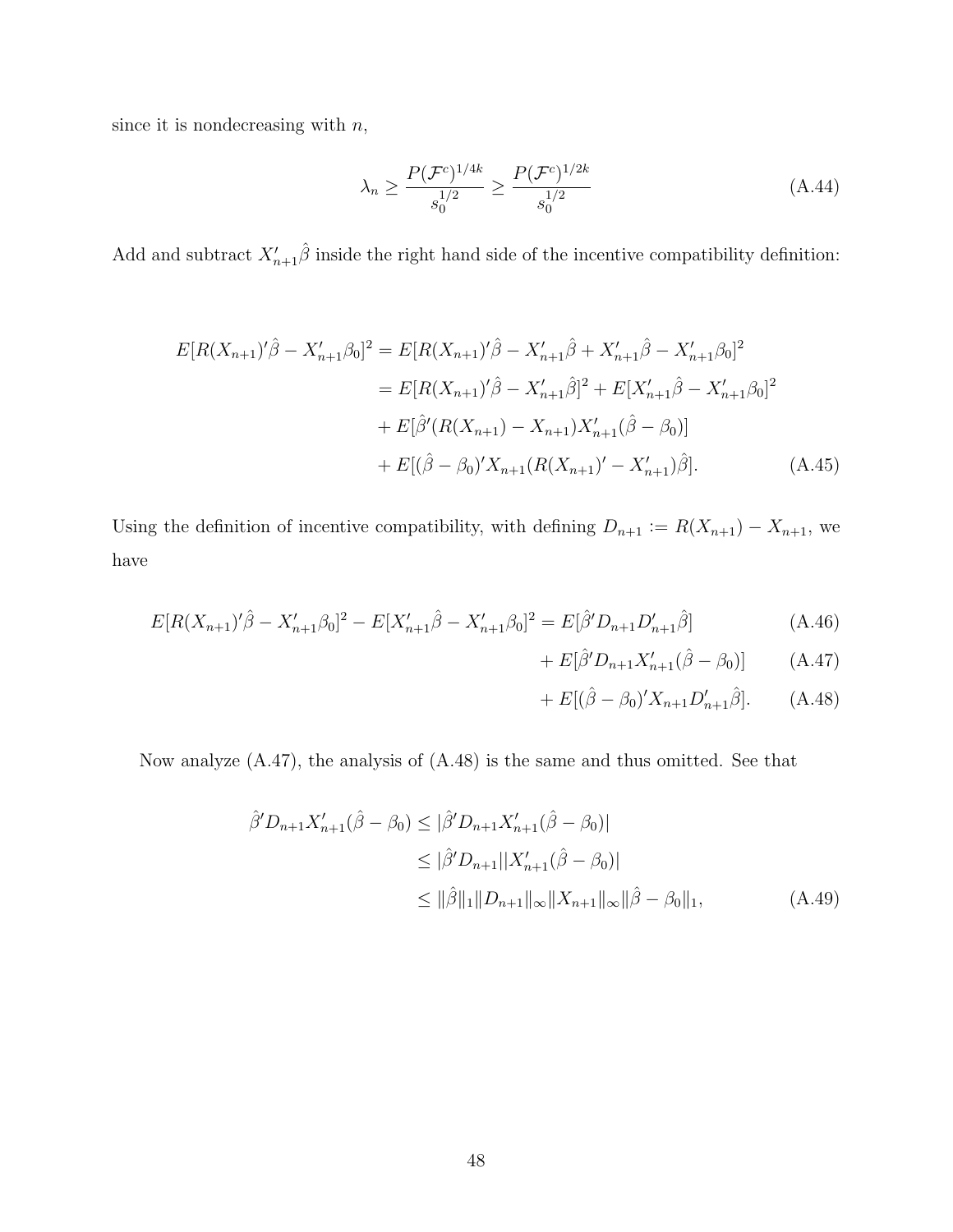where we use Holder's inequality. Then

$$
E[\hat{\beta}' D_{n+1} X'_{n+1}(\hat{\beta} - \beta_0)] \le ||D_{n+1}||_{\infty} ||X_{n+1}||_{\infty} ||E\left[||\hat{\beta}||_1 ||\hat{\beta} - \beta_0||_1\right]
$$
(A.50)

$$
\leq \left[ \|D_{n+1}\|_{\infty} \right] \left[ \|X_{n+1}\|_{\infty} \right] \left[ E\|\hat{\beta}\|_{1}^{2} \right]^{1/2} \left[ E\|\hat{\beta} - \beta_{0}\|_{1}^{2} \right]^{1/2} \tag{A.51}
$$

$$
= [M_4][M_3] [E \|\hat{\beta}\|_1^2]^{1/2} [E \|\hat{\beta} - \beta_0\|_1^2]^{1/2}
$$
\n(A.52)

where we apply  $(A.49)$  for the first inequality and Holder's Inequality in the second inequality above, and the last equality comes from  $M_3, M_4$  definitions. Then we apply Theorems 1-2 with  $k = 2$ . We assume  $\lambda_n \ge P(\mathcal{F}^c)^{1/8}/s_0^{1/2}$  and if

$$
s_0^{3/2} \sqrt{\frac{\ln p}{n}} [M_3][M_4] \to 0,
$$
\n(A.53)

we see that (A.52) goes to zero, by Theorems 1-2, and  $\lambda_n = O(\sqrt{\frac{lnp}{n}})$  $\frac{np}{n}$ ).

So looking at incentive compatibility definition and (A.46)-(A.48)

$$
E[R(X_{n+1})'\hat{\beta} - X'_{n+1}\beta_0]^2 - E[X'_{n+1}\hat{\beta} - X'_{n+1}\beta_0]^2 = E[\hat{\beta}'D_{n+1}D'_{n+1}\hat{\beta}] + o(1), \quad (A.54)
$$

where the first right side term in (A.54) is nonnegative and the other terms are negligible in large samples by (A.53).

The uniformity over  $\mathcal{B}_{l_0}(s_0)$  goes through since Theorems 1, 2 depend on  $\beta_0$  only through  $s_0$ , and they are the main ingredient in the proof.

Q.E.D.

## B Appendix B

Here we consider results when  $p \leq n$ , and relaxing Assumption 2(iii).

### **B.1** When  $p \leq n$

There are minor modifications in the proofs compared to  $p > n$ . We consider them here. One major change is since  $p \leq n$ , we set  $\kappa_n = \ln n$ . Change Assumption 2(ii) so that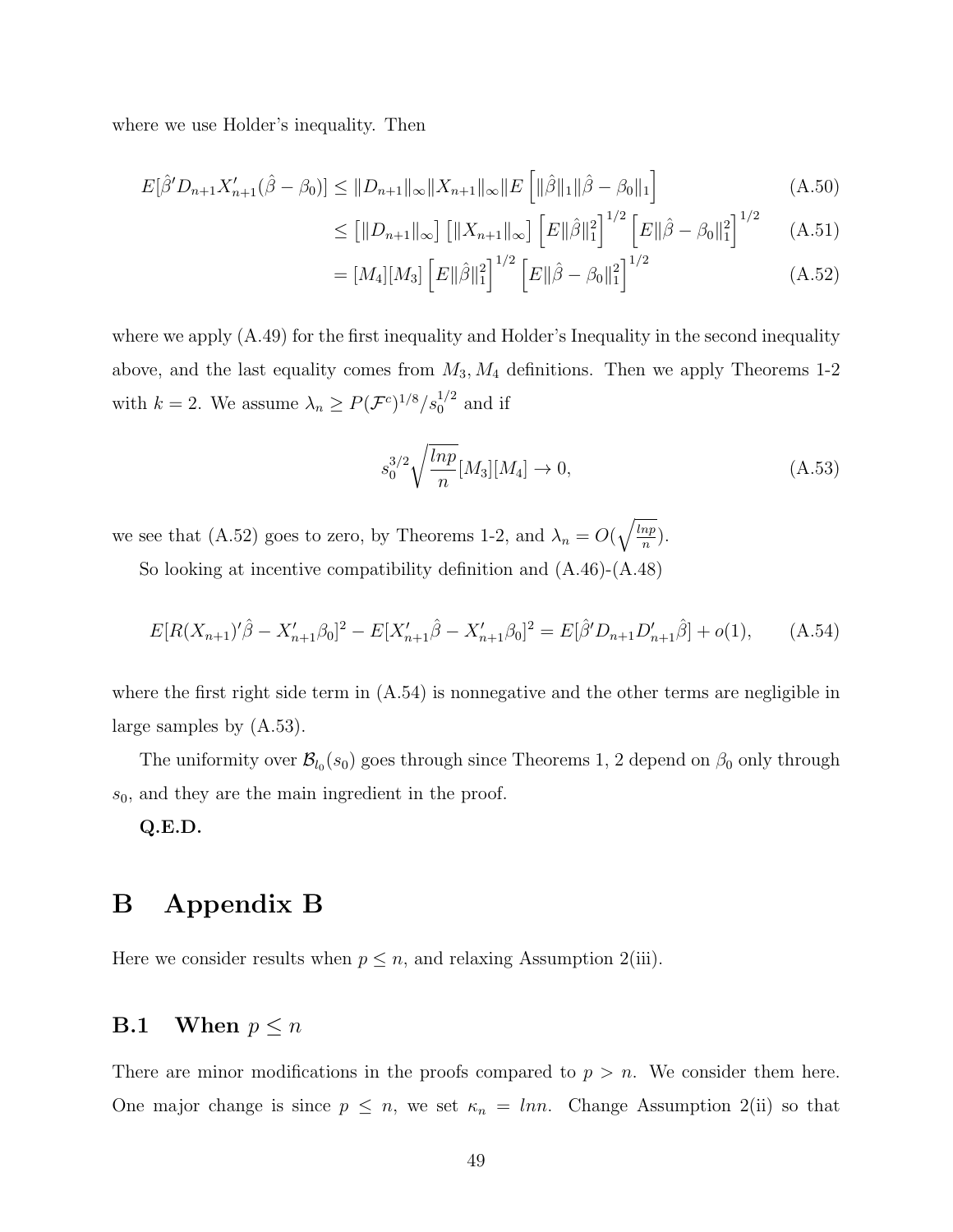$s_0\sqrt{\ln/n}\to 0.$ 

We provide the maximal inequality here. Now take the case of  $p \leq n$ , and combine  $(A.2)$ with (A.3) to have with  $\kappa_n = \ln n$  in that case

$$
P(\max_{1 \le j \le p} |\hat{\mu}_j - \mu_j| \ge 2K[\frac{\sqrt{lnp}}{\sqrt{n}} + \frac{(EM_F^2)^{1/2}lnp}{n}] + \frac{\sqrt{lnn}}{\sqrt{n}})
$$
  

$$
\le \frac{1}{n^{C_1}} + \frac{EM_F^2}{n(lnn)} = o(1),
$$
 (B.1)

by Assumptions A1-A.2. To see this point

$$
\frac{EM_F^2}{nln n} = \left[ \left( \frac{(EM_F^2)^{1/2} \sqrt{ln p}}{\sqrt{n}} \right) \frac{1}{\sqrt{ln n} \sqrt{ln p}} \right]^2 = o(1). \tag{B.2}
$$

This shows also that

$$
\max_{1 \le j \le p} |\hat{\mu}_j - \mu_j| = O_p(\sqrt{\ln n}/\sqrt{n}).
$$
\n(B.3)

Lemma A.1 will be the same. Lemma A.2(i) lower bound probability has  $\kappa_n = \ln n$  now. Lemma A.2(ii) is the same. Lemma A.2(iii) will change to  $\lambda_n = O(n)$  $\sqrt{lnn}/\sqrt{n}$ ). Lemma A.3 use  $\kappa_n = lnn$ , so (A.19) becomes

$$
t_1 = K\left[\frac{\sqrt{lnp^2}}{\sqrt{n}} + \frac{\sqrt{EM_2^2}lnp^2}{n}\right] + \frac{\sqrt{lnn}}{n}.
$$

Lemma A.4 is the same with  $\kappa_n = lnn$ .

Given these results, the proof of Theorem 1 is the same with  $\lambda_n = O(\sqrt{\frac{\ln n}{n}})$  $\frac{nn}{n}$ ). Theorem 2 does not change. Theorem 3 condition will be changing to

$$
s_0^{3/2} \sqrt{\frac{\ln n}{n}} [M_3][M_4] \to 0,
$$

#### B.2 Relaxing Assumption 2(iii)

In this subsection we relax Assumption 2(iii) from  $\|\beta_0\|_2 = O(1)$  to  $\|\beta_0\|_2 = O(\sqrt{s_0})$  and we explain the logic and meaning of this new assumption.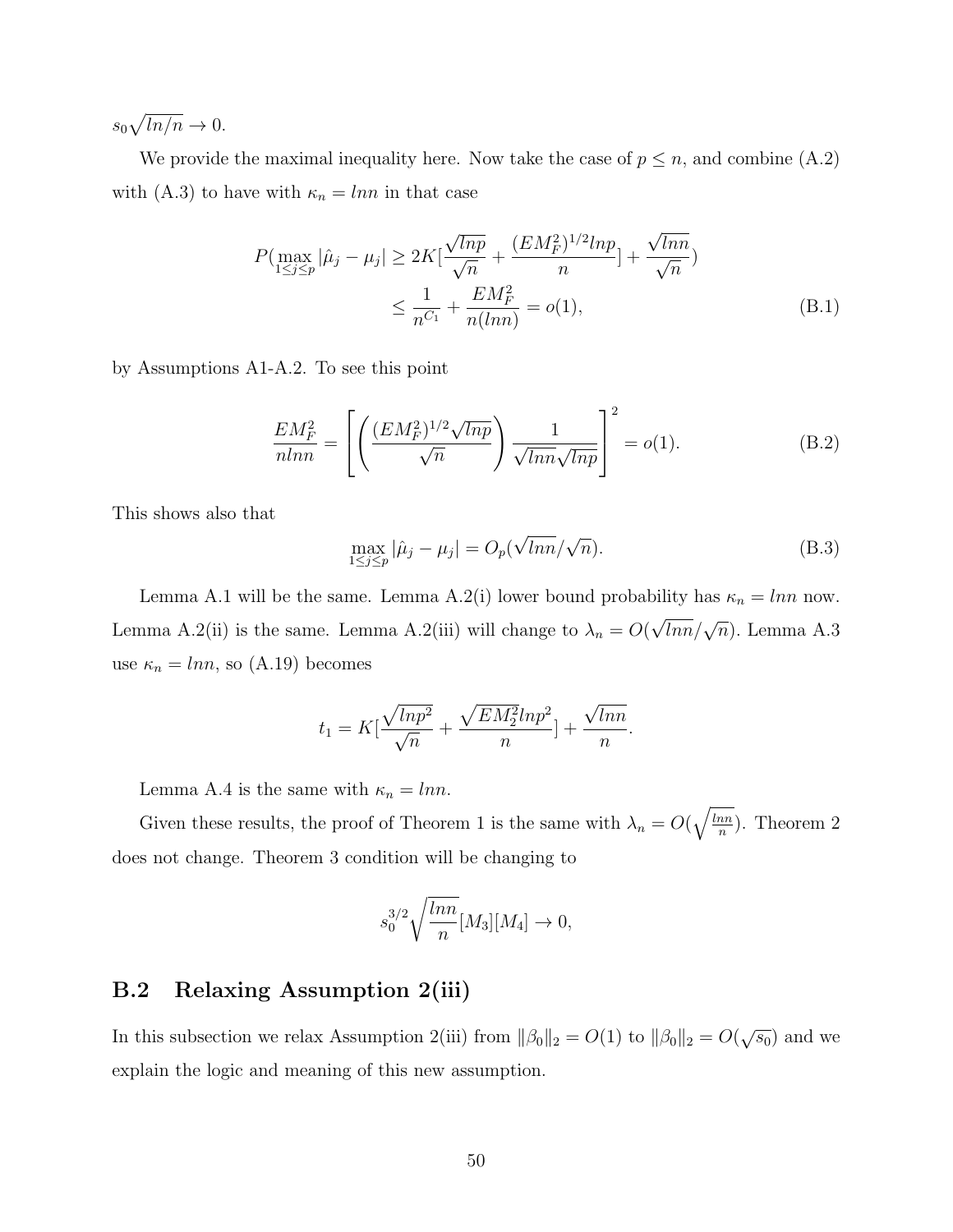Assumption 2(iv).

$$
\|\beta_0\|_2 = O(\sqrt{s_0}).
$$

Assumption 2(iii) which is suggested by Jankova and van de Geer (2018) and simplifies their paper in semiparametric efficient estimators. Our Assumption 2(iv) here generalizes that assumption and in the case of  $s_0$  being constant becomes Assumption 2(iii). The implication of Assumption  $2(iv)$  is that all nonzero coefficients can be constant and none of them has to be local to zero.

$$
\|\beta_0\|_2 = \sqrt{\sum_{j=1}^p \beta_{0,j}^2} = \sqrt{\sum_{j \in S_0} \beta_{0,j}^2} = O(\sqrt{s_0}).
$$

In terms of Section 2 discussion after Assumption 2, this implies  $S_0 = F_1$ , and  $F_2$  is an empty set. So Assumption 2(iv) can simultaneously allow  $s_0$  increasing with n, and all large nonzero coefficients in  $S_0$ . Previously in Assumption 2(iii), there can be only a fixed number of large coefficients, and increasing  $(s_0 - f_1)$  number of local to zero (small) coefficients.

We proceed in a way that we only change the proofs in Appendix A, when necessary. All lemmata in Appendix A goes through, there is no usage of Assumption 2(iii) there. The first change comes in step 3 of Theorem 1 proof. First (A.29) changes to  $\|\beta_0\|_1^k = O(s_0^k)$  under Assumption 2(iv) instead of Assumption 2(iii). Then (A.30) becomes

$$
E\left[\frac{\|u\|_n^2}{2\lambda_n}\right]^k + 2\|\beta_0\|_1^k = O(\max(s_0^k, \lambda_n^{-k})).
$$
\n(B.4)

Then (A.33) changes to following

$$
E||\hat{\beta} - \beta_0||_1^k = O(s_0^k \lambda_n^k) + O(\max(s_0^k, \lambda_n^{-k})\sqrt{P(\mathcal{F}^c)}
$$
  
=  $O(s_0^k \lambda_n^k) + O(\lambda_n^{-k} \sqrt{P(\mathcal{F}^c)})$ , (B.5)

where we use Assumption 2 with  $s_0^k \lambda_n^k \leq 1$  and sufficiently large *n* to show the last equality. Instead of (A.34) we have the following conditions, to establish the rate for the oracle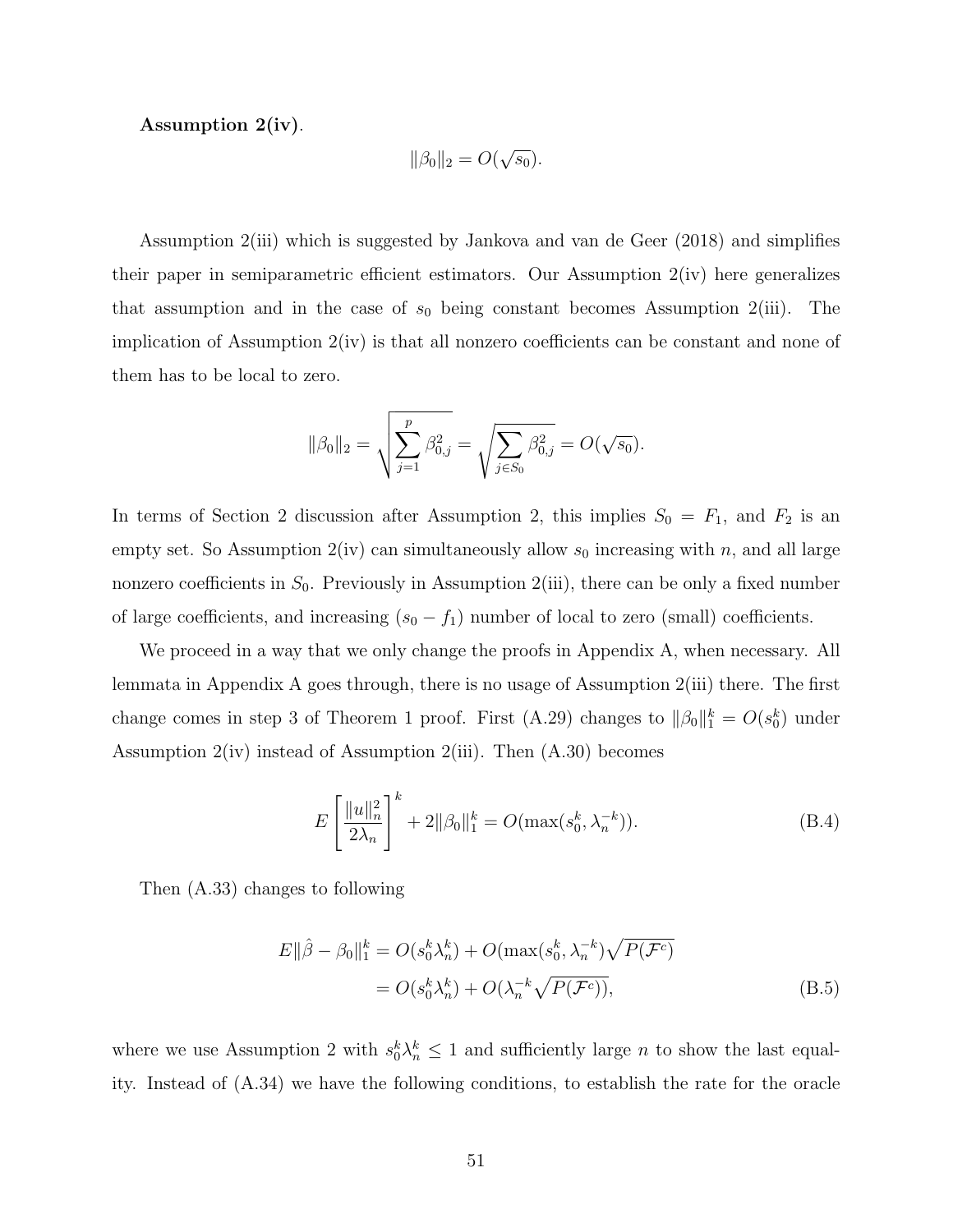inequality (i.e. mean  $l_1$  norm bound to  $k$  th order)

$$
s_0^k \lambda_n^k \ge \lambda_n^{-k} P(\mathcal{F}^c)^{1/2}.
$$
 (B.6)

Using (B.5)-(B.6)

$$
E\|\hat{\beta} - \beta_0\|_1^k = O(s_0^k \lambda_n^k). \tag{B.7}
$$

The condition (B.6) can be written as

$$
\lambda_n \ge P(\mathcal{F}^c)^{1/4k} / s_0^{1/2},\tag{B.8}
$$

where the tuning parameter choice under Assumption  $2(iv)$  which is  $(B.8)$  is the same. The discussion after this in step 4 is the same, given Assumption  $2(i)-(ii)$ . So we have the following result:

Corollary B.1. Under Assumptions 1,  $2(i)(ii)(iv)$ , with sufficiently large n

$$
\lambda_n \ge P(\mathcal{F}^c)^{1/4k}/s_0^{1/2}.
$$

we have

$$
[E||\hat{\beta} - \beta_0||_1^k]^{1/k} = O(s_0\lambda_n).
$$

The result is also uniform over  $l_0$  ball  $\mathcal{B}_{l_0}$ 

Now we modify the proof of Theorem 2. In that respect, by Assumption  $2(iv)$  the rate after (A.39) becomes

$$
\|\hat{\beta}\|_1 = O_p(s_0). \tag{B.9}
$$

Then (A.42) changes to

$$
E\|\hat{\beta}\|_{1}^{k} = O(s_0^k) + O(\lambda_n^{-k} P(\mathcal{F}^c)^{1/2}).
$$
\n(B.10)

We can show that

$$
s_0^k \ge \lambda_n^{-k} P(\mathcal{F}^c)^{1/2},\tag{B.11}
$$

if we have

$$
\lambda_n \ge P(\mathcal{F}^c)^{1/2k}/s_0. \tag{B.12}
$$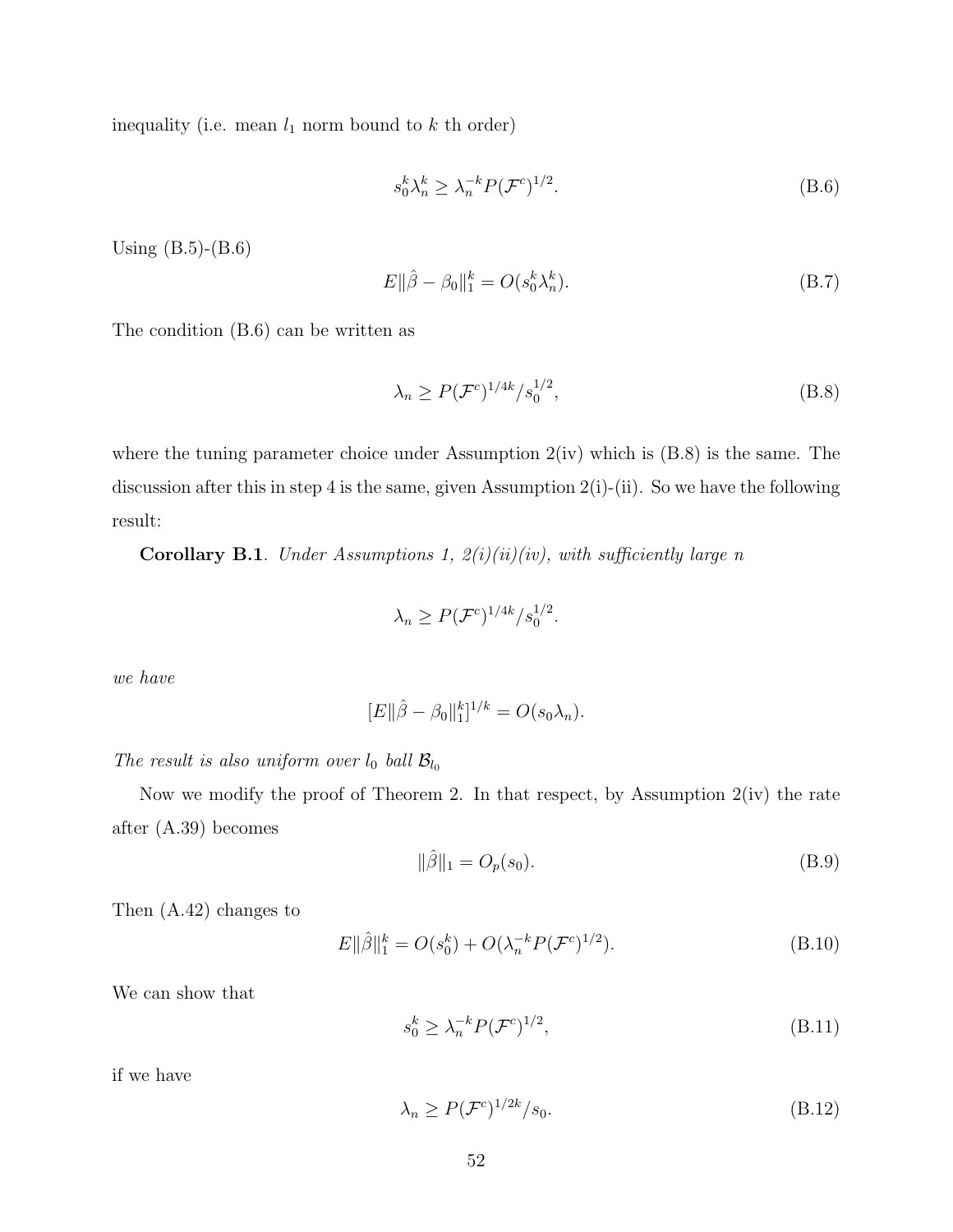Then given  $(B.12)$ , using  $(B.11)$  in  $(B.10)$  we have

$$
E\|\hat{\beta}\|_{1}^{k} = O(s_0^k).
$$

So we established the following Corollary to Theorem 2. The result is different from Theorem 2 and the k th moment of  $l_1$  error grows faster here in Corollary B.2 if  $s_0$  increases with  $n.$  So relaxed assumption comes with a cost that will affect main incentive compatibility condition.

Corollary B.2. Under Assumptions 1,  $2(i)(ii)(iv)$ , with sufficiently large n

$$
\lambda_n \ge P(\mathcal{F}^c)^{1/2k}/s_0.
$$

we have

$$
[E \| \hat{\beta} \|_1^k]^{1/k} = O(s_0).
$$

The result is also uniform over  $l_0$  ball  $\mathcal{B}_{l_0}$ 

Now we follow the proof of Theorem 3 and substitute Assumption 2(iv) instead of Assumption 2(iii). Note that our  $\lambda_n$  choice must choose the maximum of the ones in Corollary B.1 and B.2. Clearly Corollary B.1 tuning parameter is larger than the one in Corollary B.2. The only place we have to change there is (A.53). Given

$$
\lambda_n \ge \max\left(\frac{P(\mathcal{F}^c)^{1/4}}{s_0}, \frac{P(\mathcal{F}^c)^{1/8}}{s_0^{1/2}}\right) = \frac{P(\mathcal{F}^c)^{1/8}}{s_0^{1/2}},
$$

since  $s_0 \geq 1$  we need

$$
s_0^2 \sqrt{\frac{\ln p}{n}} [M_3][M_4] \to 0,
$$

to have Incentive Compatibility in large samples. So we have the following counterpart to Theorem 3.

Corollary B.3. Under Assumptions 1,  $2(i)(ii)(iv)$  and with sufficiently large n

$$
\lambda_n \ge \frac{P(\mathcal{F}^c)^{1/8}}{s_0^{1/2}}
$$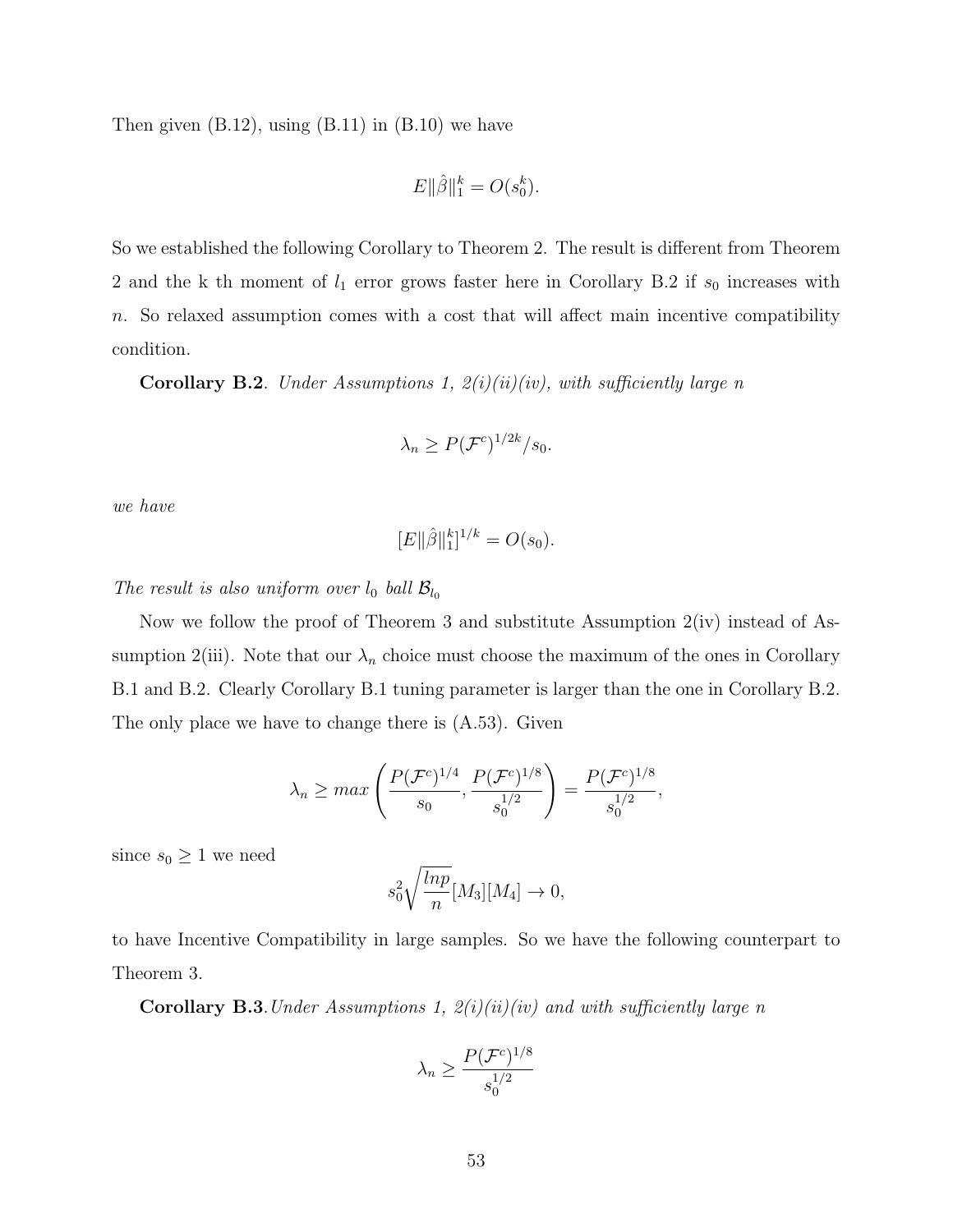and

$$
s_0^2 \sqrt{\frac{\ln p}{n}} [M_3][M_4] \to 0,
$$

lasso is Incentive Compatible. The result is also uniform over  $l_0$  ball  $\mathcal{B}_{l_0}$ .

Clearly, there is a difference between Theorem 3 and Corollary B.3 here. Incentive compatibility of lasso is more difficult to achieve, due to sparsity,  $s_0$ , having exponent of 2 here instead of 3/2 in Theorem 3.

## C Appendix C

This section provides the proofs for conservative lasso IC, which is explained in Section 5. Let wpa1 denote with probability approaching one. First, we start with  $l_{\infty}$  bound for Lasso estimator. This bound is needed for Conservative Lasso for the proofs of moment bounds.

**Lemma C.1.** (i). Under Assumption 1, and on  $A_1 \cap A_2$ 

$$
\|\hat{\beta} - \beta_0\|_{\infty} \le \|\Theta\|_{l_{\infty}} \left[\frac{\lambda_n}{2} + t_1 \frac{24\lambda_n s_0}{\phi_{\Sigma}^2(s_0)} + \lambda_n\right],
$$

with the definition

$$
\lambda_{prec} := \|\Theta\|_{l_{\infty}} \left[\frac{\lambda_n}{2} + t_1 \frac{24\lambda_n s_0}{\phi_{\Sigma}^2(s_0)} + \lambda_n\right].
$$

 $t_1$  is defined in  $(A.19)$ .

(ii). With added Assumption 2 to (ii), and assuming  $\|\Theta\|_{l_{\infty}} = O(s_1)$ ,  $\lambda_{prec} = O(s_1\lambda_n)$ .

(iii). The result in (i) holds wpa1 (i.e. with probability approaching one) with Assumptions 1-3, and

$$
\|\hat{\beta} - \beta_0\|_{\infty} = O_p(\lambda_{prec}) = O_p(s_1\lambda_n) = o_p(1).
$$

Remark. Result (iii) holds without the need to be in  $\mathcal{A}_1 \cap \mathcal{A}_2$ . This is Lemma A.7 of Caner and Kock (2018), where we prove it under Assumptions 1-2 which are weaker moment conditions than the one in Caner and Kock (2018) due to usage of new maximal inequalities in Section A.2. Also  $\|\Theta\|_{l_{\infty}} = O(s_1)$  allows the row sums of precision matrix to be diverging with *n*. Hence we relax the restrictive assumption of constant maximum row sum of the precision matrix in Caner and Kock (2018) as well as the one in van de Geer (2016).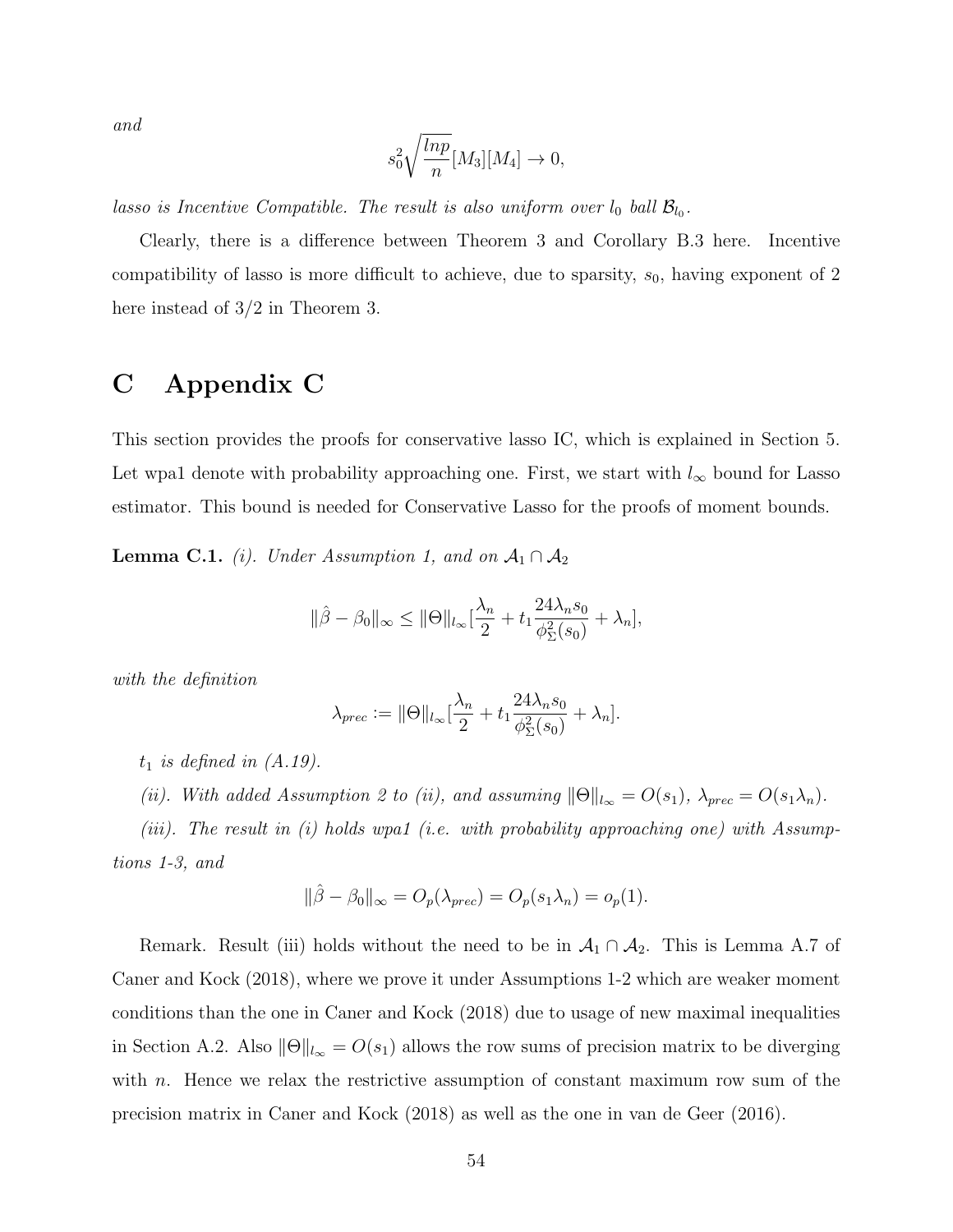#### Proof of Lemma C.1.

(i). By Lemma 2.5.1 of van de Geer (2014) or (A.25) of Caner and Kock (2018)

$$
\|\hat{\beta} - \beta_0\|_{\infty} \le \|\Theta\|_{l_{\infty}} \left[ \|\frac{X'u}{n}\|_{\infty} + \|\hat{\Sigma} - \Sigma\|_{\infty} \|\hat{\beta} - \beta_0\|_1 + \lambda_n \right].
$$

Now on  $\mathcal{A}_1 \cap \mathcal{A}_2$  with Lemma A.1 and (A.19)-(A.20)

$$
\|\hat{\beta} - \beta_0\|_{\infty} \le \|\Theta\|_{l_{\infty}} \left[\frac{\lambda_n}{2} + t_1 \frac{24\lambda_n s_0}{\phi_{\Sigma}^2(s_0)} + \lambda_n\right].
$$

(ii). So we define

$$
\lambda_{prec} := \|\Theta\|_{l_{\infty}} \lambda_n \left[\frac{3}{2} + \frac{24t_1 s_0}{\phi_{\Sigma}^2(s_0)}\right],
$$

with Assumption 2 added, and since  $t_1 = O(\sqrt{lnp/n})$  and so  $s_0\sqrt{lnp/n} = o(1)$  by Assumption 2(ii) we get  $\lambda_{prec} = O(s_1\lambda_n)$ , given that  $\|\Theta\|_{l_\infty} = O(s_1)$ , and  $\phi_{\Sigma}^2(s_0) \ge c > 0$ , for  $c > 0$ is a positive constant.

(iii). This is true by Lemma A.2-Lemma A.3 given (ii) and Assumption  $3.\mathbf{Q}.\mathbf{E}.\mathbf{D}.\mathbf{Q}.\mathbf{E}.\mathbf{D}.\mathbf{Q}.\mathbf{Q}.\mathbf{E}.\mathbf{D}.\mathbf{Q}.\mathbf{Q}.\mathbf{Q}.\mathbf{E}.\mathbf{D}.\mathbf{Q}.\mathbf{Q}.\mathbf{Q}.\mathbf{Q}.\mathbf{Q}.\mathbf{Q}.\mathbf{Q}.\mathbf{Q}.\mathbf{Q}.\mathbf{Q}$ 

We have the following  $l_1$  norm result, which is Lemma A.1 in Caner and Kock (2018). Their assumptions are slightly stronger, with our new Lemma A.2-A.3 for the sets  $A_1$ ,  $A_2$ we can prove under our Assumptions 1-2, part (ii) of Lemma C.2. Part (i) below is from their paper.

**Lemma C.2.** Let  $0 < a_n \leq 1$ , where  $a_n$  is a deterministic-positive sequence in n, then

(*i*). on the set  $\mathcal{A}_1 \cap \mathcal{A}_2$ 

$$
\|\hat{\beta}_w - \beta_0\|_1 \le 4(a_n + 1)(2a_n + 1)\frac{\lambda_n s_0}{\phi_{\Sigma}^2(s_0)}.
$$

(ii). with Assumptions 1-2

$$
\|\hat{\beta}_w - \beta_0\|_1 = O_p(\lambda_n s_0).
$$

We start with the proof of moments for conservative lasso's moments. This is extending Theorem 1 to a more general weighted penalty.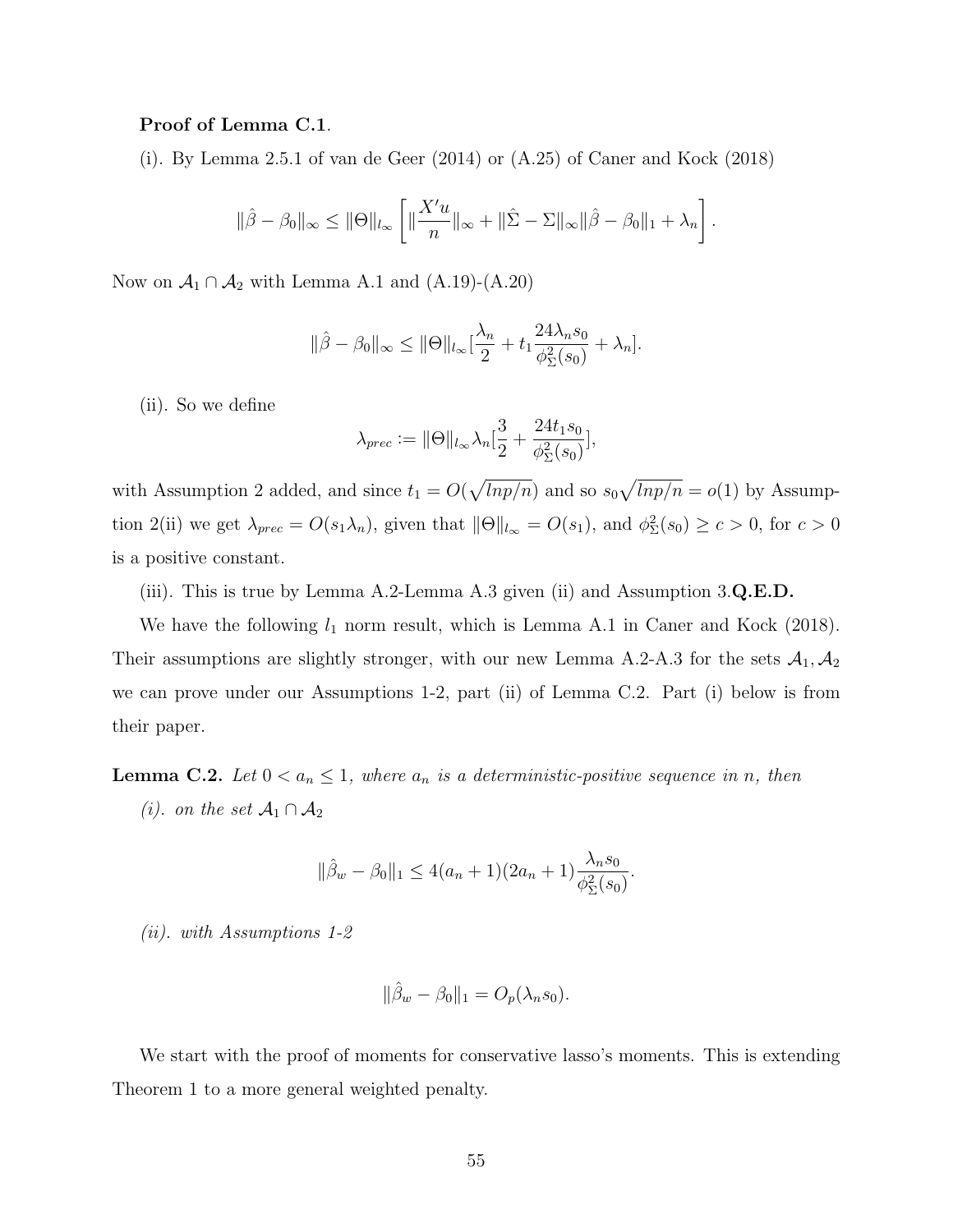Proof of Theorem 4. The proof will mirror proof of Theorem 1 above. We show the places that will differ.

Step 1. Using Lemma C.2 above

$$
E\|\hat{\beta}_w - \beta_0\|_{1}^{k} 1_{\{\mathcal{F}^c\}} = O(s_0^k \lambda_n^k). \tag{C.1}
$$

Step 2. This is exactly the same in Step 2, Theorem 1. It only involved error terms not the penalty.  $(A.25)-(A.26)$  are valid here as well.

Step 3. This step is a major extension of step 3 for Theorem 1, and extends the lasso penalty and its moments to a more general-data dependent weighted-conservative lasso. Using the definition for conservative lasso

$$
||Y - X\hat{\beta}_w||_n^2 + 2\lambda_n \sum_{j=1}^p \hat{w}_j |\hat{\beta}_{w,j}| \le ||Y - X\beta_0||_n^2 + 2\lambda_n \sum_{j=1}^p \hat{w}_j |\beta_{0,j}|.
$$

Ignoring the first term since its nonnegative and  $u := Y - X\beta_0$ 

$$
\sum_{j=1}^{p} \hat{w}_j |\hat{\beta}_{w,j}| \le \frac{||u||_n^2}{2\lambda_n} + \sum_{j=1}^{p} \hat{w}_j |\beta_{0,j}|.
$$
 (C.2)

Thus since  $\max_{1 \leq j \leq p} \hat{w}_j \leq 1$ , and define  $\hat{w}_{min} := \min_{1 \leq j \leq p} \hat{w}_j$  we can rewrite (C.2)

$$
\|\hat{\beta}_w\|_1 \le \frac{\|u\|_n^2}{2\lambda_n \hat{w}_{min}} + \frac{\|\beta_0\|_1}{\hat{w}_{min}}.\tag{C.3}
$$

Use triangle inequality

$$
\|\hat{\beta}_w - \beta_0\|_1 \le \|\hat{\beta}_w\|_1 + \|\beta_0\|_1.
$$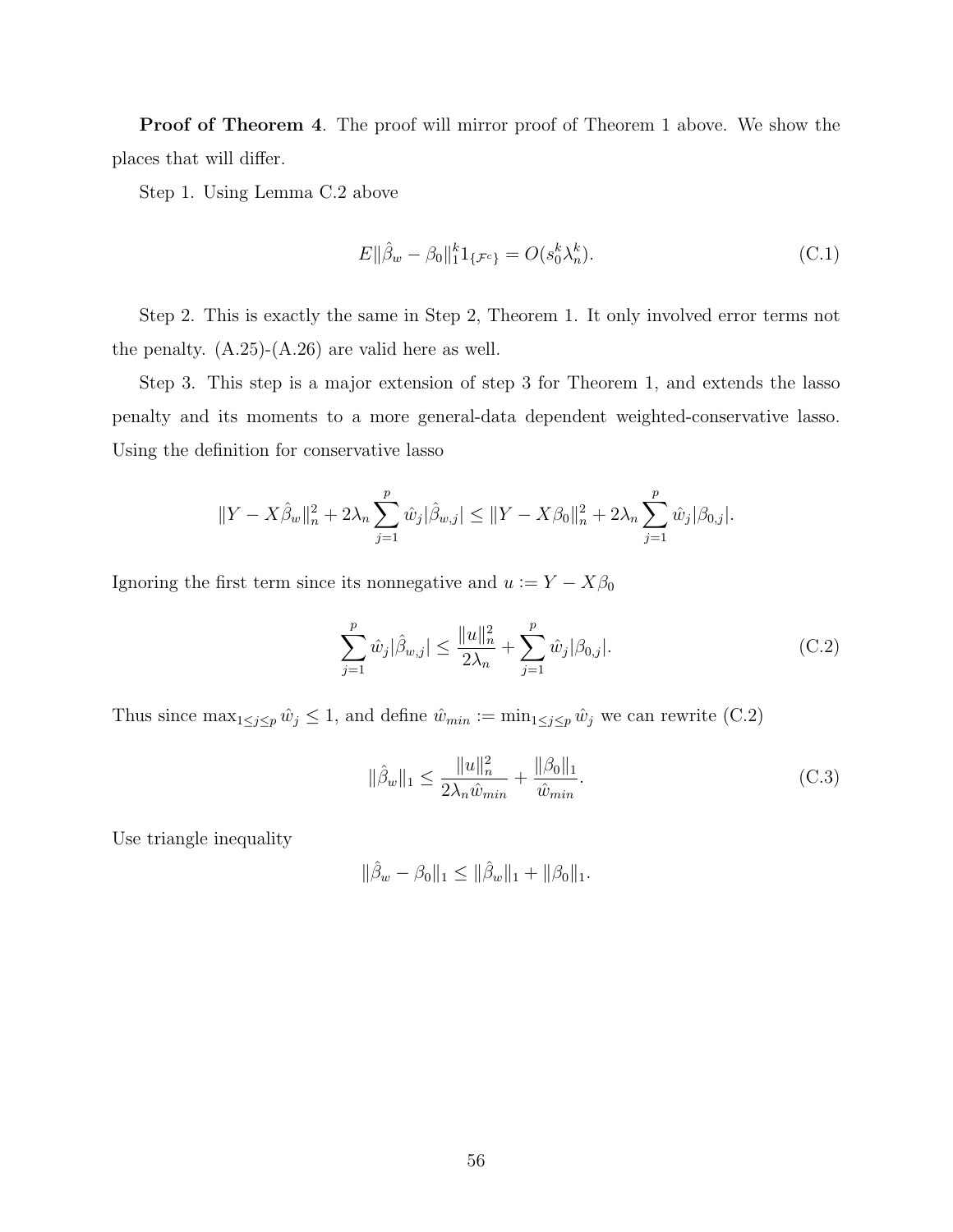Then take expectations above and use (C.3) and (A.25)

$$
E\|\hat{\beta}_{w} - \beta_{0}\|_{1}^{k} \leq 2^{k-1} \left\{ E\left[\frac{\|u\|_{n}^{2}}{2\lambda_{n}\hat{w}_{min}}\right]^{k} + E\left[\frac{2\|\beta_{0}\|_{1}}{\hat{w}_{min}}\right]^{k} \right\}
$$
  

$$
= 2^{k-1} \left\{ \frac{1}{(2\lambda_{n})^{k}} E\left[\frac{\|u\|_{n}^{2}}{\hat{w}_{min}}\right]^{k} + [2\|\beta_{0}\|_{1}]^{k} E\left[\frac{1}{\hat{w}_{min}}\right]^{k} \right\}
$$
  

$$
\leq 2^{k-1} \left\{ \frac{1}{(2\lambda_{n})^{k}} [E\|u\|_{n}^{4k}]^{1/2} [E(\hat{w}_{min})^{-2k}]^{1/2} + [2\|\beta_{0}\|_{1}]^{k} E\left[\frac{1}{\hat{w}_{min}}\right]^{k} \right\}, \quad (C.4)
$$

where we use Cauchy-Schwartz inequality for the first term on the right side to get the last inequality. We consider the term  $\hat{w}_{min}^{-1}$  in (C.4)

$$
\hat{w}_{min}^{-1} = \frac{\max_{1 \le j \le p} |\hat{\beta}_j| \cup \lambda_{prec}}{\lambda_{prec}}.
$$

If  $\max_{1 \leq j \leq p} |\hat{\beta}_j| \leq \lambda_{prec}$  then  $\hat{w}_{min}^{-1} = 1$ . With that estimated minimum weight, the proofs of Theorem 1 can go forward, but unfortunately since estimated minimum weight can take another value and make the problem and the proofs more complicated. Now we show this issue. If  $\max_{1 \leq j \leq p} |\hat{\beta}_j| > \lambda_{prec}$  then

$$
\hat{w}_{min}^{-1} = \frac{\max_{1 \le j \le p} |\hat{\beta}_j|}{\lambda_{prec}}.
$$

Then with with probability approaching one, given Lemma C.1

$$
\hat{w}_{min}^{-1} \le \frac{\max_{1 \le j \le p} |\hat{\beta}_j - \beta_{0,j}| + \max_{1 \le j \le p} |\beta_{0,j}|}{\lambda_{prec}} \tag{C.5}
$$

$$
\leq \frac{\lambda_{prec} + C}{\lambda_{prec}} = 1 + \frac{C}{\lambda_{prec}}.
$$
\n(C.6)

By Assumption 3 we know  $\lambda_{prec} = o(1)$ , via Lemma C.1

$$
\hat{w}_{min}^{-1} = O_p(\lambda_{prec}^{-1}).
$$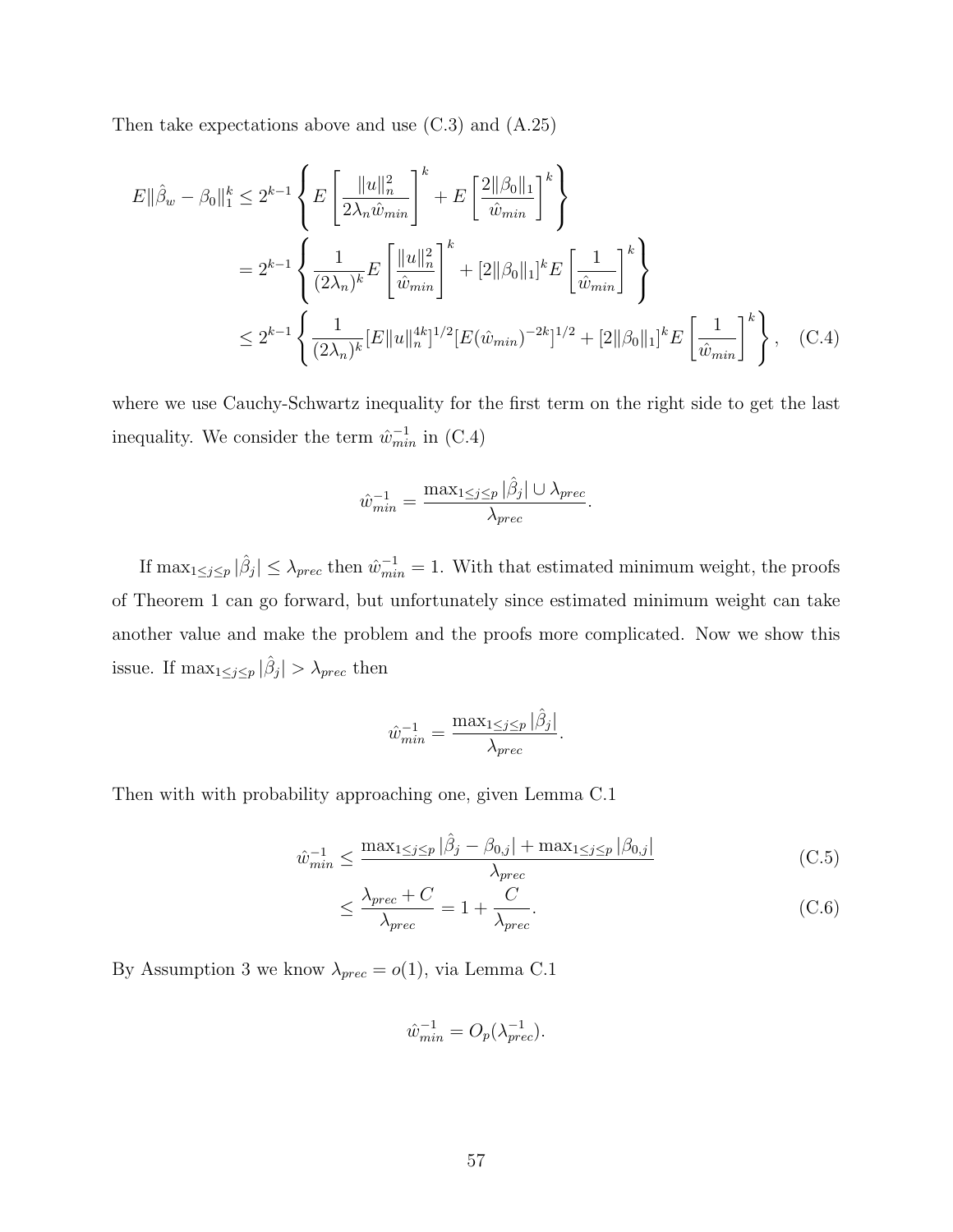Regardless of whether  $|\hat{\beta}_j|$  is larger than or equal to or less than  $\lambda_{prec}$  we have

$$
\frac{1}{\hat{w}_{min}} = O_p(s_1^{-1} \lambda_n^{-1}),
$$

since its diverging in *n* when  $|\hat{\beta}_j| > \lambda_{prec}$ , and one otherwise. So

$$
E\left(\frac{1}{\hat{w}_{min}^k}\right) = O(s_1^{-k}\lambda_n^{-k}).
$$

Also

$$
\left[E\left(\frac{1}{\hat{w}_{min}^{2k}}\right)\right]^{1/2} = O(s_1^{-k}\lambda_n^{-k}),
$$

as well. With these two rates and by  $(A.26)(A.29)$  in  $(C.4)$ 

$$
\frac{1}{(2\lambda_n)^k} [E||u||_n^{4k}]^{1/2} [E(\hat{w}_{min})^{-2k}]^{1/2} + [2||\beta_0||_1]^k E\left[\frac{1}{\hat{w}_{min}}\right]^k
$$
  
=  $O(\lambda_n^{-k})O(1)O(\lambda_{prec}^{-k}) + O(s_0^{k/2})O(\lambda_{prec}^{-k})$   
=  $O(\lambda_n^{-k})O(s_1^{-k}\lambda_n^{-k}) + O(s_0^{k/2})O(s_1^{-k}\lambda_n^{-k})$  (C.7)

$$
=O(s_1^{-k}\lambda_n^{-2k}),
$$
 (C.8)

where we use  $s_0^{k/2}\lambda_n^k = (s_0\lambda_n)^k/s_0^{k/2} \le 1$  by Assumption 2 with sufficiently large n, so to get last equality, the first rate dominated in (C.7).

So using  $(C.8)$  in  $(C.4)$ 

$$
E\|\hat{\beta}_w - \beta_0\|_1^k = O(s_1^{-k}\lambda_n^{-2k}).
$$

This is a key finding and entirely new, shows that general weight function in conservative lasso made the error larger compared with lasso ,where weights are all one in lasso, since we have an extra  $s_1^{-k}\lambda_n^{-k}$  term extra compared with lasso in (A.32). Extending lasso to general weights as conservative lasso made the moment estimation worse due to weights being very small. Conservative lasso came with better selection properties then lasso but here it lacks in estimating moments.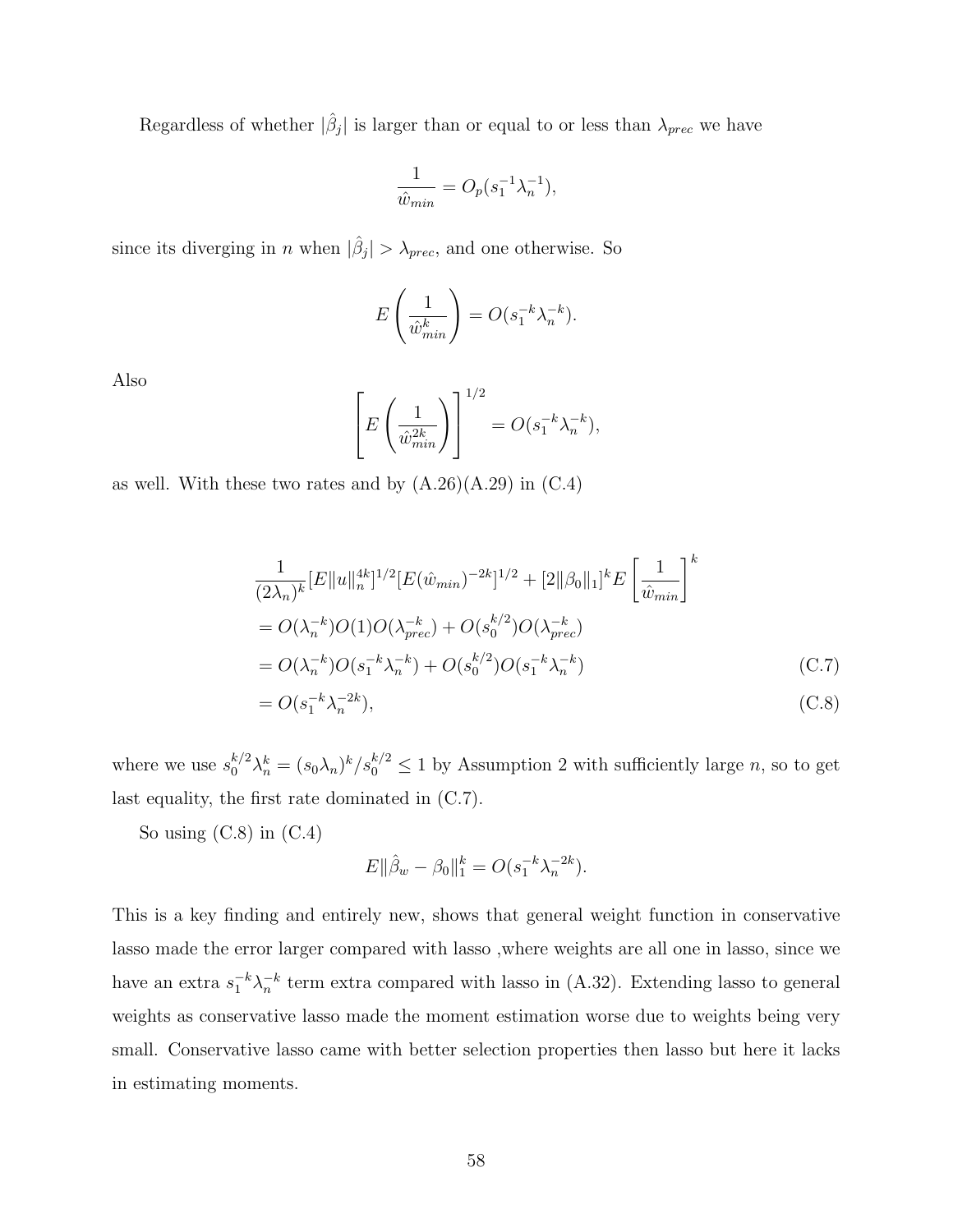Step 4. Now merge the rates in  $(C.1)(C.8)$ 

$$
E||\hat{\beta}_{w} - \beta_{0}||_{1}^{k} = E||\hat{\beta}_{w} - \beta_{0}||_{1}^{k}1_{\{\mathcal{F}\}} + E||\hat{\beta}_{w} - \beta_{0}||_{1}^{k}1_{\{\mathcal{F}^{c}\}}
$$
  
\n
$$
\leq O(s_{0}^{k}\lambda_{n}^{k}) + \sqrt{E||\hat{\beta}_{w} - \beta_{0}||_{1}^{2k}}\sqrt{P(\mathcal{F}^{c})}
$$
  
\n
$$
= O(s_{0}^{k}\lambda_{n}^{k}) + O(s_{1}^{-k}\lambda_{n}^{-2k})P(\mathcal{F}^{c})^{1/2}.
$$
 (C.9)

To establish a rate

$$
s_0^k \lambda_n^k \ge \lambda_n^{-2k} s_1^{-k} P(\mathcal{F}^c)^{1/2},\tag{C.10}
$$

which (C.10) is implied by

$$
\lambda_n \ge \frac{P(\mathcal{F}^c)^{1/6k}}{s_0^{1/3} s_1^{1/3}},
$$

This shows

$$
E\|\hat{\beta}_w - \beta_0\|_1^k = O(s_0^k \lambda_n^k).
$$

Q.E.D

Proof of Theorem 5. By (A.43)

$$
E\|\hat{\beta}_w\|_1^k \le E\|\hat{\beta}_w\|_1^k 1_{\{\mathcal{F}\}} + \sqrt{E\|\hat{\beta}_w\|_1^{2k}} \sqrt{P(\mathcal{F}^c)}.
$$
 (C.11)

By Lemma C.2, and (A.29)

$$
\|\hat{\beta}_w\|_1 \le \|\hat{\beta}_w - \beta_0\|_1 + \|\beta_0\|_1
$$
  
=  $O_p(\lambda_n s_0) + O(\sqrt{s_0}) = O_p(\sqrt{s_0}),$  (C.12)

and the last equality is by Assumption 2, since  $s_0\lambda_n \to 0$ . So

$$
E\|\hat{\beta}_w\|_1^k 1_{\{\mathcal{F}\}} = O(s_0^{k/2}).\tag{C.13}
$$

Then to handle the second term on the right side in (C.11), use (C.3)

$$
\|\hat{\beta}_w\|_1 \leq \frac{\|u\|_n^2}{2\lambda_n \hat{w}_{min}} + \frac{\|\beta_0\|_1}{\hat{w}_{min}}.
$$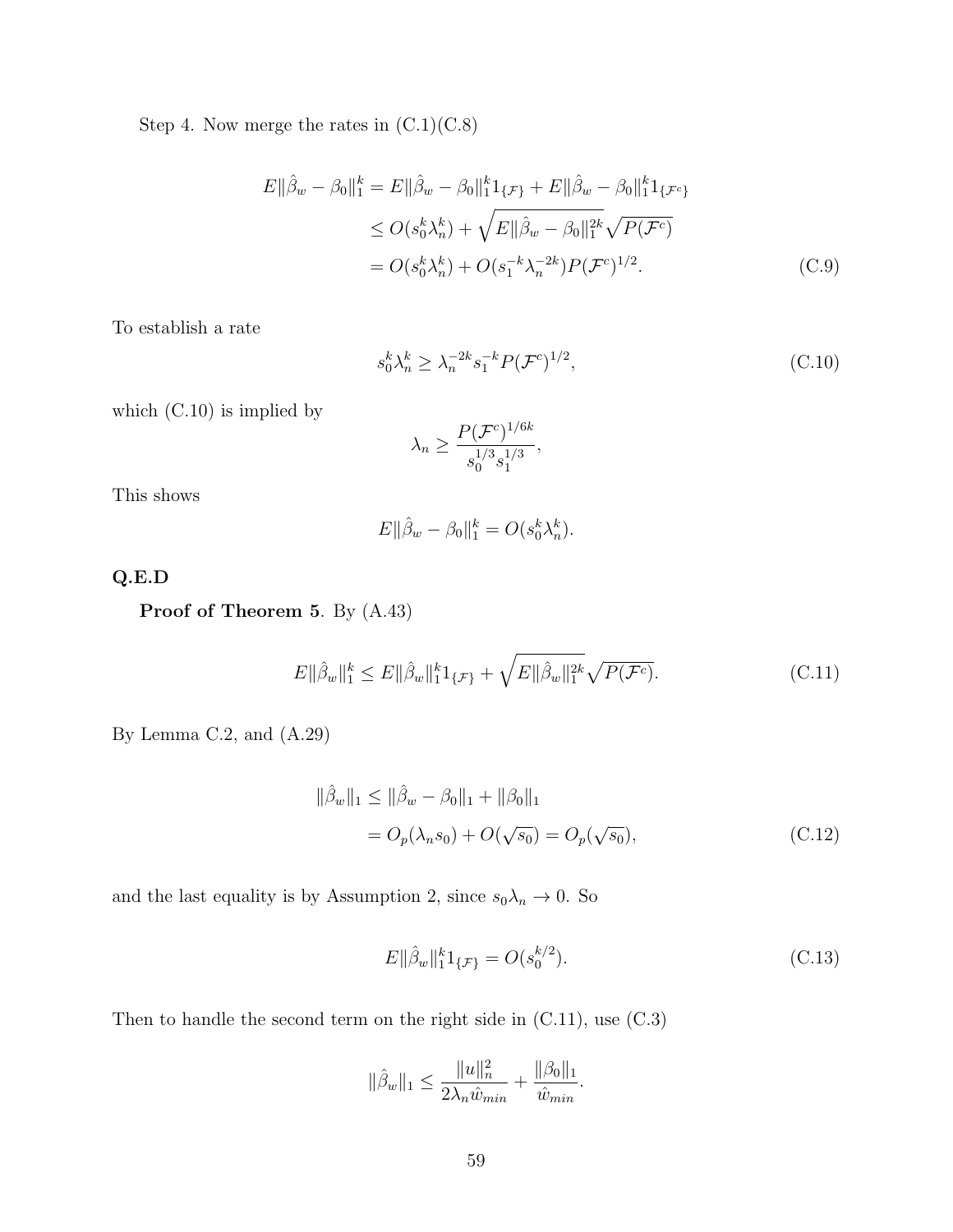Next repeat exactly  $(C.3)-(C.8)$  to have

$$
\sqrt{E \|\hat{\beta}_w\|_1^{2k}} \sqrt{P(\mathcal{F}^c)} = O(\lambda_n^{-2k} s_1^{-k}) \sqrt{P(\mathcal{F}^c)},
$$
\n(C.14)

since  $(s_0\lambda_n)^k/s_0^{k/2} \leq 1$  for sufficiently large n. Use  $(C.13)(C.14)$  in  $(C.11)$  to have

$$
E\|\hat{\beta}_w\|_1^k = O(s_0^{k/2}) + O(\lambda_n^{-2k} s_1^{-k} P(\mathcal{F}^c)^{1/2}).
$$
\n(C.15)

Note that compared to lasso, our second rate is different by  $\lambda_n^{-k} s_1^k$ , this is due to usage of weights, namely minimum weight estimate being at rate of  $\lambda_n$ , and we use inverse of that estimate in the bounds. To get a rate for  $k$  th moment of conservative lasso (in  $l_1$  norm) with

$$
\lambda_n \ge \frac{P(\mathcal{F}^c)^{1/4k}}{s_0^{1/4} s_1^{1/2}},
$$

first rate in (C.15) above dominates the second one, which gets us

$$
E\|\hat{\beta}_w\|_1^k = O(s_0^{k/2}).
$$

#### Q.E.D.

**Proof of Theorem 6.** Given Theorems 4-5 proof here follows exactly from the proof of Theorem 3. But the lower bound for  $\lambda_n$  is:  $(k = 2)$ 

$$
\lambda_n \ge \max\left(\frac{P(\mathcal{F}^c)^{1/8}}{s_0^{1/4} s_1^{1/2}}, \frac{P(\mathcal{F}^c)^{1/12}}{s_0^{1/3} s_1^{1/3}}\right)
$$

.Q.E.D.

## References

Buhlmann, P. and S. van de Geer (2011). Statitistics for High-Dimensional Data. Springer.

Cai, Y., C. Daskalakis, and C. Papadimitrou (2015). Optimum statistical estimation with strategic data sources. Proceedings of the 28 th Conference on Learning Theory  $40$ , 1–40.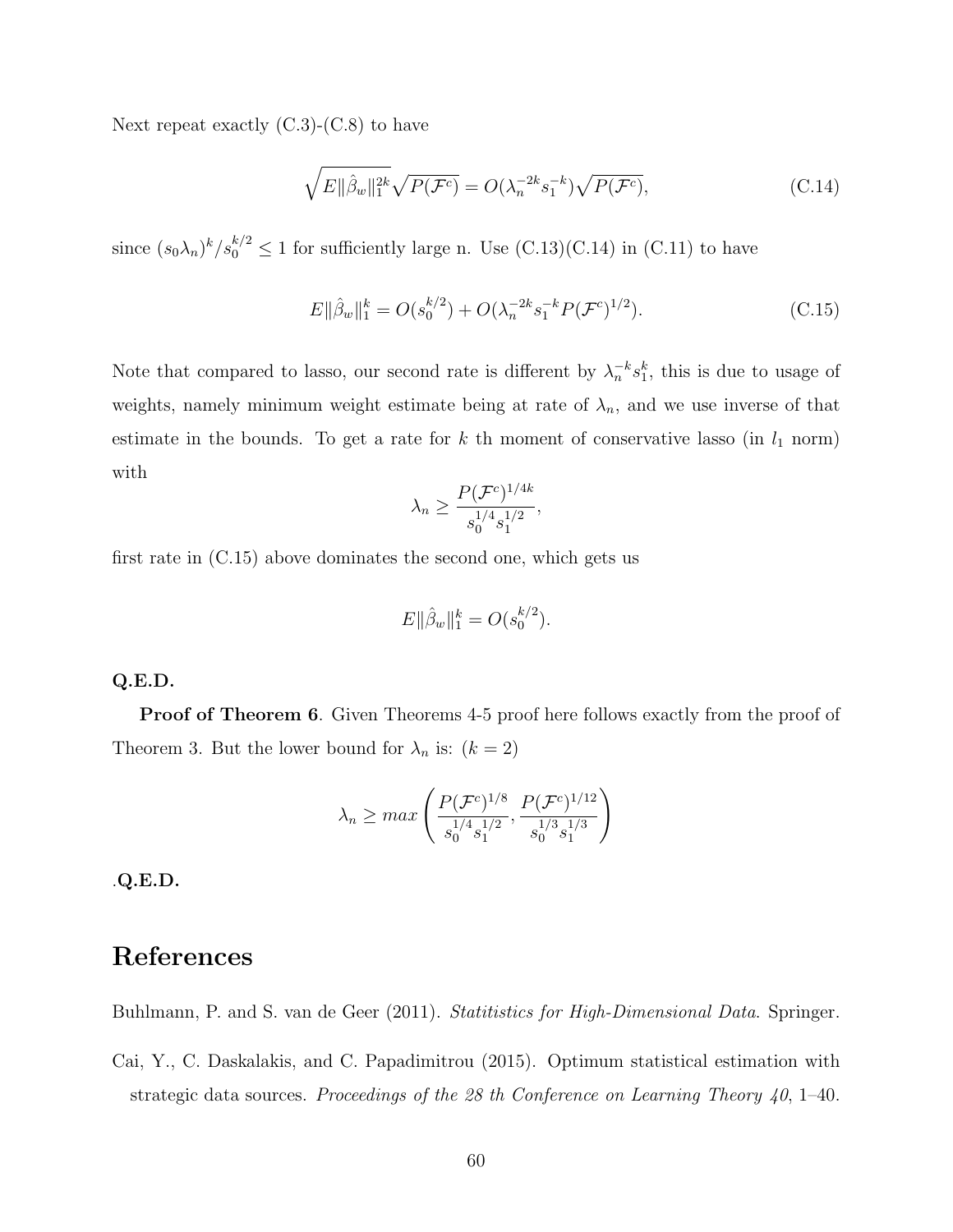- Caner, M. and A. B. Kock (2018). Asymptotically honest confidence regions for high dimensional parameters by the desparsified conservative lasso. Journal of Econometrics 203, 143–168.
- Caner, M. and A. B. Kock (2019). High dimensional linear gmm.  $arXiv:1811.08779$ .
- Chernozhukov, V., D. Chetverikov, and K. Kato (2017). Central limit theorems and bootstrap in high dimensions. Annals of Probability 45, 2309–2452.
- Chernozhukov, V., M. Goldman, V. Semenova, and M. Taddy (2018). Orthogonal machine learning for demand estimation: High dimensional causal inference in dynamic panels. arXiv:1712.09988 .
- Chiang, H. (2020). Many average partial effects: with an application to text regression. Working Paper .
- Chiang, H. and Y. Sasaki (2019). Causal inference by quantile regression kink designs. Journal of Econometrics 210, 405–433.
- Cummings, R., S. Ioannidis, and K. Ligett (2015). Truthful linear regression. Conference on Learning Theory 40, 448–483.
- Dekel, O., F. Fischer, and A. Procaccia (2010). Incentive compatible regression learning. Journal of Computer System and Sciences 76, 759–77.
- Eliaz, K. and R. Spiegler (2019). The model selection curse. American Economic Review-Insights 1, 127–140.
- Eliaz, K. and R. Spiegler (2020). On incentive compatible estimators. Working Paper-Tel Aviv University.
- Gao, C., A. Van der Vaart, and H. Zhou (2015). A general framework for bayes structured linear models. arXiv:1506.02174 .
- Hardt, M., N. Megiddo, C. Papadimitrou, and M. Wooters (2016). Strategic classification. Proceedings. of the ACM Conference on Innovations in. Theoretical Computer Science, 111–122.